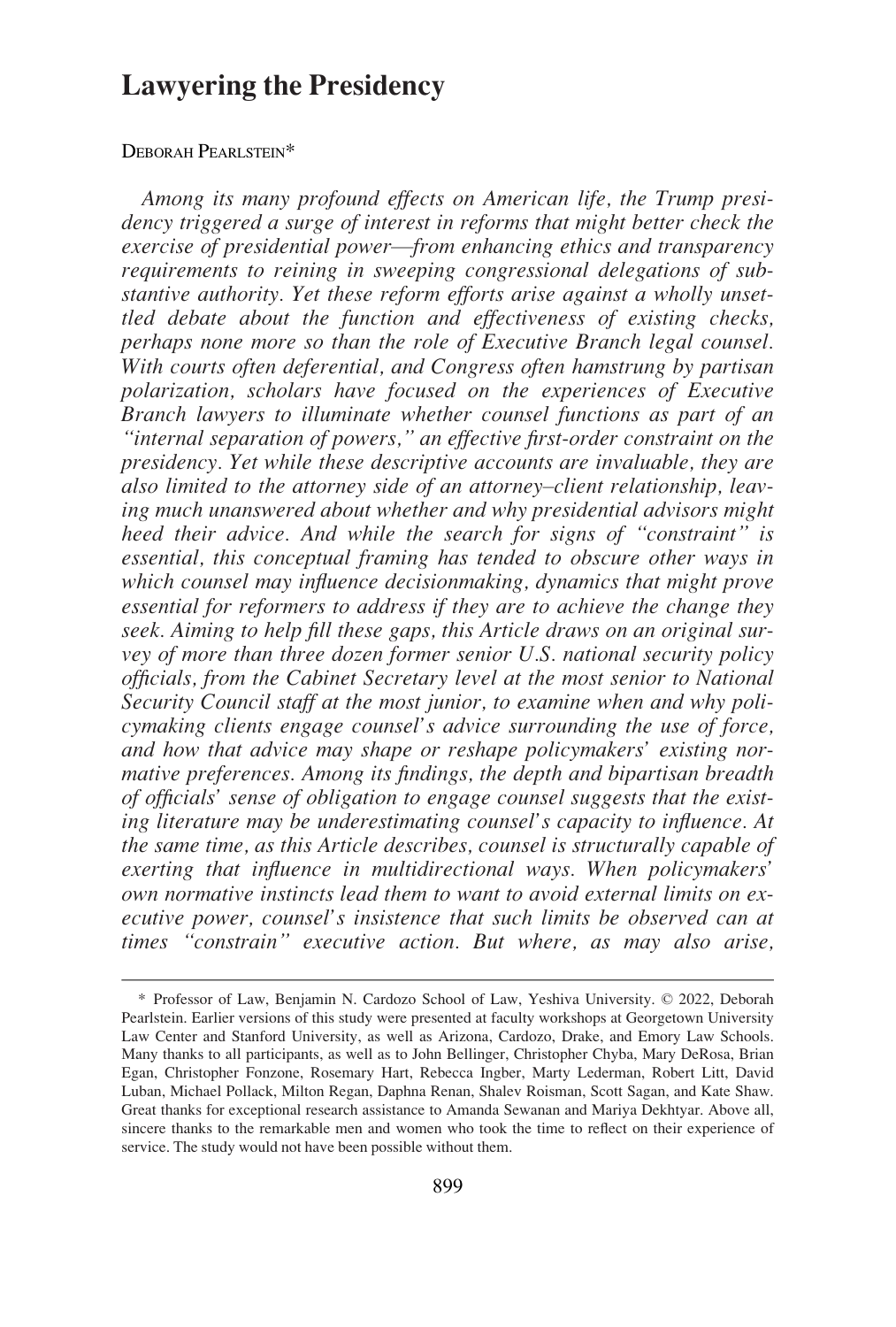*policymakers would prefer more external checks on presidential behavior, counsel's permission not to abide by those checks may have an unintentionally encouraging effect. Indeed, when policymakers seek a politically palatable justification for avoiding action, the unavailability of a narrow construction of presidential authority may deprive officials of an effectively action-limiting out. As this Article concludes, if the post-Trump goal is to improve counsel's function as a "constraint" on power, reforms beyond simply increasing transparency or quality will be required.* 

# TABLE OF CONTENTS

|         |                                 |                                                      | 901 |
|---------|---------------------------------|------------------------------------------------------|-----|
| L       | QUESTIONING COUNSEL'S INFLUENCE |                                                      | 907 |
|         | A.                              |                                                      | 909 |
|         |                                 | Topic of Study<br>1.                                 | 909 |
|         |                                 | $\overline{2}$ .                                     | 910 |
|         |                                 | 3.                                                   | 911 |
|         |                                 | 4.<br>Sample Recruiting                              | 913 |
|         | <b>B.</b>                       | TESTING THE NONINFLUENCE HYPOTHESIS                  | 914 |
| $\Pi$ . |                                 | DECONSTRUCTING COUNSEL'S INFLUENCE                   | 920 |
|         | А.                              | BUREAUCRATIC INTEGRATION AND RELATIONAL LAWYERING    | 921 |
|         | <b>B.</b>                       |                                                      | 924 |
|         | C.                              |                                                      | 926 |
| Ш.      |                                 | CHARTING DECISIONAL DYNAMICS: INTERNAL SEPARATION OF | 929 |
|         | A.                              |                                                      | 930 |
|         | <b>B.</b>                       | PERMISSIVE INFLUENCE                                 | 936 |
|         | C.                              | JUSTIFICATION INFLUENCE                              | 942 |
| IV.     |                                 |                                                      | 944 |
|         | А.                              | MODELING EDUCATIONAL LAWYERING                       | 946 |
|         | <b>B.</b>                       | IMPROVING LEGAL FLUENCY                              | 949 |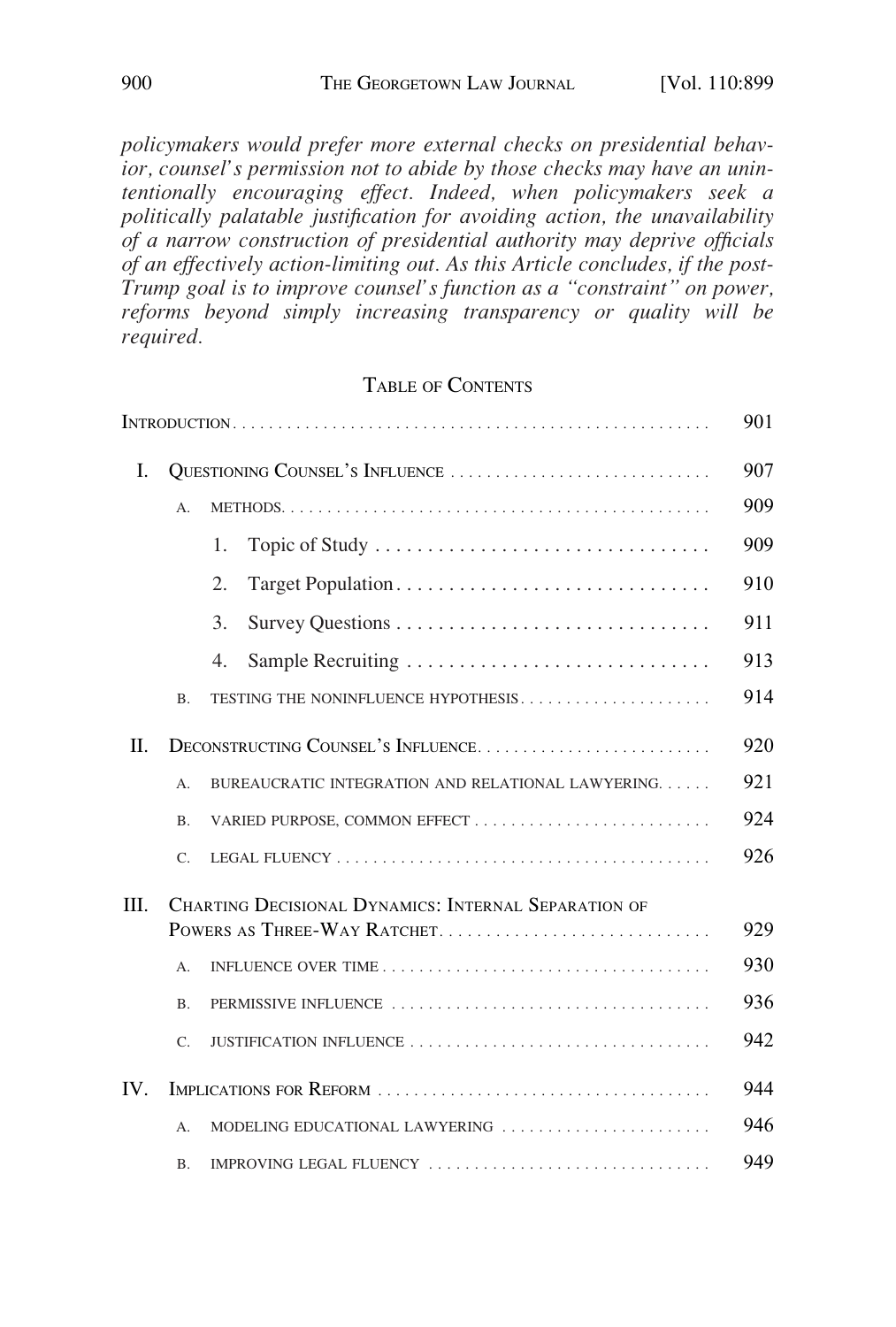<span id="page-2-0"></span>

## **INTRODUCTION**

Among its many profound effects on American life, the Trump presidency triggered a surge of interest among scholars and policymakers in structural reforms to better check the exercise of presidential power.<sup>1</sup> The impulse is welcome, for Trump's presidency helped expose the fragility of many of the legal rules and structures thought essential to guarding against an authoritarian executive—from anticorruption measures to limits on the use of U.S. military force. Yet these reform efforts arise against a wholly unsettled debate about the function and effectiveness of existing checks, perhaps none more so than the role of Executive Branch legal counsel. With the courts often slow to act or deferential to executive judgment, and congressional oversight hobbled by partisan polarization, prominent scholars in the pre-Trump era had come to champion the ability of Executive Branch offices, such as the Justice Department Office of Legal Counsel (OLC), to help forestall presidential illegality.<sup>2</sup> Bolstered by independent norms of professional ethics and practice, many argued counsel could be an effective internal force for promoting executive compliance with law.

But even before Trump arrived in the White House, other scholars had begun documenting the relative weakening of OLC's role and a corresponding increase in the influence of a more diffuse set of interagency lawyers—highlighting the ways in which competing centers of legal advice could undermine their effectiveness by encouraging forum shopping by policymakers seeking more permissive guidance.3 Today, former White House and Justice Department lawyers within

<sup>1.</sup> See, e.g., BOB BAUER & JACK GOLDSMITH, AFTER TRUMP: RECONSTRUCTING THE PRESIDENCY (Amy Marks ed., 2020); Emily Berman, *Weaponizing the Office of Legal Counsel*, 62 B.C. L. REV. 515, 516–17 (2021); Oona A. Hathaway, *National Security Lawyering in the Post-War Era: Can Law Constrain Power?*, 68 UCLA L. REV. 2, 7–8 (2021); *Article I: Constitutional Perspectives on the Responsibility and Authority of the Legislative Branch: Hearing Before the H. Comm. on Rules*, 116th Cong. 2 (2020); *see also* Annie L. Owens, *Reforming the Office of Legal Counsel: Living Up to Its Best Practices*, AM. CONST. SOC'Y (Oct. 2020), [https://www.acslaw.org/wp-content/uploads/2020/12/](https://www.acslaw.org/wp-content/uploads/2020/12/Owens-Reforming-OLC-Final.pdf)  [Owens-Reforming-OLC-Final.pdf](https://www.acslaw.org/wp-content/uploads/2020/12/Owens-Reforming-OLC-Final.pdf) [\[https://perma.cc/X3K5-UT44\]](https://perma.cc/X3K5-UT44) (describing recent efforts to reform the Office of Legal Counsel).

<sup>2.</sup> *See, e.g.*, Trevor W. Morrison, *Stare Decisis in the Office of Legal Counsel*, 110 COLUM. L. REV. 1448 (2010) (studying the OLC); *cf.* JACK GOLDSMITH, POWER AND CONSTRAINT: THE ACCOUNTABLE PRESIDENCY AFTER 9/11 (2012) (discussing the role of military lawyers); Laura A. Dickinson, *Military Lawyers on the Battlefield: An Empirical Account of International Law Compliance*, 104 AM. J. INT'L L. 1, 14–15 (2010) (studying the role of military lawyers and advisors); Michael P. Scharf, *International Law in Crisis: A Qualitative Empirical Contribution to the Compliance Debate*, 31 CARDOZO L. REV. 45, 67–68 (2009) (studying the role of State Department Legal Advisers).

<sup>3.</sup> *See* Daphna Renan, *The Law Presidents Make*, 103 VA. L. REV. 805, 809–10 (2017); *see also* Elad D. Gil, *Totemic Functionalism in Foreign Affairs Law*, 10 HARV. NAT'L SEC. J. 316, 337–38 (2019) (explaining that a diffusion of power between legal offices causes "advice shopping"); BRUCE ACKERMAN, THE DECLINE AND FALL OF THE AMERICAN REPUBLIC 68 (2010) ("[OLC] almost always conclude[s] that the president can do what he wants."); Cornelia T.L. Pillard, *The Unfulfilled Promise of the Constitution in Executive Hands*, 103 MICH. L. REV. 676, 717 (2005) ("[T]he more critically OLC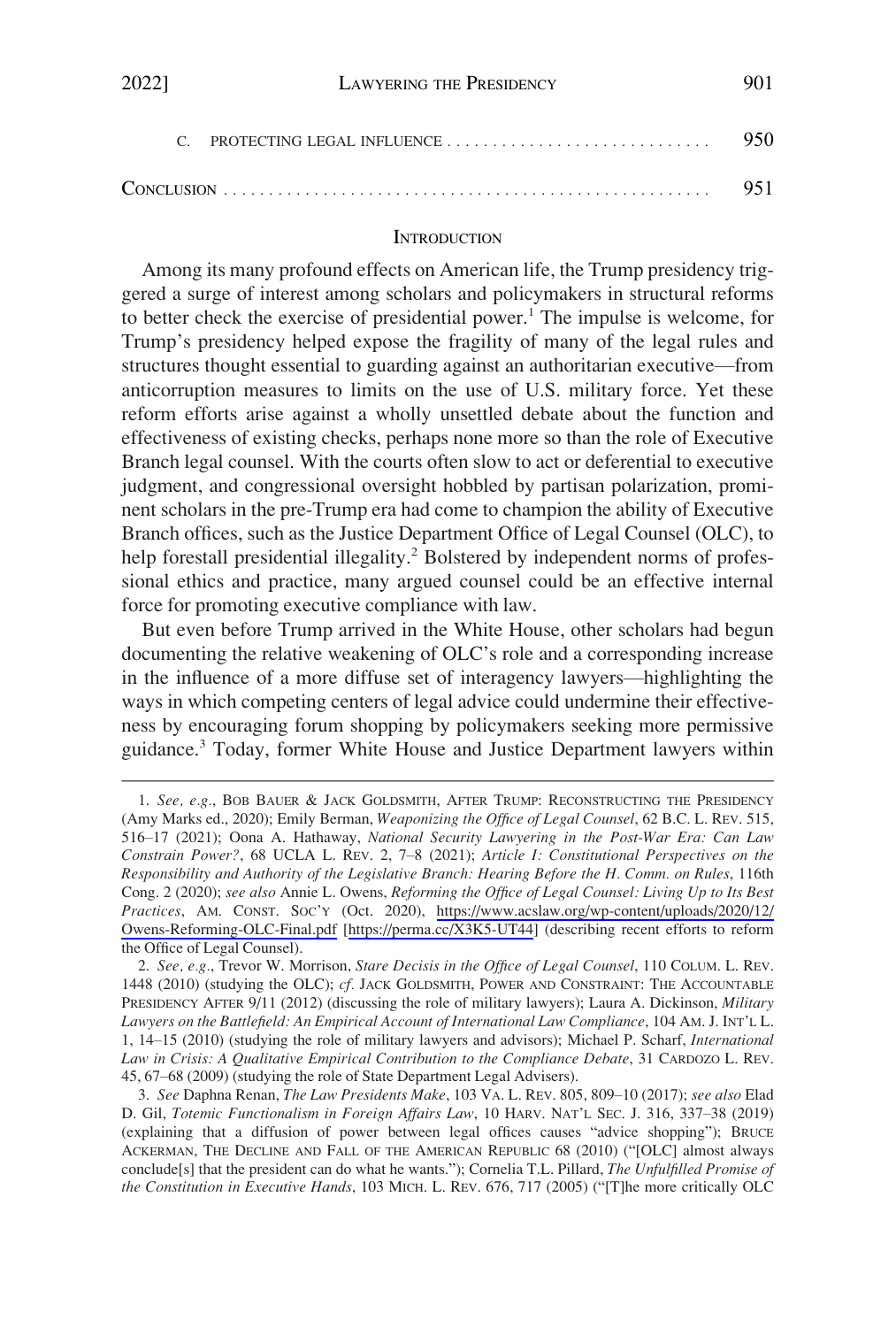the same political party disagree among themselves about the nature of their role in guiding presidential decisionmaking. Some maintain that counsel has a duty in all circumstances to provide policymakers "the best view" of the law, $4$  while others argue that counsel may (and should) offer policymakers all "legally available" interpretations—both with a view toward facilitating presidential goals.<sup>5</sup> These cautionary voices join more traditional skeptics who have long maintained that Executive Branch counsel in any structural configuration offers little more than a "fig leaf" of legality to ratify existing official preferences,<sup>6</sup> a perspective that can now draw on a fresh set of anecdotal examples from the Trump years to support just such a conclusion.<sup>7</sup> Can Executive Branch counsel really function as part of an "internal separation of powers,"8 serving as an effective first-order check on presidential behavior? Are existing Executive Branch legal structures adequate to the task?

Institutional reform efforts seem ill-fated without a deeper understanding of whether and how existing legal structures shape presidential decisionmaking even in more normal times—and whether and how these structures fall short of some specific goal. Yet scholarship examining these questions has suffered from important empirical and conceptual limitations. While a growing body of qualitative accounts has offered a rich set of illustrations of presidential legal processes,<sup>9</sup> this work draws centrally, usually exclusively, on the insights of Executive Branch lawyers. Government lawyers' views of the role of government lawyers

5. *See* Robert F. Bauer, *The National Security Lawyer, in Crisis: When the "Best View" of the Law May Not Be the Best View*, 31 GEO. J. LEGAL ETHICS 175, 175 (2018).

6. ERIC A. POSNER & ADRIAN VERMEULE, THE EXECUTIVE UNBOUND: AFTER THE MADISONIAN REPUBLIC 87 (2010); *see* Shalev Roisman, *The Real Decline of OLC*, JUST SEC. (Oct. 8, 2019), [https://](https://www.justsecurity.org/66495/the-real-decline-of-olc/)  [www.justsecurity.org/66495/the-real-decline-of-olc/](https://www.justsecurity.org/66495/the-real-decline-of-olc/) [\[https://perma.cc/FQG5-C74W\]](https://perma.cc/FQG5-C74W).

*See, e.g.*, Bob Bauer, *The Cipollone Letter: Trouble in the White House Counsel's Office*, 7. LAWFARE (Oct. 11, 2019, 1:24 PM), [https://www.lawfareblog.com/cipollone-letter-trouble-white](https://www.lawfareblog.com/cipollone-letter-trouble-white-house-counsels-office)[house-counsels-office](https://www.lawfareblog.com/cipollone-letter-trouble-white-house-counsels-office) [[https://perma.cc/4NY9-PLTX\]](https://perma.cc/4NY9-PLTX).

8. Neal Kumar Katyal, *Internal Separation of Powers: Checking Today's Most Dangerous Branch from Within*, 115 YALE L.J. 2314, 2317, 2336–37 (2006).

9. *See, e.g.*, CHARLIE SAVAGE, POWER WARS: INSIDE OBAMA'S POST-9/11 PRESIDENCY (2015); GOLDSMITH, *supra* note 2; ABRAM CHAYES, THE CUBAN MISSILE CRISIS: INTERNATIONAL CRISES AND THE ROLE OF LAW (1974); *see also* Hathaway, *supra* note 1, at 2 (drawing on historical research and interviews with former national security lawyers from past presidential administrations); Rebecca Ingber, *Interpretation Catalysts and Executive Branch Legal Decisionmaking*, 38 YALE J. INT'L L. 359, 362 (2013) (explaining that existing scholarship focuses on the relationship between select offices and the White House); Ashley S. Deeks, *The Observer Effect: National Security Litigation, Executive Policy Changes, and Judicial Deference*, 82 FORDHAM L. REV. 827, 830–32 (2013) (discussing the influence of judicial decisions on White House decisions); Morrison, *supra* note 2, at 1448 (analyzing descriptive data about OLC legal opinions, and considering whether OLC should implement a rule similar to stare decisis); Dickinson, *supra* note 2, at 2 (conducting a qualitative study of international law compliance during wartime); Scharf, *supra* note 2, at 45 (presenting and examining results of meetings with ten former State Department Legal Advisers).

examines executive conduct, the more cautious its clients are likely to be in some cases about seeking its advice.").

<sup>4.</sup> Mary DeRosa, *National Security Lawyering: The Best View of the Law as a Regulative Ideal*, 31 GEO. J. LEGAL ETHICS 277, 287 (2018); *see* Trevor W. Morrison, *Libya, "Hostilities," the Office of Legal Counsel, and the Process of Executive Branch Interpretation*, 124 HARV. L. REV. F. 62, 63 n.6, 66–67 (2011).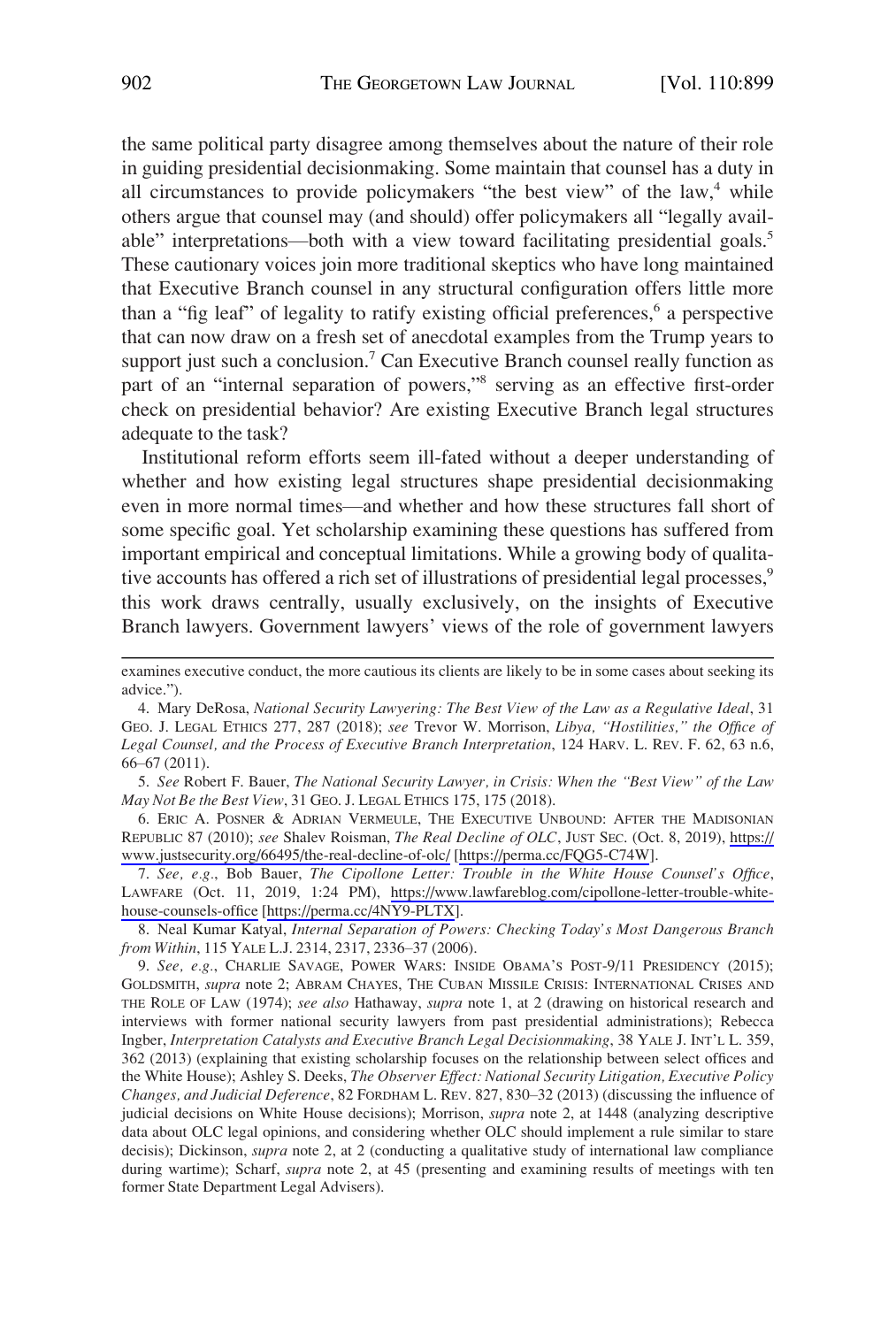are indispensable, but also inescapably self-interested. More important, lawyers' understanding of giving legal advice is necessarily focused on the processes, perceptions, and experiences of the advisors' side of the attorney–client relationship. This work helps us understand how presidential counsel develop and provide advice. But it tells us much less about whether and why policymaking clients attend to it—especially in increasingly expansive fields such as national security, where not only is congressional oversight limited and judicial review or any formal sanction rare, but also stakes are especially high and secrecy is pervasive. In this setting, it is hardly self-evident what incentives lead presidential advisors to heed counsel's guidance at all.

Conceptually, the study of law's influence on official decisionmaking has been hamstrung by having been perennially framed by a functionally vague goal establishing whether law "constrains" presidential power. The term *constraint* is rarely defined but regularly used in different ways by different scholars.<sup>10</sup> For some, constraint is found in the achievement of substantive outcome—a demonstration that legal rules or processes have functioned to forestall, for example, recourse to military force, or that legal rules or legal processes function to hold a President to a narrower rather than broader interpretation of that law's regulatory scope.<sup>11</sup> For these scholars, a presidential decision to, for example, conduct military strikes against an Iranian general without congressional authorization reveals a lack of legal constraint; whatever substantive rules or processes regulating recourse to such force exist, they did not succeed in preventing an action many scholars believe is inconsistent with substantive constitutional law. Yet such outcome-based assessments of law's influence, especially when the interpretation of the relevant law remains the subject of contestation, risks eliding key questions about institutional function that bear directly on reformers' design choice. Did the President decide to use force because he was not especially interested in counsel's guidance, in which case reform changes focused solely on tinkering with legal substance might matter little (but adjusting other kinds of normative or structural influences might help more)? Or did the President care about substantive law but receive reasonable advice from counsel that the Constitution on this occasion permitted the use of force without congressional authorization, in which case the constraint-minded reformer might be wise to clarify and tighten the substantive legal rule? Or was counsel's interpretation simply unreasonable or indefensible, in which case the most effective reform to produce a different outcome might be directed at the procedural, interpretive, or ethical rules governing counsel's role? Asking whether law constrained, in the sense of changing the substantive outcome, thus helps little with details that matter centrally to crafting reforms.

<sup>10.</sup> *See generally* Deborah Pearlstein, *Getting Past the Imperial Presidency*, 10 HARV. NAT'L SEC. J. 368 (2019) (discussing ways to constrain the "[i]mperial [p]residency").

<sup>11.</sup> *See, e.g.*, GOLDSMITH, *supra* note 2, at 182 ("[A]s President Obama's 2011 military intervention in Libya without congressional approval makes plain, legal checks on unilateral uses of military force are weak at best, especially with regard to low-level uses of force that do not involve ground troops.").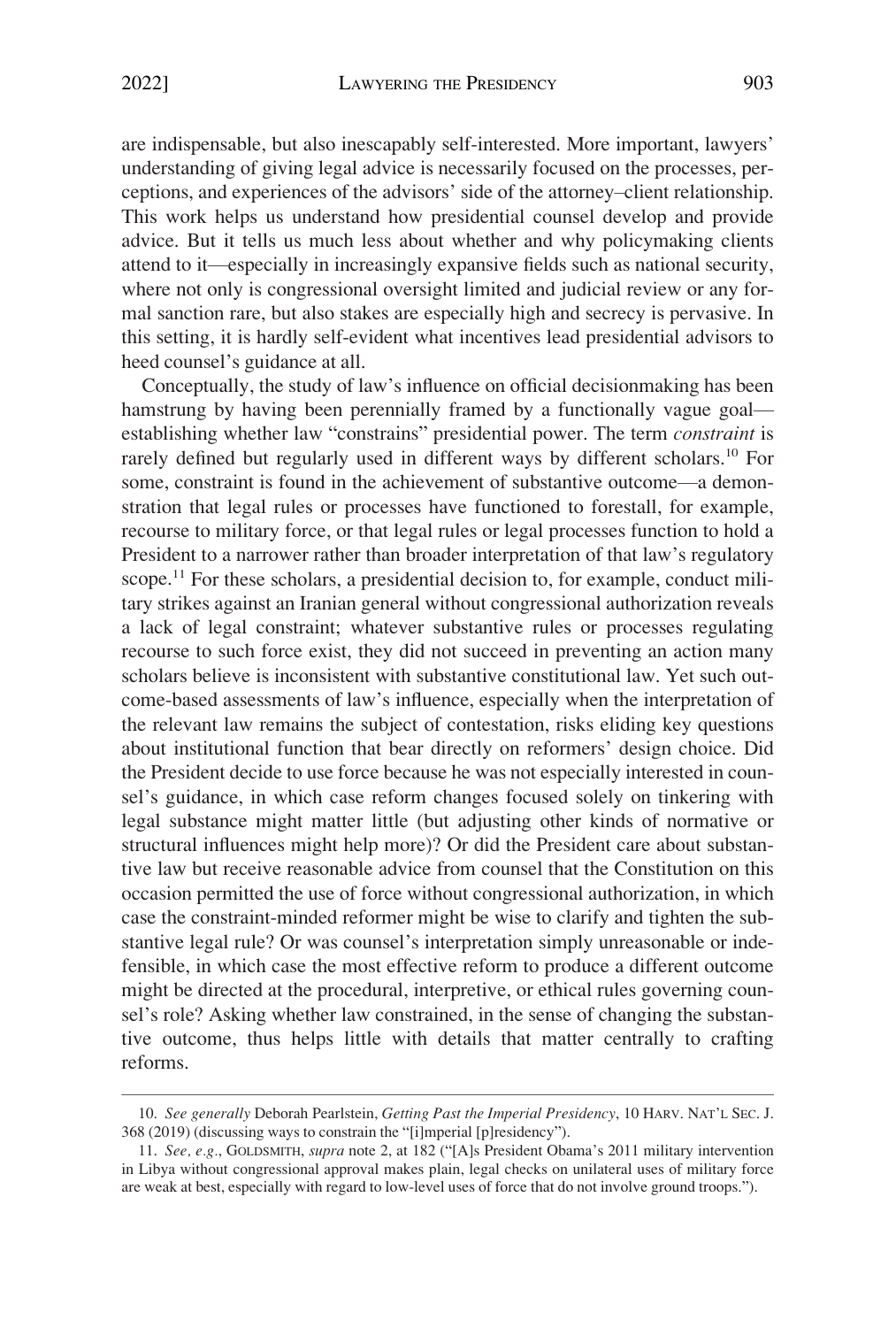Other scholars look for signs of constraint not in particular outcomes but in other evidence that a substantive legal rule or process has the *capacity* to influence official decisionmaking "because of its status as law."12 This view, a direct response to a longstanding strain of scholarly skepticism that law has ever mattered at all in the rarefied realm of high politics, $13$  suggests that for constraint to be apparent, law need not "always be the deciding factor in motivating presidential behavior," but it must have "the *potential* to be the deciding factor."14 This approach has the advantage of accurately recognizing that law might often influence decisionmaking even when individuals decide in particular instances that other interests are more pressing.15 Yet as legal theorists have long cautioned, identifying a singular cause of decisionmaking is an often impossible burden in characterizing any kind of human reasoning or behavior—a difficulty magnified substantially in institutional decisionmaking settings where multiple individuals laboring within bureaucratic structures contribute to the choice of an ultimate action.16 More, even this quest for constraint implies that the best evidence of law's influence manifests itself in ways both bipolar and restrictive; it assumes that "law" functions as an on–off switch, with constraint commonly found in evidence that a decisionmaker elected *not* to pursue an otherwise contemplated course of action. But some legal rules or processes, conceivably even those intended to constrain, may make it *more* likely for a decision maker to act,<sup>17</sup> or to select a particular option from within a range of choices, all of which are at least plausibly lawful. Looking only for law's constraining effects in the bipolar sense risks obscuring other ways in which legal structures shape decisional dynamics that might prove essential for reformers to address if they are to achieve the change they seek.<sup>18</sup>

This Article aims to deepen our understanding of counsel's influence on presidential decisionmaking by beginning to fill the existing literature's empirical and conceptual gaps. Drawing on a first-of-its-kind survey of more than three dozen

<sup>12.</sup> Curtis A. Bradley & Trevor W. Morrison, Essay, *Presidential Power, Historical Practice, and Legal Constraint*, 113 COLUM. L. REV. 1097, 1122 (2013) (emphasis omitted).

<sup>13.</sup> *See* sources cited *supra* note 6.

<sup>14.</sup> Bradley & Morrison, *supra* note 12.

<sup>15.</sup> It would be a mistake, that is, to conclude that law is irrelevant to behavior in New York City because one can observe individuals on various occasions violating the city jaywalking law. All laws are violated sometimes.

<sup>16.</sup> *See* H. L. A. HART, THE CONCEPT OF LAW 51 (3d ed. 2012) ("[I]t is not easy to state, even in the case of a single order given face to face by one man to another, precisely what connection there must be between the giving of the order and the performance of the specified act in order that the latter should constitute obedience."); *see also id.* at 114 ("[The ordinary citizen] may obey [law] for a variety of different reasons and among them may often, though not always, be the knowledge that it will be best for him to do so."); CHAYES, *supra* note 9, at 30, 105 (describing legal advice "filtered through the different purposes, perspectives, and susceptibilities of the players in the central game" with law's influence depending as "a matter of time, occasion, and persons").

<sup>17.</sup> *Cf.* Rebecca Ingber, *International Law Constraints as Executive Power*, 57 HARV. INT'L L.J. 49, 53, 62–63 (2016) (arguing that international law designed to regulate the use of force has functioned to expand the substantive scope of presidential power to use force).

<sup>18.</sup> *See infra* Part IV.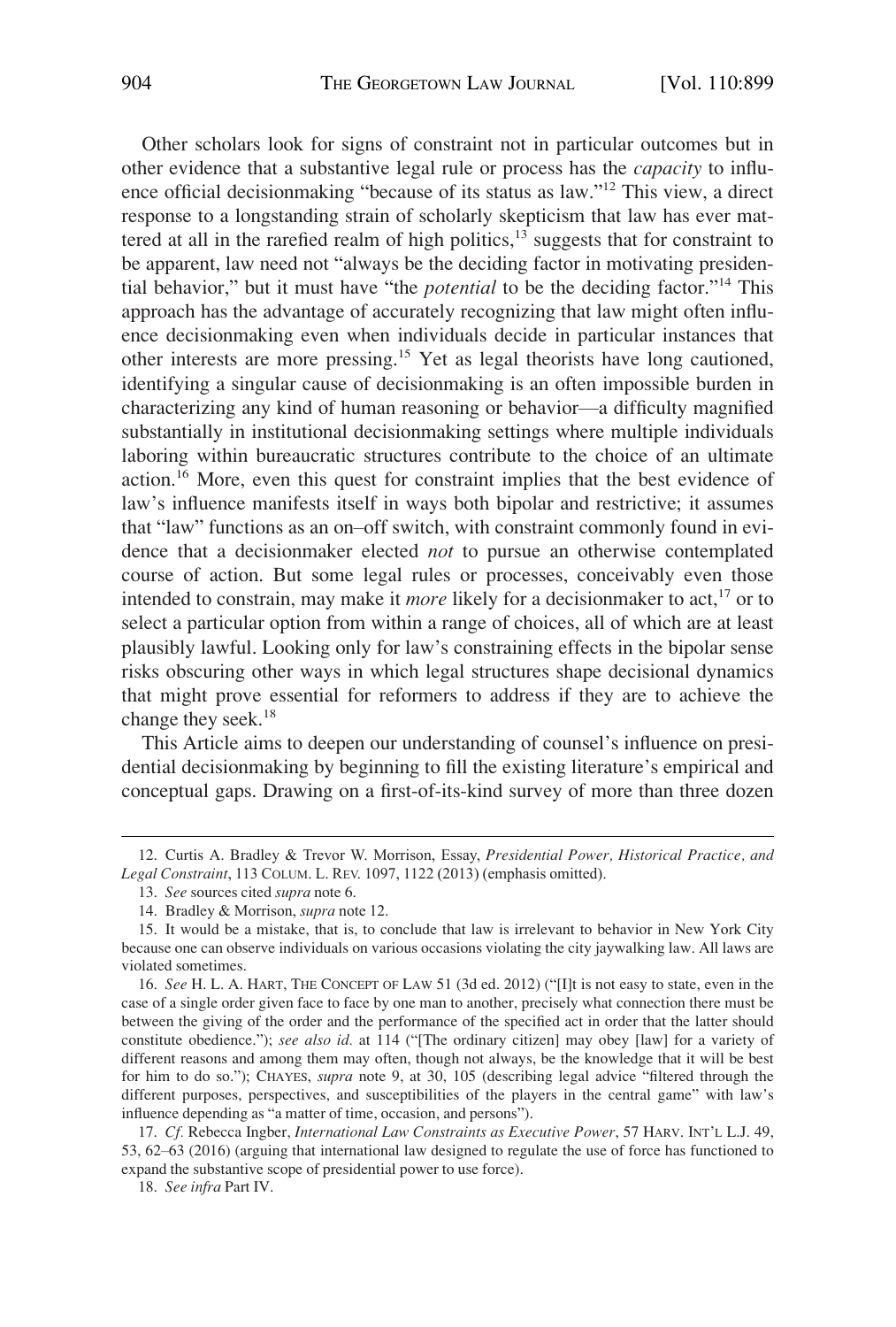former senior U.S. national security policy officials, from Cabinet Secretary at the most senior to Senior Director on the White House National Security Council (NSC) staff at the most junior, $19$  this Article suggests that the existing literature on law's constraint systematically underestimates the extent of legal counsel's capacity to influence presidential decisionmaking. Among the bipartisan group surveyed here, who served between 2001 and 2017, senior policy officials' commitment to engaging meaningfully with counsel, as assessed in anonymous and confidential responses, is deeply internalized, consistent across the political spectrum, and generally the same whether the underlying legal issue emerges from statutory, constitutional, or international law.<sup>20</sup> Policymakers in both Republican and Democratic Administrations described counsel as deeply (if somewhat differently) integrated in the policy process, with counsel commonly seen as part of the same administrative and political team. As detailed below, this degree of process integration, coupled with the functional flexibility in counsel's role and policymakers' own relative legal illiteracy, helps explain counsel's significant capacity for influence. In the rarefied universe in which these officials operated, the structural result was apparent. As one senior official described his role: "you're just 'never in the [White House] situation room without a lawyer.'"<sup>21</sup>

Yet if counsel's presence is indisputably pervasive and broadly valued, it is far less clear that counsel fulfills the function many constraint scholars desire namely, checking or limiting the assertion of presidential power. This study certainly finds evidence that counsel is capable of surprising officials with their guidance and even of "saying no" to particular initiatives—experiences more than half of all respondents reported having had at least once.<sup>22</sup> Where policymakers' own normative instincts lead them to want to avoid external limits on executive power, counsel's insistence that such external limits be observed can, in this sense, constrain executive action. But it is also clear that counsel's influence can run in opposite or orthogonal ways. Beyond those by now well-known occasions in which counsel has at times stretched legal reasoning to enable the assertion of power, this study suggests that where, as is sometimes the case, policymakers' normative instincts may lead them to prefer increasing the engagement of external checks on the President's use of military force, receiving counsel's real-time permission *not* to do so may have the unintentional effect of encouraging the

<sup>19.</sup> For an additional description of the study's methodology, see *infra* Section I.A.

<sup>20.</sup> *See infra* Part I.

<sup>21.</sup> Interview Five with Former Policy Official (on file with author) (describing an office in the White House in which critical military decisions and operations were discussed); *see also, e.g.*, Interview Nine with Former Policy Official (on file with author) ("There's nothing that you do that you don't go to lawyers."); Interview Ten with Former Policy Official (on file with author) (official serving during parts of the Bush and Obama Administrations reporting that "it would not have occurred to me to go far forward with anything without asking [counsel]" (abbreviation omitted)); Interview Fifteen with Former Policy Official (on file with author) ("There was not an issue where lawyers weren't in the room.").

<sup>22.</sup> *See infra* Section I.B.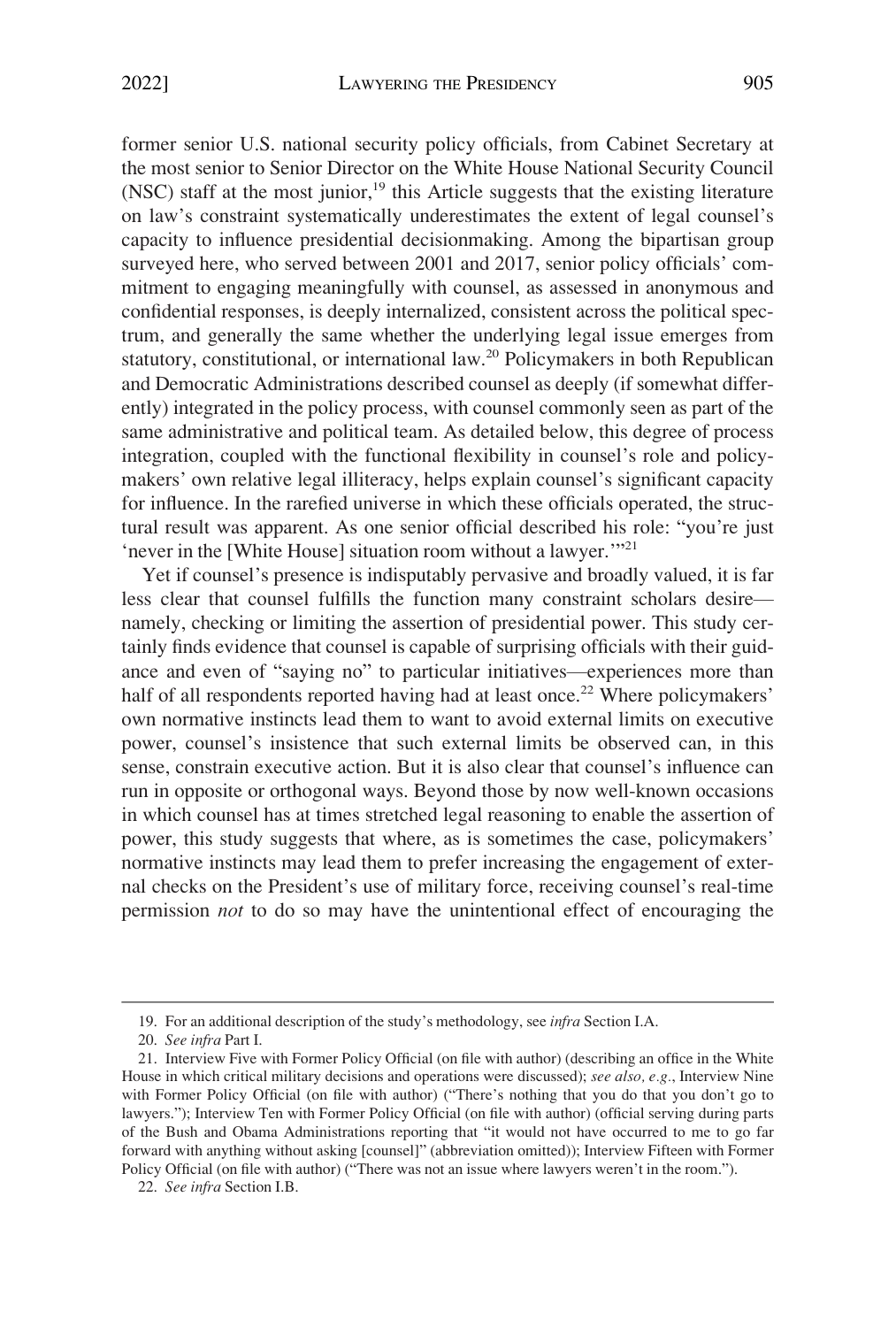avoidance of external checks.23 Indeed, where, as this study found could also be the case, policymakers may be seeking politically palatable justifications for *avoiding* action, the unavailability of a narrowing construction of presidential legal authority may deprive policymakers of an effective action-limiting out.

The finding that legal counsel currently functions, in this sense, as at least a three-way ratchet—capable of forestalling or encouraging action or of justifying its avoidance—has important implications for reformers. If the goal is to improve the *quality* of presidential legal advice—to ensure, for example, that counsel meets at least basic standards of legal ethics and reasonableness—then reforms may be most usefully aimed at measures such as enhancing transparency and accountability.<sup>24</sup> If, on the other hand, the goal of reform is to increase the likelihood that counsel's influence will have a constraining effect, in the sense of maximizing the odds that counsel's (otherwise ethical, reasonable) guidance will lead to narrower rather than broader assertions of presidential power, then reform measures aimed solely at enhancing transparency,25 or at restructuring the locus of legal guidance from one internal office to another,<sup>26</sup> are unlikely to be sufficient. With a deeper understanding of why and how policymakers rely on counsel, it becomes clear that counsel may better constrain presidential power by relaxing the now-dominant assumption that counsel's client always wants more.

This Article proceeds as follows. After a brief description of who this study surveyed and how it aimed to assess their views, Part I identifies and responds to the skeptics' classical view of Executive Branch legal counsel—that counsel is not capable of independently influencing, much less forestalling, presidential action in any meaningful sense. As this Article suggests, the near unanimity to the contrary from a bipartisan array of official respondents makes the skeptics' categorical position difficult to sustain. Part II then draws on survey findings to highlight some of the structural characteristics of counsel's role—again, characteristics common to pre-Trump Republican and Democratic Administrations that seemed to animate officials' common view that it was essential to engage and integrate counsel into their decisionmaking. In a field in which traditional, formal incentives to attend to legal rules are limited—the practical risk of personal liability, for instance, is slight—understanding what characteristics give counsel its current influential status is essential to crafting reforms that preserve that influence while improving counsel's capacity to achieve the reformer's goal. Part III considers what study findings about officials' normative preferences—

<sup>23.</sup> Even accounting for the possibility that respondents to this survey were particularly predisposed to think of counsel's role as important, respondents described their experiences as standard practices in a variety of agencies and offices and likewise differed quite a bit among themselves in describing why they engaged counsel as they did. Such characteristics offer some reassurance that the experiences they described were not limited to a unique or homogeneous group of U.S. policy officials during this period.

*See, e.g.*, *Statement: The Office of Legal Counsel and the Rule of Law*, AM. CONST. SOC'Y, 24. <https://www.acslaw.org/wp-content/uploads/2020/10/OLC-ROL-Doc-103020.pdf>[[https://perma.cc/](https://perma.cc/RV7A-VRMC)  [RV7A-VRMC\]](https://perma.cc/RV7A-VRMC) (last visited Feb. 8, 2022).

<sup>25.</sup> *See* Hathaway, *supra* note 1, at 82.

<sup>26.</sup> *See* BAUER & GOLDSMITH, *supra* note 1, at 257–58.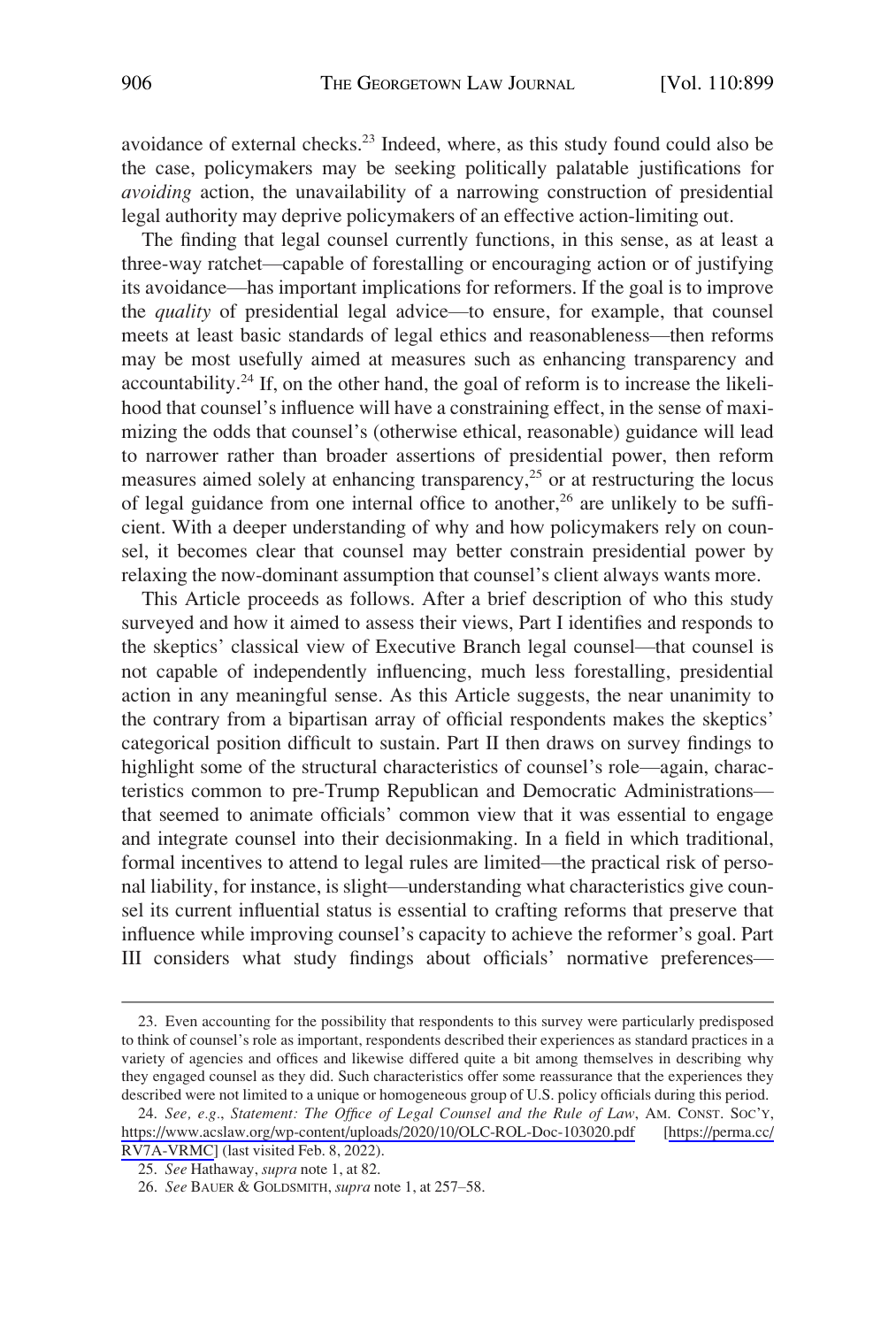<span id="page-8-0"></span>compared with the legal guidance they are apt to receive in the course of decisionmaking—might suggest about the substantive directionality of counsel's influence. As this Part illustrates, while counsel's influence may at times have the effect of limiting options or even the scope of asserted presidential power, it may also serve a powerful permissive function, making officials more likely to pursue some options than they might otherwise have been. Finally, Part IV draws on these findings to craft recommendations for reform. Among the most important of these: counsel across presidential legal offices should adopt an educational model of advising, ensuring that on questions where the law is silent or unsettled, policymakers have access not only to particular counsel's judgment but also to the best case available both for and against the interpretation offered.

# I. QUESTIONING COUNSEL'S INFLUENCE

The Trump presidency served in many respects to reinforce the longstanding claim that the "imperial presidency" is "alive and well."<sup>27</sup> Yet, although Trump's rhetoric at times transgressed modern presidential norms—threatening North Korea, for example, with "fire and fury . . . the likes of which this world has never seen<sup>728</sup>—many of his actions, including ordering military strikes against Syrian chemical weapons facilities and Iranian Major General Qassem Soleimani without prior authorization by Congress, were hardly without precedent.<sup>29</sup> Conventional scholarly accounts have long described the use of military force as a realm in which presidential decisionmaking is poorly constrained by law.30 As this account goes, the scope of the President's power to use force under Article II of the Constitution is famously contested, as is the question of which interpretive methodology is best applied to settle that meaning.<sup>31</sup> Courts regularly rely on a range of justiciability doctrines to avoid ruling on the legality of any particular use of force.<sup>32</sup> Congress has delegated the President vast swaths of discretionary authority to use force, all apart from any inherent constitutional power; and Congress's occasional attempts to reassert its own authority over the use of military force—through framework statutes like the War Powers Resolution (WPR)

*See, e.g.*, Kevin M. Kruse & Julian E. Zelizer, Opinion, *Have We Had Enough of the Imperial*  27. *Presidency Yet?*, N.Y. TIMES (Jan. 9, 2019), [https://www.nytimes.com/2019/01/09/opinion/president](https://www.nytimes.com/2019/01/09/opinion/president-trump-border-wall-weak.html)[trump-border-wall-weak.html](https://www.nytimes.com/2019/01/09/opinion/president-trump-border-wall-weak.html).

*See, e.g.*, Peter Baker & Choe Sang-Hun, *Trump Threatens 'Fire and Fury' Against North Korea*  28. *if It Endangers U.S.*, N.Y. TIMES (Aug. 8, 2017) (quoting then-President Trump), [https://www.nytimes.](https://www.nytimes.com/2017/08/08/world/asia/north-korea-un-sanctions-nuclear-missile-united-nations.html)  [com/2017/08/08/world/asia/north-korea-un-sanctions-nuclear-missile-united-nations.html](https://www.nytimes.com/2017/08/08/world/asia/north-korea-un-sanctions-nuclear-missile-united-nations.html).

Michael Crowley, Falih Hassan & Eric Schmitt, *U.S. Strike in Iraq Kills Qassim Suleimani,*  29. *Commander of Iranian Forces*, N.Y. TIMES (July 9, 2020), [https://www.nytimes.com/2020/01/02/world/](https://www.nytimes.com/2020/01/02/world/middleeast/qassem-soleimani-iraq-iran-attack.html) [middleeast/qassem-soleimani-iraq-iran-attack.html](https://www.nytimes.com/2020/01/02/world/middleeast/qassem-soleimani-iraq-iran-attack.html).

<sup>30.</sup> *See, e.g.*, GOLDSMITH, *supra* note 2, at 182. *See generally* LOUIS FISHER, PRESIDENTIAL WAR POWER (1995) (cataloguing examples); ARTHUR M. SCHLESINGER, JR., THE IMPERIAL PRESIDENCY (1973) (same).

<sup>31.</sup> *See, e.g.*, Curtis A. Bradley & Trevor W. Morrison, *Historical Gloss and the Separation of Powers*, 126 HARV. L. REV. 411, 417–18, 424 (2012).

<sup>32.</sup> *See, e.g.*, El-Shifa Pharm. Indus. Co. v. United States, 607 F.3d 836, 837–38 (D.C. Cir. 2010); Smith v. Obama, 217 F. Supp. 3d 283, 285 (D.D.C. 2016).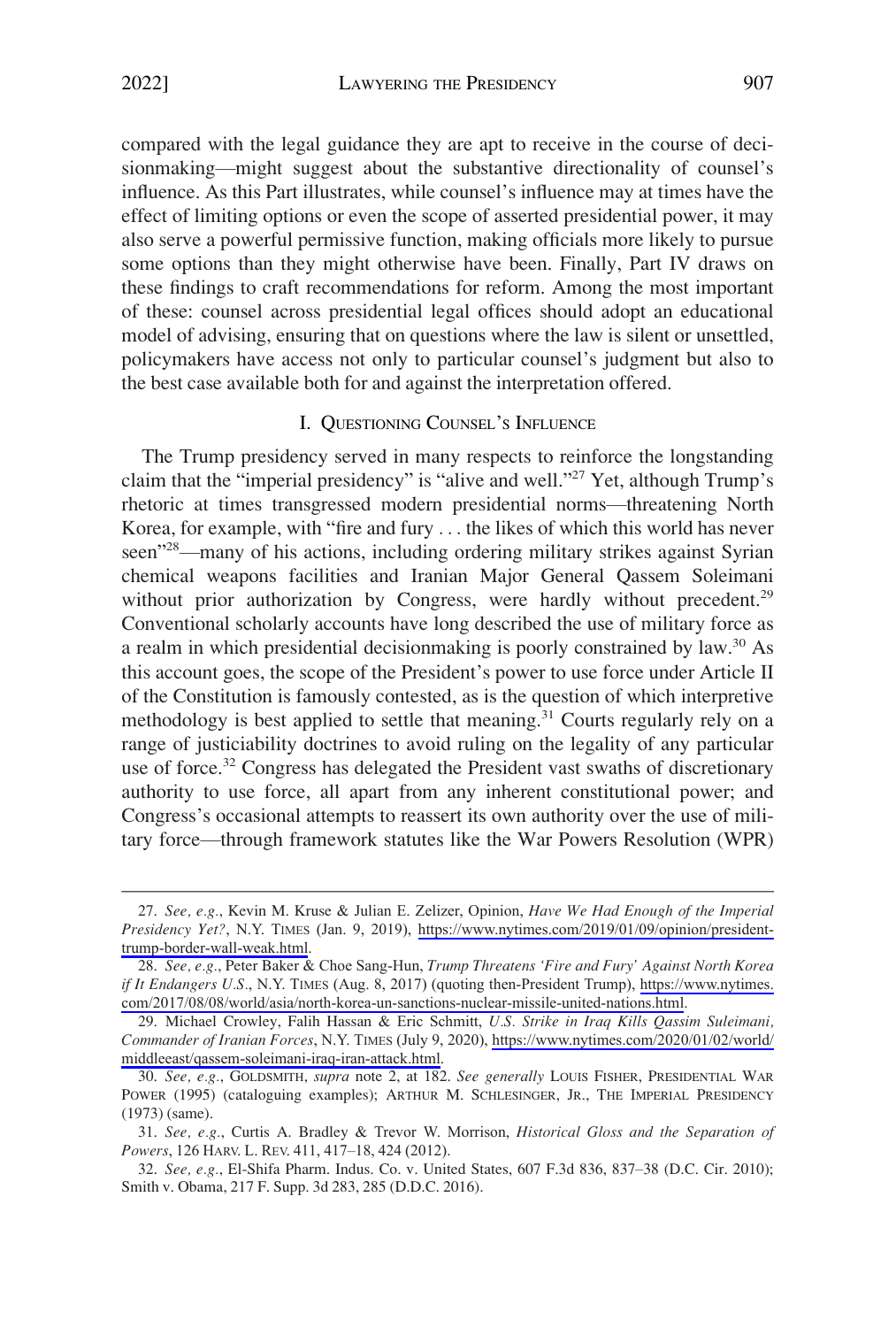or targeted statutes authorizing the use of force for only limited purposes—have encountered Executive Branch interpretations effectively rendering them far less limiting than they might appear on paper.<sup>33</sup> If there were any one category of executive decisionmaking one might imagine *least* influenced by legal counsel, "high politics" decisions regarding recourse to force would be it.

Yet even during the Trump years, it has been possible to identify anecdotal evidence tending to support the opposite conclusion, namely, that even at the outer limits of law's ability to regulate presidential power, lawyers themselves can play a pivotal role. Consider, for instance, the 2017 testimony of then-recently retired General C. Robert Kehler of U.S. Strategic Command (responsible for commanding the nation's nuclear arsenal), who was called before a tense and unusually bipartisan hearing of the Senate Foreign Relations Committee near the height of the early Korea crisis to explain how the President was "legally restrained, if at all," in carrying out a nuclear first strike by federal or international laws requiring authorization for, or imposing limits on, the use of force.<sup>34</sup> While disclaiming his own legal expertise, the general was clear that the military was obligated not to follow illegal orders—and equally clear that the first, and in the nuclear launch case critical, check on the legality of the President's order was the vetting process carried out by Defense Department legal counsel.<sup>35</sup> Senator Ron Johnson (R-WI) pressed the General repeatedly on what he would do in the face of a presidential order to launch, the legality of which had not been checked by counsel.<sup>36</sup> Kehler was unequivocal: "I would have said, 'I have a question about this,' and I would have said, 'I am not ready to proceed.'"<sup>37</sup>

In a legal realm known for uncertain rules, modest congressional engagement, and even slighter judicial supervision, how could a lawyer come to wield such power? It is true that members of the military in particular may be subject to discipline or even criminal prosecution for actually violating legal obligations—but is it possible senior civilian policy officials, not subject to military justice, accord their lawyers' guidance similarly controlling force? The common answer offered by skeptics of legal constraint in this realm is that they would not, or at least not really, for some combination of hypothesized reasons: policy officials only seek legal advice when they are confident they will receive an answer they want, only seek legal advice from counsel they already know will give a permissive reading of relevant law, and/or only seek legal guidance for the purpose of obtaining post hoc justification for action after all serious policy decisions have already been

<sup>33.</sup> *See, e.g.*, POSNER & VERMEULE, *supra* note 6, at 60–61.

<sup>34.</sup> *Authority to Order the Use of Nuclear Weapons: Hearing Before the S. Comm. on Foreign Rels.*, 115th Cong. 17 (2017) (statement of General C. Robert Kehler, U.S. Air Force, Retired, Former Commander, United States Strategic Command).

<sup>35.</sup> *See id.* at 18–19.

<sup>36.</sup> *See id.* at 19–20.

<sup>37.</sup> *Id.* at 20.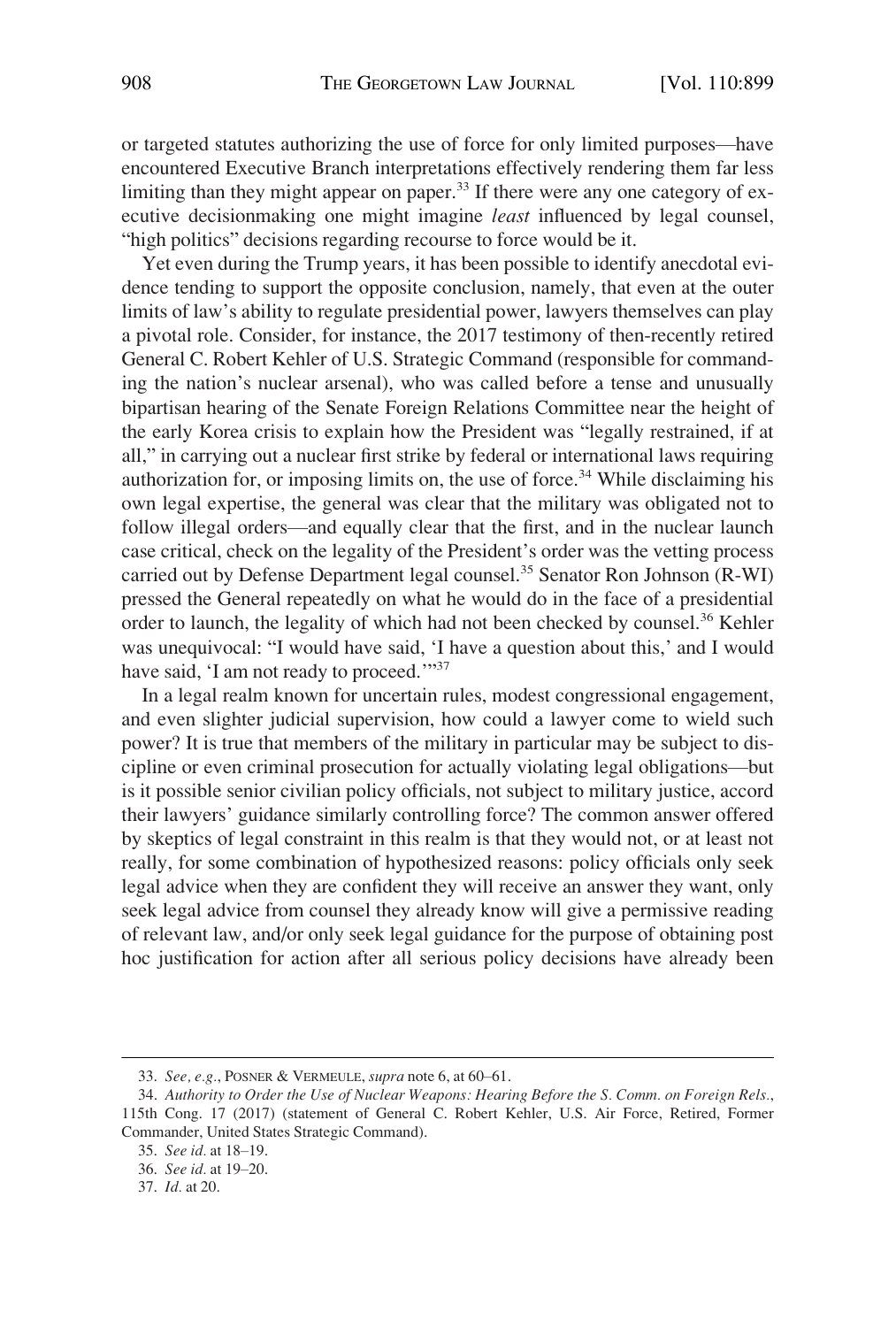<span id="page-10-0"></span>made.38 Especially where the applicable legal standard is vague or its meaning contested, lawyers can always find an interpretive path around legal obstacles that might stand in the way of policy preference, this argument goes. Indeed, recent scholarship has highlighted in particular the waning influence or even legitimacy of singular offices such as OLC, in favor of competing centers of legal advice that make it possible for policymakers to forum shop among options seeking more permissive guidance.<sup>39</sup> It would be unsurprising, then, to find senior officials publicly embrace a general commitment to abide by the guidance of legal counsel, when the risk of public and political opprobrium for any alternative answer is apparent. How officials actually use legal counsel in the relative secrecy of internal decisionmaking is another question entirely. It is also a question susceptible of empirical study.

The findings presented here, at a minimum, call the skeptics' case into substantial question. In this Part, I briefly set forth the approach taken here in seeking to understand policymakers' experiences with Executive Branch lawyers in use-offorce decisionmaking at the most senior policy levels of a presidential Administration. This small but critical set of presidential advisors shapes the nature and range of policy options that arrive on the President's desk; their advice helps guide the President's choice between one option and another. The following Part then expands on this qualitative picture, suggesting several structural dynamics that may help to explain counsel's robust capacity for influence.

#### A. METHODS

#### 1. Topic of Study

For reasons suggested above, decisions involving the use of military force seemed a particularly useful field in which to study lawyers' ability to influence decisionmaking. The question of legal constraint in this realm has been the subject of rich theoretical debate but relatively scant empirical study already, providing multiple hypotheses about policymaker behavior that one might usefully seek to test.40 Each recent U.S. President has faced repeated decisions about whether to use military force and, on various important occasions, each has used it affording policymakers ample practical experience on which to draw. The scope of the President's power to use military force is regulated by a range of legal authorities found in constitutional, statutory, and international law—allowing

<sup>38.</sup> *See, e.g.*, POSNER & VERMEULE, *supra* note 6 (arguing counsel opinions serve as little more than a "fig leaf" of legality to ratify existing official preferences); JACK L. GOLDSMITH & ERIC A. POSNER, THE LIMITS OF INTERNATIONAL LAW 9, 104–06 (2005) (expressing doubt that individual interest preferences can be influenced by international law or bureaucratic institutions); *see also* ACKERMAN, *supra* note 3, at 87–88 ("[Presidents] can rely on two executive branch institutions—the Office of Legal Counsel in the Justice Department and the Office of Counsel to the President in the White House—to give their constitutional imprimatur to presidential power grabs."); *id.* at 68 ("[OLC] almost always conclude[s] that the president can do what he wants."); Pillard, *supra* note 3 ("[T]he more critically OLC examines executive conduct, the more cautious its clients are likely to be in some cases about seeking its advice.").

<sup>39.</sup> Renan, *supra* note 3, 809–10, 887; *see* BAUER & GOLDSMITH, *supra* note 1, at 257–58; Roisman, *supra* note 6.

<sup>40.</sup> *See supra* note 38.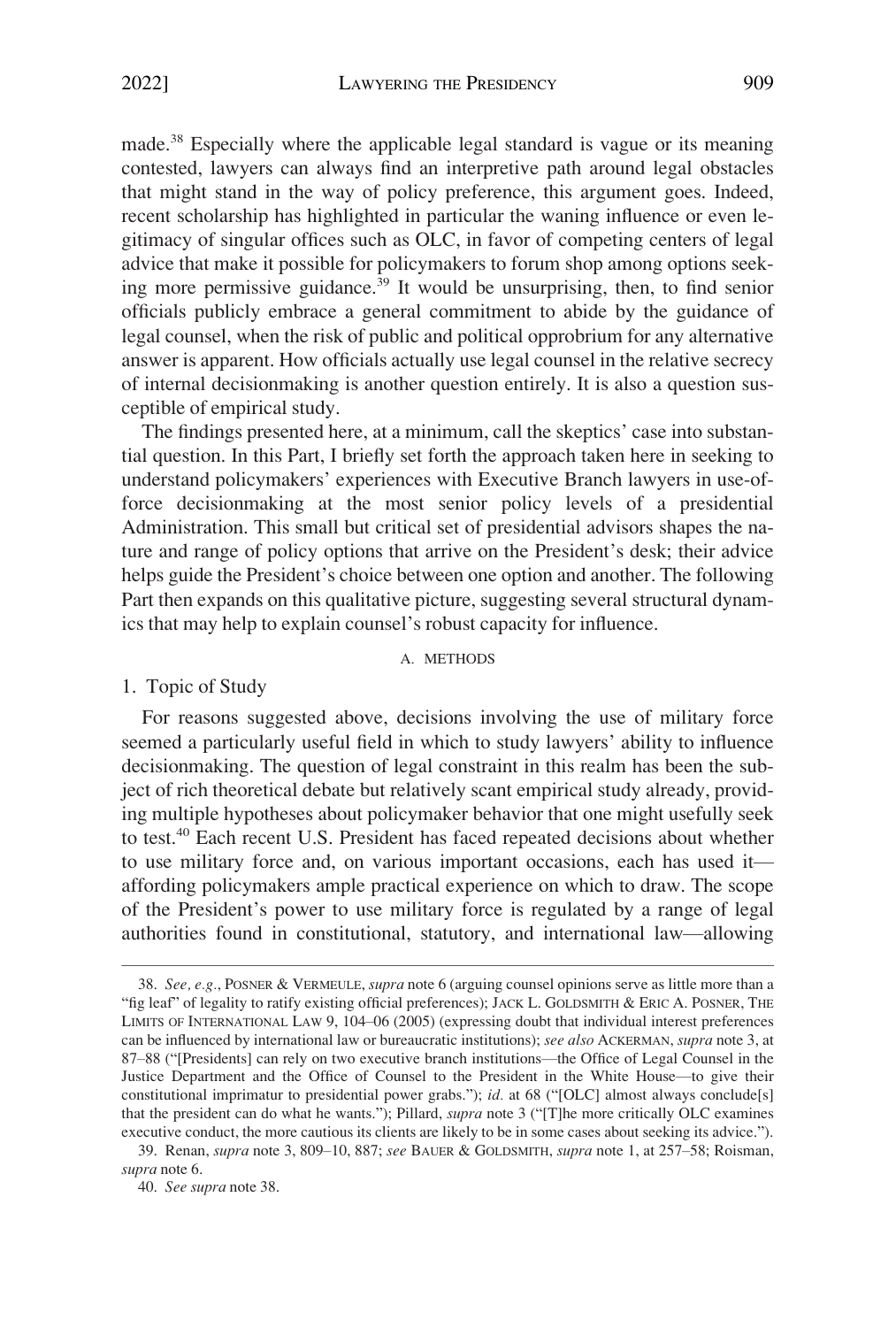<span id="page-11-0"></span>some room to compare whether and to what extent the formal source of applicable law may make a difference in the extent to which officials attend to counsel's guidance. These formal authorities likewise vary in clarity and degree of afforded discretion—from the relatively straightforward statutory rule that the President must notify Congress of the introduction of U.S. forces into hostilities abroad, $41$ to the far more contested nature of the President's constitutional authority to use force in some circumstances without congressional or United Nations (UN) Security Council authorization.<sup>42</sup> There is, in short, room for the guidance of legal counsel to make a difference.

#### 2. Target Population

It was possible to identify a relatively defined pool of officials from recent Administrations who were involved in Executive Branch decisionmaking regarding the potential or actual use of U.S. military force to survey. Between 2001 and 2017, about 163 former government officials served in positions that either by title or description were most likely involved in such decisions.<sup>43</sup> Limiting the

43. By statute and directive in each presidential administration, the NSC Principals Committee is established as one of the "principal forum for consideration of national security policy issues requiring Presidential determination." WHITE HOUSE, PRESIDENTIAL POLICY DIRECTIVE 1: ORGANIZATION OF THE NATIONAL SECURITY COUNCIL SYSTEM 1 (2009), <https://fas.org/irp/offdocs/ppd/ppd-1.pdf>[\[https://](https://perma.cc/FA3Q-APCT)  [perma.cc/FA3Q-APCT](https://perma.cc/FA3Q-APCT)]. The NSC Deputies Committee is likewise charged with helping to ensure that issues being brought before the NSC have been properly analyzed and prepared for decision. *Id.* at 3. While the membership of the NSC Principals and Deputies Committees varies by presidential administration (each President retains discretion to vary membership to some extent), the Principals Committee in the Obama Administration included, for example, such officials as the National Security Adviser; the Secretaries of the Departments of State, Defense, Energy, the Treasury, and Homeland Security; as well as the Attorney General; the Director of the Office of Management and Budget; the Representative of the United States to the United Nations; the Chief of Staff to the President; the Director of National Intelligence; and the Chairman of the Joint Chiefs of Staff. *Id.* Officials such as the

<sup>41.</sup> Indeed, this finding is broadly consistent with the results of general public polling of collegeeducated Americans, only a third of whom could correctly identify Congress as the branch of the U.S. government with the power to "declare war." COUNCIL ON FOREIGN RELS. & NAT'L GEOGRAPHIC, WHAT COLLEGE-AGED STUDENTS KNOW ABOUT THE WORLD: A SURVEY ON GLOBAL LITERACY 4 (2016), [https://cdn.cfr.org/sites/default/files/pdf/cfr\\_natgeo\\_asurveyongloballiteracy.pdf](https://cdn.cfr.org/sites/default/files/pdf/cfr_natgeo_asurveyongloballiteracy.pdf) [[https://perma.cc/](https://perma.cc/S2RR-CHTG)  [S2RR-CHTG](https://perma.cc/S2RR-CHTG)].

<sup>42.</sup> As one high-profile commission study recently noted, "few areas of American constitutional law engender more fierce debate." MILLER CTR. OF PUB. AFFS., NATIONAL WAR POWERS COMMISSION REPORT 3 (2008), <http://web1.millercenter.org/reports/warpowers/report.pdf> [\[https://perma.cc/YMW8-](https://perma.cc/YMW8-YQZL)  [YQZL\]](https://perma.cc/YMW8-YQZL). The formal source of the U.S. obligation to seek UN Security Council authorization for the use of military force in certain instances is contained in the UN Charter. *See* U.N. Charter art. 2, ¶ 4 (prohibiting "the threat or use of force against the territorial integrity or political independence of any state"); *see also* U.S. CONST. art. VI ("This Constitution, and the Laws of the United States which shall be made in Pursuance thereof; and all Treaties made, or which shall be made, under the Authority of the United States, shall be the supreme Law of the Land; and the Judges in every State shall be bound thereby, any Thing in the Constitution or Laws of any State to the Contrary notwithstanding."). For just a taste of the decades-long writings calling the salience of this obligation into question, see, for example, Eric Posner, *The U.S. Ignores the U.N. Charter Because It's Broken*, SLATE (Sept. 9, 2013, 2:38 PM), <https://slate.com/news-and-politics/2013/09/the-u-n-charter-is-broken-what-should-replace-it.html> [<https://perma.cc/VF3E-A3CZ>] and Thomas M. Franck, *Who Killed Article 2(4)? or: Changing Norms Governing the Use of Force by States*, 64 AM. J. INT'L L. 809, 809 (1970) ("[T]oday the high-minded resolve of Article 2(4) mocks us from its grave.").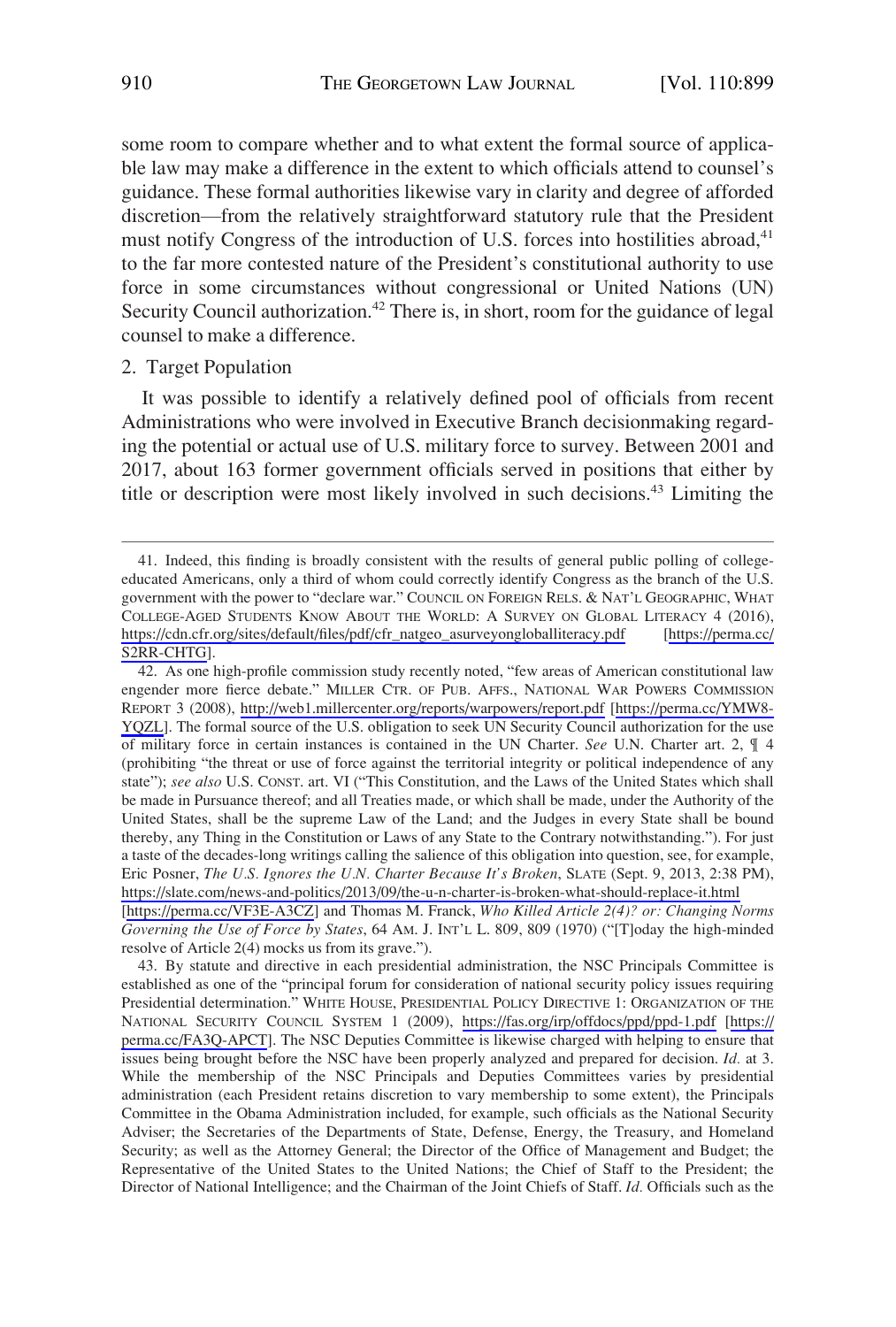<span id="page-12-0"></span>pool to this time period provided a nicely balanced set (eight years each of Republican and Democratic Administrations), reduced the risk that memories would be vague, and excluded officials serving in the then-current Administration who seemed most likely to feel politically or professionally constrained in the candor of their responses. To further minimize the risk officials would not be candid in their responses due to the classification or sensitivity of information or due to personal interests or agendas, respondents were given the option of participating either by anonymous digital survey or by oral interview (or both). In either format, strict protections approved by the Yeshiva University Institutional Review Board were in place to keep respondents' identities as confidential as the format allowed. Further to this end, except where participants volunteered information about specific events (which many did), the questions posed were either hypothetical in form or they sought information based on officials' overall experience in government. And to reduce the likelihood that officials who were themselves legal counsel might tend to overestimate counsel's influence, I excluded from the pool individuals whose primary title or job description was to function as legal counsel.

# 3. Survey Questions

In an effort to avoid making the same conceptual mistakes for which one may fault the existing literature of constraint—eliding the relative influence of normative preferences as opposed to legal obligations or looking only for evidence of a legal structure's power-limiting effect<sup>44</sup>—the survey made an effort to assess both officials' baseline normative preferences (whether they believed, for example, that the President *should* seek authorization from Congress in various defined circumstances) and separately their sense of an obligation to seek and follow

44. *See supra* Introduction.

Deputy National Security Advisor, the Deputy Secretary of State, and the Assistant to the Vice President for National Security Affairs were also invited to NSC meetings as regular attendees. *Id.* The Deputies Committee comprised deputies to each of these officials, as well as such officials as the Assistant to the Vice President for National Security Affairs and on occasion the Assistant to the President for Homeland Security and Counter-Terrorism. *Id.* at 4. All of these personnel were included in the initial recruiting pool. In addition, thirty-three potential recruits were drawn from a collection of sub-Deputy-level former officials who served during the same period and participated in force-relevant interagency committees called Interagency Policy Committees (IPCs) during the Obama Administration and Policy Coordination Committees during the George W. Bush Administration—used by both Administrations as the main "for [um] for interagency coordination of national security policy." *Id.* at 5. Finally, I recruited twelve potential respondents from a list of names compiled from reliable popular publications identifying officials who were involved in decisionmaking surrounding the use of force during this period (and who were not otherwise included in either of the previous two categories) and from other former government officials who identified them as individuals they knew to have been involved in relevant work during these administrations. Including this group was intended to help compensate for the likelihood that certain officials, varying by administration and personality, may have had great practical influence on use-of-force decisionmaking but carried formal titles that did not necessarily reflect that influence. I defined "involvement" to include conducting research; preparing memos, talking points, or other written materials; or participating in meetings, making recommendations, or taking decisions regarding the use of military force.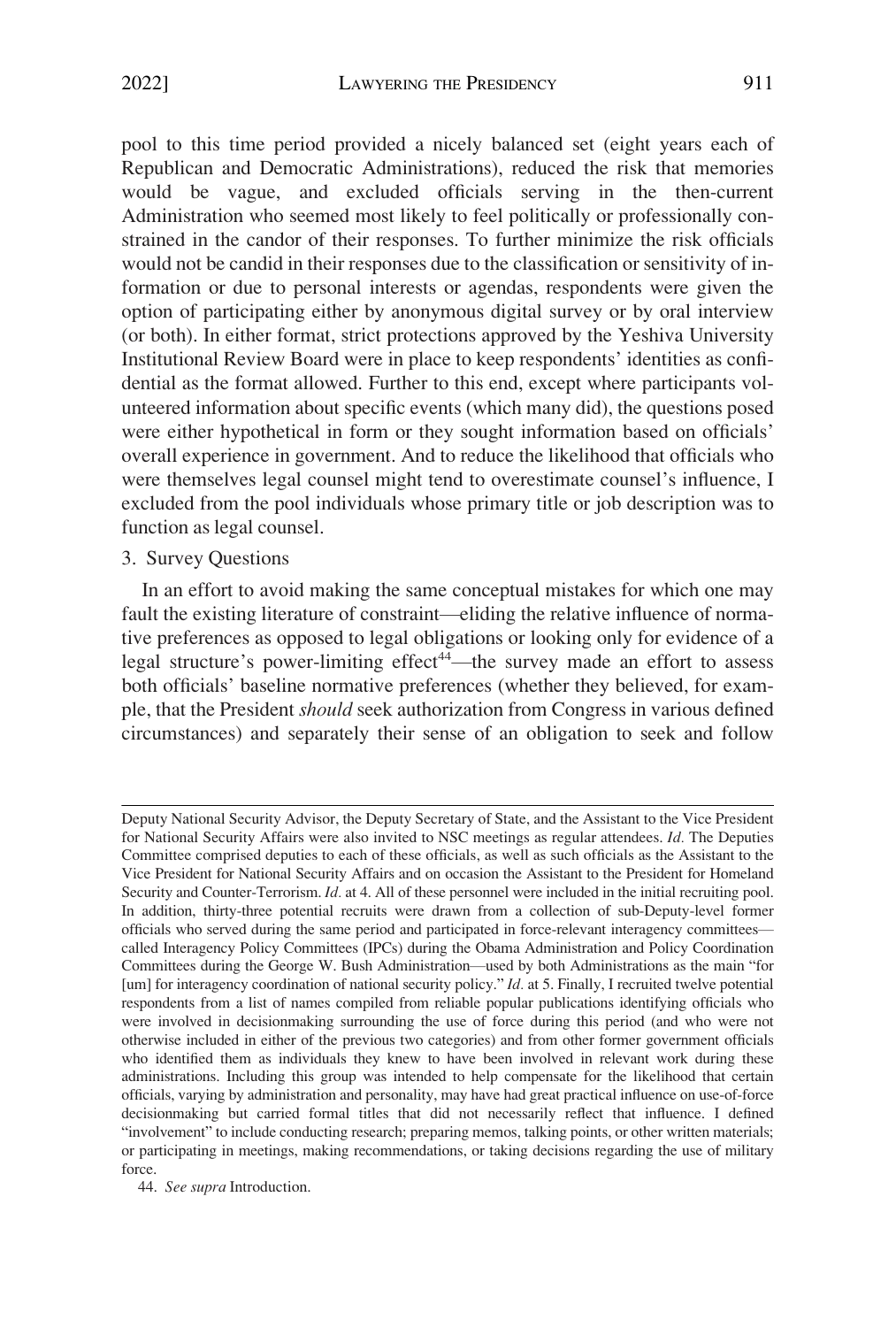guidance of legal counsel before acting on them.45 Surveying participants' beliefs about the role of legal counsel—whether and when in the policy process participants thought they should engage counsel, whether counsel's advice ever surprised them or changed their views, and whether they would be surprised or concerned if counsel was not consulted before the President undertook a use of military force—made it possible to test whether officials shared an internal sense of an obligation to adhere to a secondary legal structure setting "common standards of official behaviour" and to "appraise critically their own and each other's deviations as lapses."46 Soliciting participants' normative beliefs about whether the President should notify Congress,<sup>47</sup> or should seek congressional or UN Security Council authorization,<sup>48</sup> before or after a planned use of military force in various defined circumstances,<sup>49</sup> provided an additional means of testing counsel's influence, including whether counsel's guidance might lead an official to

48. Since the Korean War, OLC has repeatedly taken the position that the President's constitutional authority to use force without prior authorization excludes operations "sufficiently extensive in 'nature, scope, and duration'" that they rise to the level of "'war' in the constitutional sense." *See* Auth. to Use Mil. Force in Libya, 35 Op. O.L.C. 1, 8–10, 12–13 (2011) ("This standard generally will be satisfied only by prolonged and substantial military engagements, typically involving exposure of U.S. military personnel to significant risk over a substantial period. Again, Congress's own key enactment on the subject reflects this understanding. By allowing United States involvement in hostilities to continue for 60 or 90 days, Congress signaled in the WPR that it considers congressional authorization most critical for 'major, prolonged conflicts such as the wars in Vietnam and Korea,' not more limited engagements." (quoting Deployment of U.S. Armed Forces into Haiti, 18 Op. O.L.C. 173, 176 (1994))); *see also* Apr. 2018 Airstrikes Against Syrian Chem.-Weapons Facilities, 42 Op. O.L.C. \_\_, 2018 WL 2760027, at \*1 (May 31, 2018); Deployment of U.S. Armed Forces into Haiti, 18 Op. O.L.C. 173, 173 (1994). The legal obligation for nations to seek authorization for the use of military force from the UN Security Council under certain circumstances is set forth in the first instance in the UN Charter, a treaty signed and ratified by the United States in 1945. *See* U.N. Charter art. 2, ¶ 4 (prohibiting "the threat or use of force against the territorial integrity or political independence of any state"); *see also* U.S. CONST. art. VI ("This Constitution, and the Laws of the United States which shall be made in Pursuance thereof; and all Treaties made, or which shall be made, under the Authority of the United States, shall be the supreme Law of the Land; and the Judges in every State shall be bound thereby, any Thing in the Constitution or Laws of any State to the Contrary notwithstanding.").

49. The digital survey gave respondents twenty-one brief, hypothetical situations in which they were told that the President had decided that the United States must use military force against Sovereign State X or Terrorist Organization X (TOX). Respondents were asked the same three questions following each scenario: (1) Do you believe the Administration should, all things considered, notify some or all members of Congress about the President's planned use of military force? (2) Do you believe the Administration should, all things considered, seek congressional legislation authorizing the President's planned use of military force? (3) Do you believe the Administration should, all things considered, seek a UN Security Council Resolution authorizing the President's planned use of military force? *See generally* source cited *supra* note 52.

<sup>45.</sup> The notion that a mature legal system functions as a result of officials who have a sense of an especially strong social obligation to primary legal rules and secondary legal processes is, famously, H.L.A. Hart's. *See* HART, *supra* note 16. For a detailed explanation of Hart's relevance to the study of law's influence, see generally Pearlstein, *supra* note 10.

<sup>46.</sup> HART, *supra* note 16, at 117.

<sup>47.</sup> Since 1973, the Federal WPR has required the President to submit, within forty-eight hours of introducing U.S. armed forces into hostilities or into situations where involvement in hostilities is likely, a report to the Speaker of the House of Representatives and the President pro tempore of the Senate explaining the circumstances necessitating the introduction of forces and the basis of the President's constitutional and legislative authority to do so. 50 U.S.C. § 1543(a).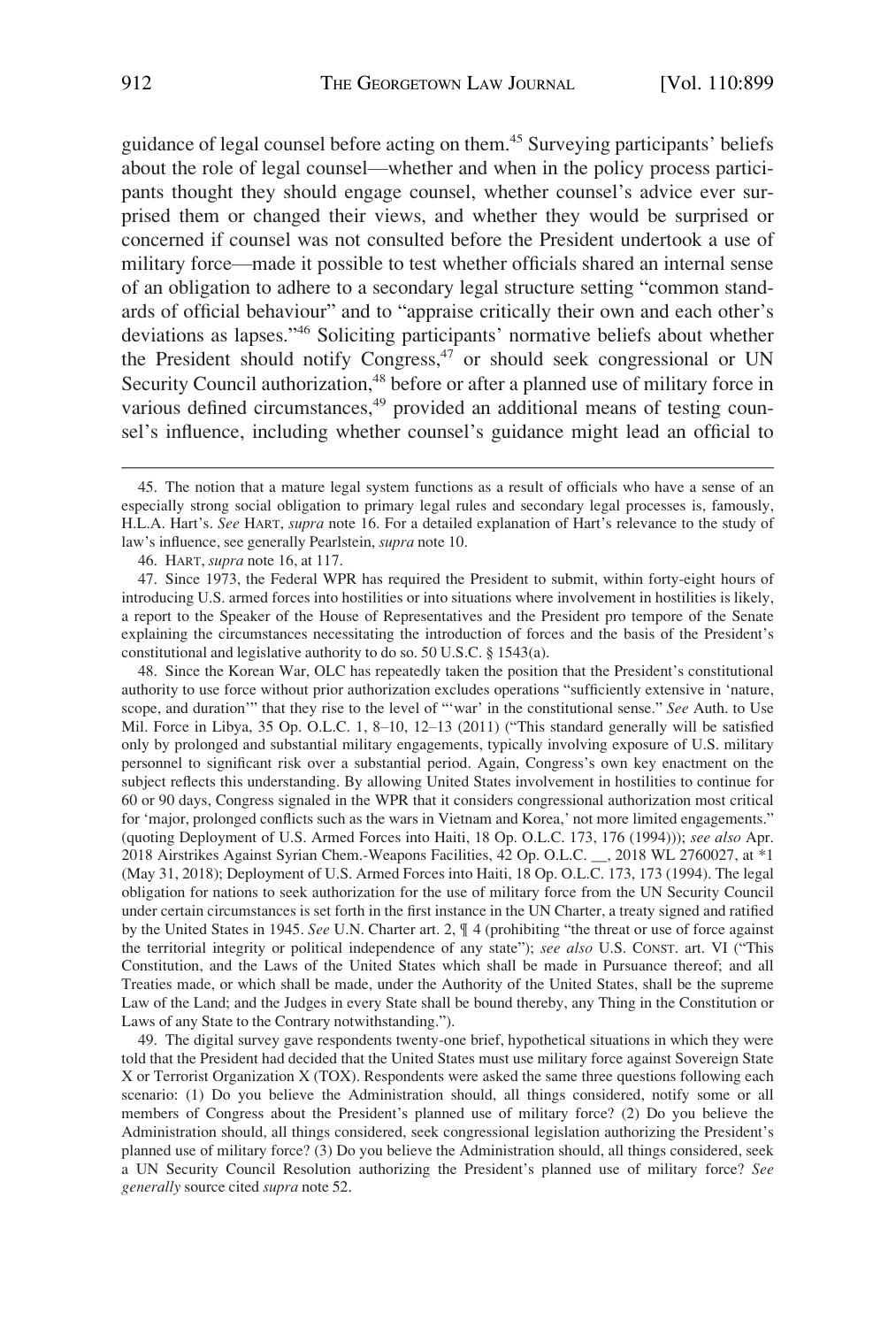<span id="page-14-0"></span>pursue action inconsistent with existing normative preferences. Where officials' normative preferences and legal requirements already align, one might perceive the influence of counsel where in fact none exists.<sup>50</sup> Where normative preferences do not align with the law, it may be possible to inquire more meaningfully about the role of counsel's advice and to detect which direction, if any, counsel's influence led away from an initial preference.

## 4. Sample Recruiting

Of the 163 individuals ultimately identified as potential recruits based on these criteria, 38 unique individuals participated in the survey (nearly one-quarter of the pool), either via a closed-form, digital questionnaire, semistructured interview, or both. Given the elite nature of the positions in which these officials served, the study reflects the views of a remarkable collection of individuals who had ample personal and professional reasons to err on the side of caution in discussing prior government service in this realm. To achieve this level of participation, I relied in the first instance on referrals from nontargeted individuals personally known to members of the target population and then on later referrals from other participants themselves. This recruitment method was, I believe, indispensable to securing the participation of members of the target population.<sup>51</sup>

While the small size of the total pool made the population ill-suited to any kind of formal statistical sampling and likewise poses risks of selection bias among the subset of individuals who participated—the risk, for instance, that only those who tend to have similar views about law would agree to take part in a survey like this in the first instance—I took various steps in recruiting to help ensure the relative representativeness of the pool. First, I reached out to a broad spectrum of referrers with a range of professional experiences and affiliations with various factions of both political parties. Further, I monitored the demographic profile of respondents as the study proceeded and made additional efforts to recruit throughout, which were targeted at ensuring roughly equal political party representation. When initial respondents were disproportionately Democratic, I focused recruitment efforts on Republican members of the target pool. Because a number of members of the targeted pool had spoken or written publicly about their views on the law of one kind or another, it was possible to target recruitment directly at some potential participants whose views I knew contrasted substantially with others who had participated in the survey. Beyond that, however, it was not immediately apparent in which direction self-selection would skew the survey response population. Respondents who care a great deal about vigorous

<sup>50.</sup> For example, most people elect not to commit murder because they would never think of committing murder, entirely independent of available expert advice that it is also against the law.

<sup>51.</sup> *See* ROBERT M. LAWLESS, JENNIFER K. ROBBENNOLT & THOMAS S. ULEN, EMPIRICAL METHODS IN LAW 126 (2d ed. 2016) (describing snowball sampling). While snowball sampling is often used in connection with studies that then attempt to extrapolate from the population surveyed to a random sample, this study makes no attempt to claim generalizability of results.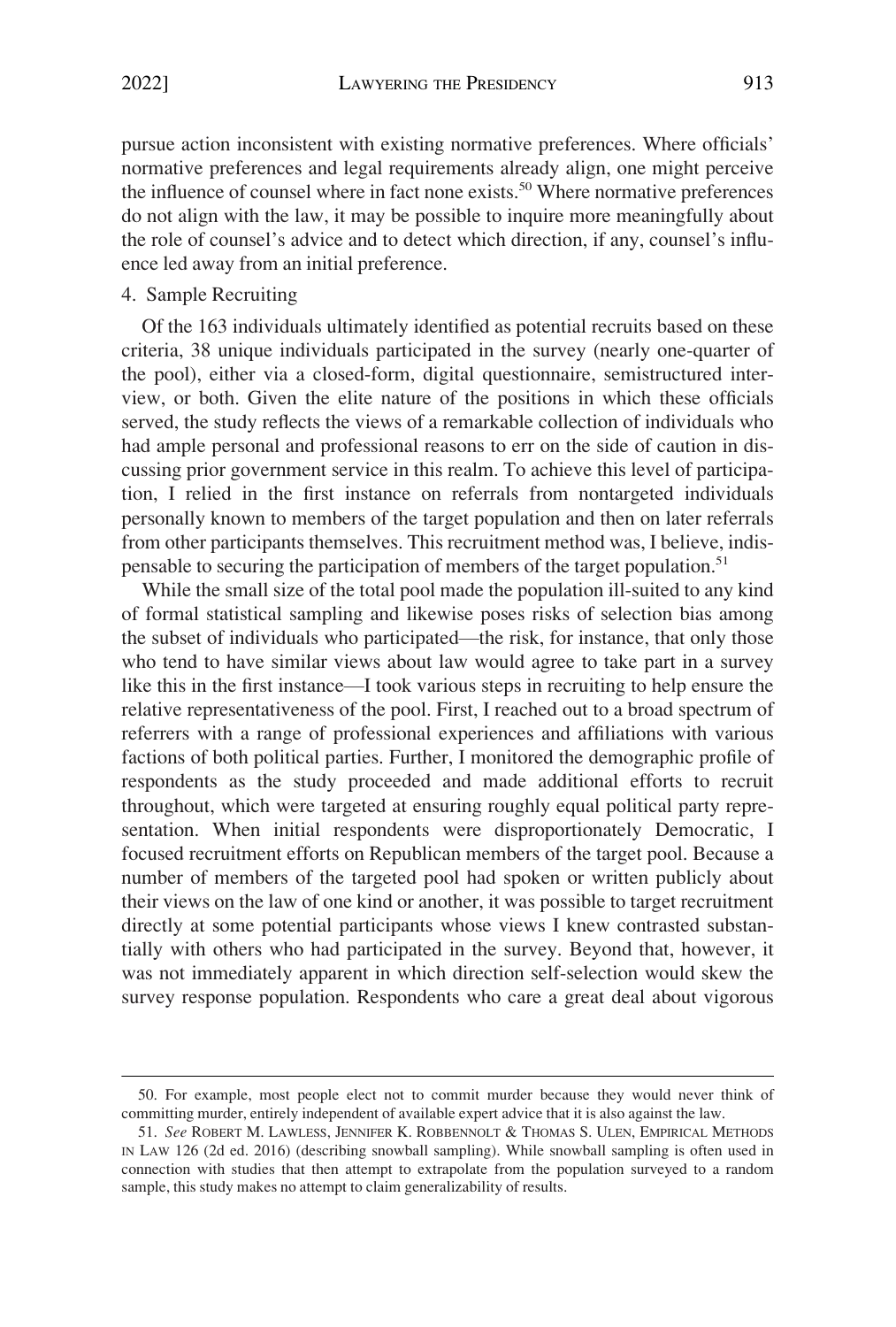<span id="page-15-0"></span>attention to the law in this realm or who have legal backgrounds themselves may be especially likely to submit responses—but so, too, may respondents who believe it important to express their view that the law in this realm is, for example, a problematic impediment to security policy.

In the end, respondents cumulatively reported having participated in decisions involving the potential or actual use of military force on more than 154 occasions during their government service.<sup>52</sup> Participants ranged from the Cabinet Secretary level at the most senior to Senior Director on the NSC staff at the most junior. Multiple participants had served in more than one government position over the course of their careers. They included sixteen Democrats, twelve Republicans, five Independents, and five who opted not to identify a political affiliation.<sup>53</sup> Sixteen participants had received law degrees,<sup>54</sup> fourteen had prior experience serving in an office of the Legislative Branch,<sup>55</sup> and seven had served in the U.S. Armed Forces.<sup>56</sup> While the findings discussed below thus offer important insights, it would be a mistake to proceed without highlighting the limitations of the qualitative approach taken here. For these reasons and others, it bears emphasizing that the study is no more than a descriptive report of findings, an analysis of their meaning, and a tempting roadmap for future study.

## B. TESTING THE NONINFLUENCE HYPOTHESIS

If the touchstone of a mature legal system is officials' internal sense of an obligation to follow a legal process—a sense that "the general demand for conformity is insistent and the social pressure brought to bear upon those who deviate or threaten to deviate is great"<sup>57</sup>—officials' near-uniform sense of obligation to

54. Pearlstein, *supra* note 52, at Q10.

55. *Id.* at Q8.

56. *Id.* at Q7.

57. HART, *supra* note 16, at 86; *see also id.* at 117 (describing official recognition of "common standards of official behavior and appraise critically their own and each other's deviations as lapses");

<sup>52.</sup> Deborah Pearlstein, Use of Force Decisionmaking (survey) (on file with author). The survey defined "involvement" as including conducting research; preparing memos, talking points, or other written materials; participating in meetings; making recommendations; or taking decisions. *Id.* Of those officials who responded to the survey question asking how many times they were "involved in a decision-making process regarding the potential or actual use of military force abroad," three respondents answered one to three occasions, two respondents selected four to ten occasions, and thirteen respondents selected more than ten occasions. *Id.* The estimate given in the text assumes respondents' actual experience involved the lowest number of each of these ranges. I did not ask direct interview subjects to state how many times they had been involved in decisions regarding the use of military force abroad.

<sup>53.</sup> Pearlstein, *supra* note 52, at Q11. Survey respondents were asked their political affiliation and given the option to select: Democratic, Republican, Independent, None of the Above, or Prefer Not to Answer. *Id.* Based on respondents' identification of the Executive Branch offices or agencies in which they had experience (multiple respondents had served in more than one agency during their government careers), twenty-two had experience serving in the White House (which includes, for example, the NSC and the Office of the Vice President), ten had experience in the Department of Defense, seven in the Department of State, two in the Department of Treasury, five in the Department of Justice, two in the Department of Energy, two in the Department of Homeland Security, four in an agency or division of the U.S. Intelligence Community, and three in another U.S. Government office or agency. Pearlstein, *supra* note 52, at Q3.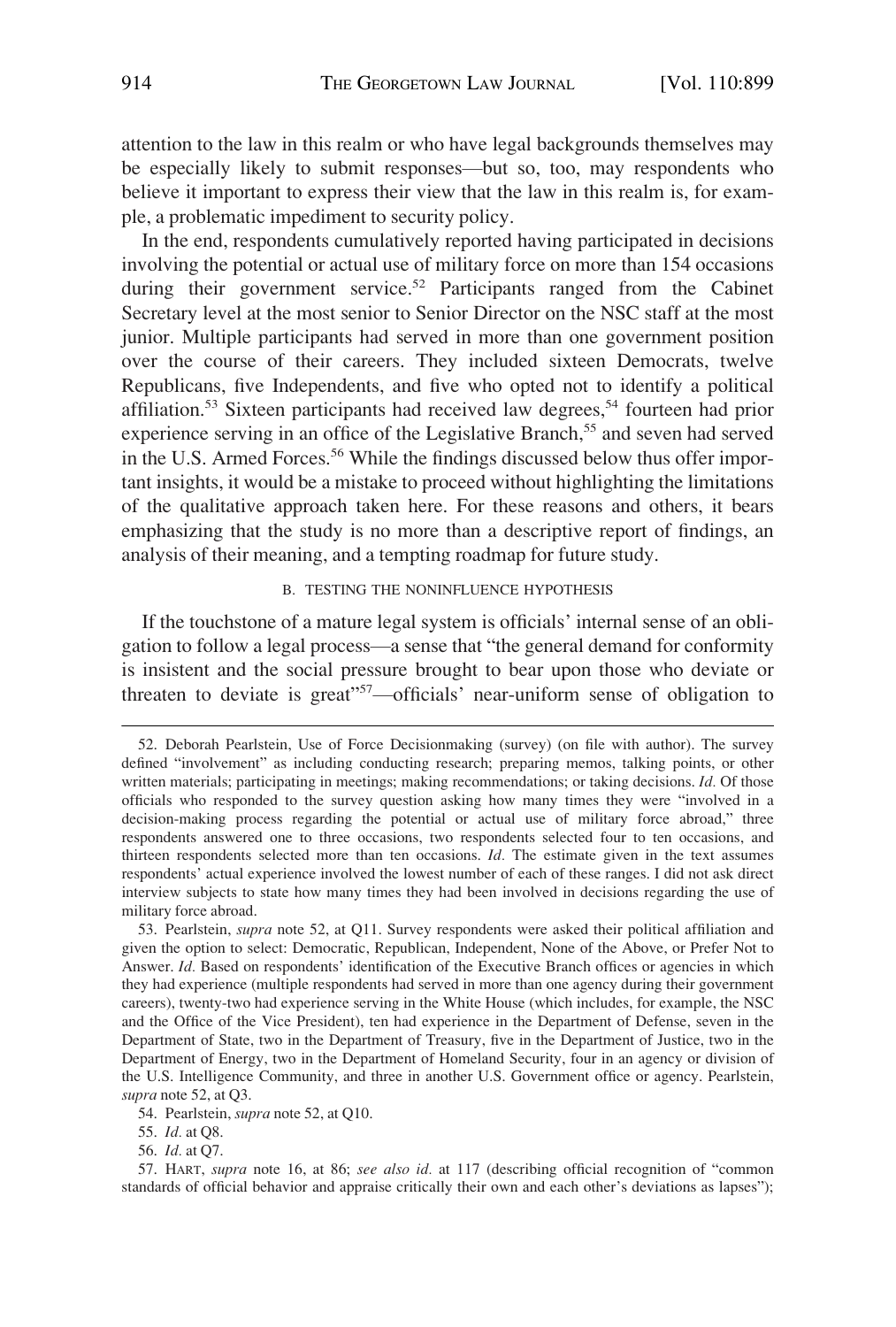consult Executive Branch legal counsel before recommending any use of military force made the internal system's maturity apparent. Of the more than three dozen officials surveyed, only one answered in the negative when asked directly whether on occasions in which the official was involved in a decisionmaking process regarding the potential or actual use of military force, the official had "a sense that you should know or seek the views of government legal counsel regarding the legality of the proposed operation before it occurred?"58 Beyond the certainty that they should seek counsel's guidance on such questions, officials expressed the consistent understanding that they would be concerned if counsel were not consulted.<sup>59</sup> One interviewee was characteristically blunt: "If you didn't [include counsel in the process], there was [a] 100% chance that [the] policy would get derailed during legal review and you'd have to start over."<sup>60</sup> Another said: "I'd be shocked [if counsel were not consulted before a use of force], lawyers get consulted about everything."<sup>61</sup>

Contrary to the skeptics' view described above that counsel merely functions to ratify already settled official preferences,<sup>62</sup> policymakers in both the Bush and Obama Administrations described a system in which counsel was present from the generation of policy initiatives within agencies such as the Department of Defense through the presidential decision level at the Principals Committee at the White House NSC.<sup>63</sup> Obama Administration officials described what one called a "[t]riple law process" in which counsel was engaged "in every building" (meaning within each relevant agency and White House office); then in an interagency lawyers' group, which interviewees described as hashing out disagreements and developing consensus on complex matters; and finally in a formal NSC process through which Interagency Policy Committees reported to the NSC Deputies and

J.M. Balkin, *Understanding Legal Understandings: The Legal Subject and the Problem of Legal Coherence*, 103 YALE L.J. 105, 110 (1993) ("Since H.L.A. Hart, jurisprudence has been grounded on the so-called 'internal point of view'—the perspective of a participant in the legal system who regards its laws as norms for her behavior.").

<sup>58.</sup> Pearlstein, *supra* note 52, at Q101. The question for unique interview respondents was worded somewhat differently: "[D]id [you] have the sense you should know or seek the views of legal counsel before [undertaking] the [military] operation?" *E.g.*, Interview Seven with Former Policy Official (on file with author). Among digital survey respondents (who could only access the question if they had previously answered "yes" to the question asking if they had ever been involved in a decision surrounding the use of force), all but one answered in the affirmative; all other unique interview respondents agreed. Pearlstein, *supra* note 52, at Q101. Aggregating digital survey and interview responses, respondents answered in the affirmative twenty-seven to one.

<sup>59.</sup> The digital survey, for example, asked respondents to rate on a scale of one to five the extent to which they agreed with the following statement (with five indicating the strongest agreement): "I would be concerned if Executive Branch legal counsel were not consulted before the President undertook a new operation to use military force abroad." Pearlstein, *supra* note 52, at Q125; *see also id.* at Q124 (asking respondents to rate agreement with statement: "I would be surprised if Executive Branch legal counsel were not consulted before the President undertook a new operation to use military force abroad."). All digital respondents selected the highest level of agreement. *See id.* at Q125.

<sup>60.</sup> Interview Thirteen with Former Policy Official (on file with author).

<sup>61.</sup> Interview Nine, *supra* note 21.

<sup>62.</sup> *See* POSNER & VERMEULE, *supra* note 6.

<sup>63.</sup> For a description of the composition of this body, see *supra* note 43.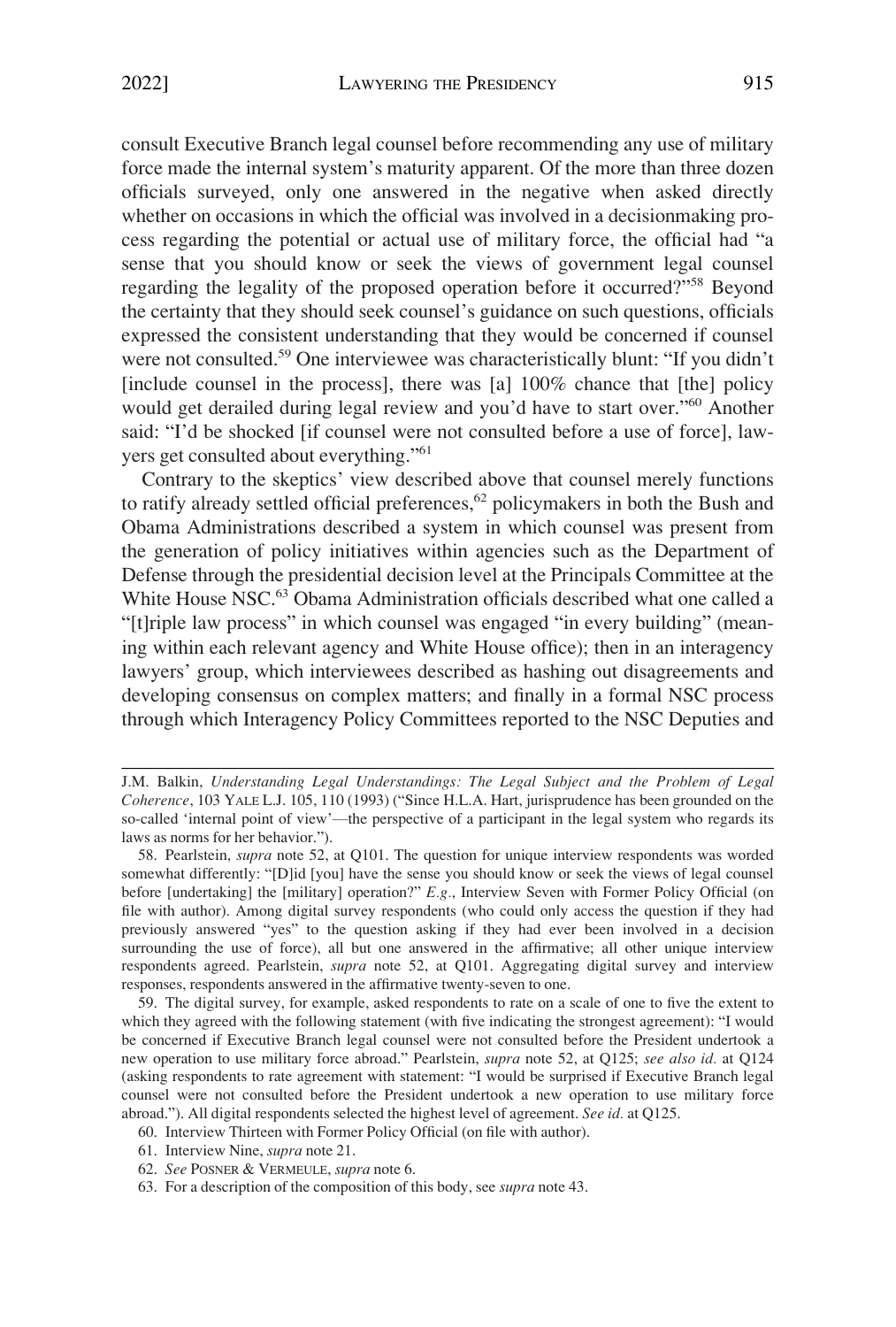Principals Committees.<sup>64</sup> As a result, "[t]here was not an issue [at any stage] where lawyers weren't in the room."<sup>65</sup> Principals Committee meetings (involving Cabinet Secretaries, among others) in particular regularly included NSC General Counsel and White House Counsel, as well as other agency lawyers depending on the issue (typically Defense, State, or the Office of the Director of National Intelligence).66 As one official reported, there was "[n]ever [a] time" when the official was in a Principals Committee meeting in which "Obama didn't turn at some point . . . to his lawyer."<sup>67</sup>

In contrast to some accounts, which describe the Obama Administration's reliance on an interagency lawyers' group as a shift in approach,<sup>68</sup> multiple Bush Administration officials, as well as officials whose service spanned the Bush and Obama Administrations, described the role of legal counsel in their Bush-Era experience in generally not dissimilar terms. At the agency level, Defense and State Department officials reported coordinating with "lawyers from bottom to top, integrated into [the] process at every level."69 Even if staff at the operational level believed a proposed action to be "an uncontroversial, day to day kind of decision," and tried to "work around the process," it was, as one Defense Department official put it, "my job . . . to make sure [General Counsel], the lawyers were added in."70 The Bush Administration, too, had an interagency lawyers' group, an expanded continuation of the group first established in the George H.W. Bush Administration to advise on legal issues surrounding covert action.<sup>71</sup> Bush officials also described counsel's presence at the most senior agency levels. Defense

<sup>64.</sup> Interview Fifteen, *supra* note 21 (describing everyone as "lawyered up in their own stovepipe"); *see also* Interview Three with Former Policy Official (on file with author); Interview Four with Former Policy Official (on file with author). The IPCs and Deputies and Principals Committees are defined. *See supra* note 43.

<sup>65.</sup> Interview Fifteen, *supra* note 21.

<sup>66.</sup> Interview Four, *supra* note 64. The Obama Administration Principals Committee also included the Attorney General. *See* WHITE HOUSE, *supra* note 43.

<sup>67.</sup> Interview Fifteen, *supra* note 21; *accord* SAVAGE, *supra* note 9, at 67 (quoting Obama National Security Advisor Tom Donilon as stating: "We never had a meeting that didn't include the legal adviser to the National Security Council or her assistant.").

<sup>68.</sup> *See* CHARLIE SAVAGE, POWER WARS: THE RELENTLESS RISE OF PRESIDENTIAL AUTHORITY AND SECRECY 64 (rev. ed. 2017) ("Seeking to avoid that kind of dysfunction, the Obama team reinvigorated and expanded the role of the *interagency national security lawyers group*, a bureaucratic institution from the 1990s that the Bush-Cheney administration had sidelined.").

<sup>69.</sup> Interview Fourteen with Former Policy Official (on file with author); *see also* Interview Six with Former Policy Official (on file with author) (explaining that counsel interacted with the Department of Defense a "fair amount" and with the White House "constantly"); Interview Seven, *supra* note 58 ("We were pretty much guided by [general counsel's] legal judgments . . . ."); Interview Nine, *supra* note 21 ("[L]awyers get consulted about everything.").

<sup>70.</sup> Interview Fourteen, *supra* note 69.

*See* John Bellinger, *Charlie Savage and the NSC Lawyers Group*, LAWFARE (Nov. 8, 2015, 11:25 71. AM), <https://www.lawfareblog.com/charlie-savage-and-nsc-lawyers-group>[[https://perma.cc/S7Q8-](https://perma.cc/S7Q8-5DMG)  [5DMG\]](https://perma.cc/S7Q8-5DMG) (providing a description by former NSC and State Department Legal Adviser of an interagency lawyers' group that "continued to meet regularly throughout the Bush Administration to consider and develop consensus on numerous legal issues"); *see also* WHITE HOUSE, NATIONAL SECURITY DIRECTIVE 79: APPROVAL AND REVIEW OF COVERT ACTION (1993), <https://fas.org/irp/offdocs/nsd/nsd79.pdf> [<https://perma.cc/QWJ2-P7ZP>]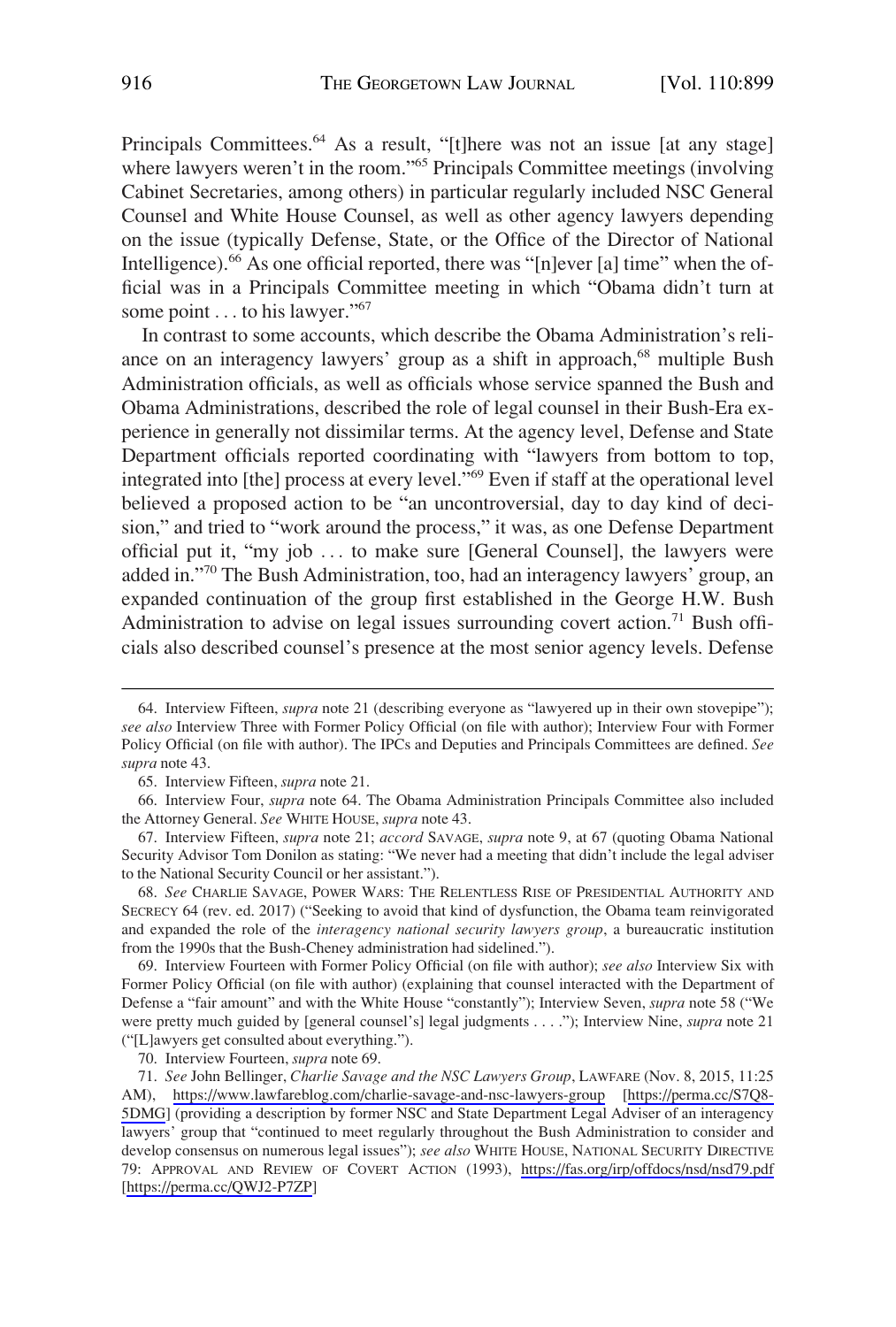Department General Counsel was "routinely included in most meetings" with the Secretary of Defense,<sup>72</sup> and State Department Legal Adviser was likewise regularly "in these [State Department policy] discussions from [the] beginning."<sup>73</sup> NSC staff reported similar experiences. "It would not have occurred to me to go far forward with anything without asking" NSC Legal Counsel, one official said.<sup>74</sup> Another agreed: "It wouldn't often be the case that we'd wait until a principals meeting to seek legal guidance. Mostly, agencies . . . [and] NSC would have worked through issues — from [the] moment of contemplating policy questions forward. . . . These weren't just offline consultations with lawyers."75 As one official who worked on these issues in the White House described it, interactions with lawyers there were constant.<sup>76</sup>

Notwithstanding counsel's ubiquitous presence beginning early in the policy process, it was still possible that other aspects of skeptics' critique of the prospect of constraint remained valid—for instance, that policy officials only sought out legal advice because they knew they could count on counsel to favor permissive or sympathetic readings of relevant law.77 Counsel could be physically present but still not really meaningfully influence a planned course of action. Testing this proposition through any singular question was tricky, for each approach comes with limitations. One could ask, for example, whether an official could recall a circumstance in which a contemplated course of action had been changed as a result of a lawyer saying "no" or "do it differently." Such examples are certainly instructive but likely to be highly idiosyncratic. Because each policy official's experience is finite, it is possible that lawyers were equally capable of and did say both "yes" and "no" on various occasions, but any one particular policy maker did not experience one or the other.78 Alternatively, one could attempt to discern whether the consultation with counsel was genuine—that is, whether officials asked lawyers questions even when they did not know the answer they would receive, or whether officials were ever surprised by the answer they received. But here, too, the experience of surprise at a legal judgment likely depends as much on the policymaker's own experience and knowledge as it does on the effective functioning of the counsel structure. Finally, one might aim to assess officials' existing normative preferences on matters associated with use-of-force decisionmaking—whether they believed they should seek congressional authorization,

<sup>72.</sup> Interview Six, *supra* note 69; *see also* Interview Nine, *supra* note 21 (detailing interviewee's experience).

<sup>73.</sup> Interview Seven, *supra* note 58.

<sup>74.</sup> Interview Ten, *supra* note 21 (abbreviations omitted); *see also* Interview Thirteen, *supra* note 60 ("I had my own lawyer at NSC - every office on [the] national security team had [an] assigned NSC staff lawyer, or sometimes White House counsel's officer. My rule was to have budget officer and lawyer in [the] room for all policy meetings." (abbreviations omitted)).

<sup>75.</sup> Interview Eight with Former Policy Official (on file with author) (abbreviations omitted).

<sup>76.</sup> Interview Six, *supra* note 69.

<sup>77.</sup> *See* sources cited *supra* note 38.

<sup>78.</sup> Indeed, as suggested above, the nature and timing of counsel's engagement seems likely to have weeded out many potential policy initiatives that had received "no" answers far earlier in the process, or even deterred their consideration, than at the senior level of the officials surveyed here.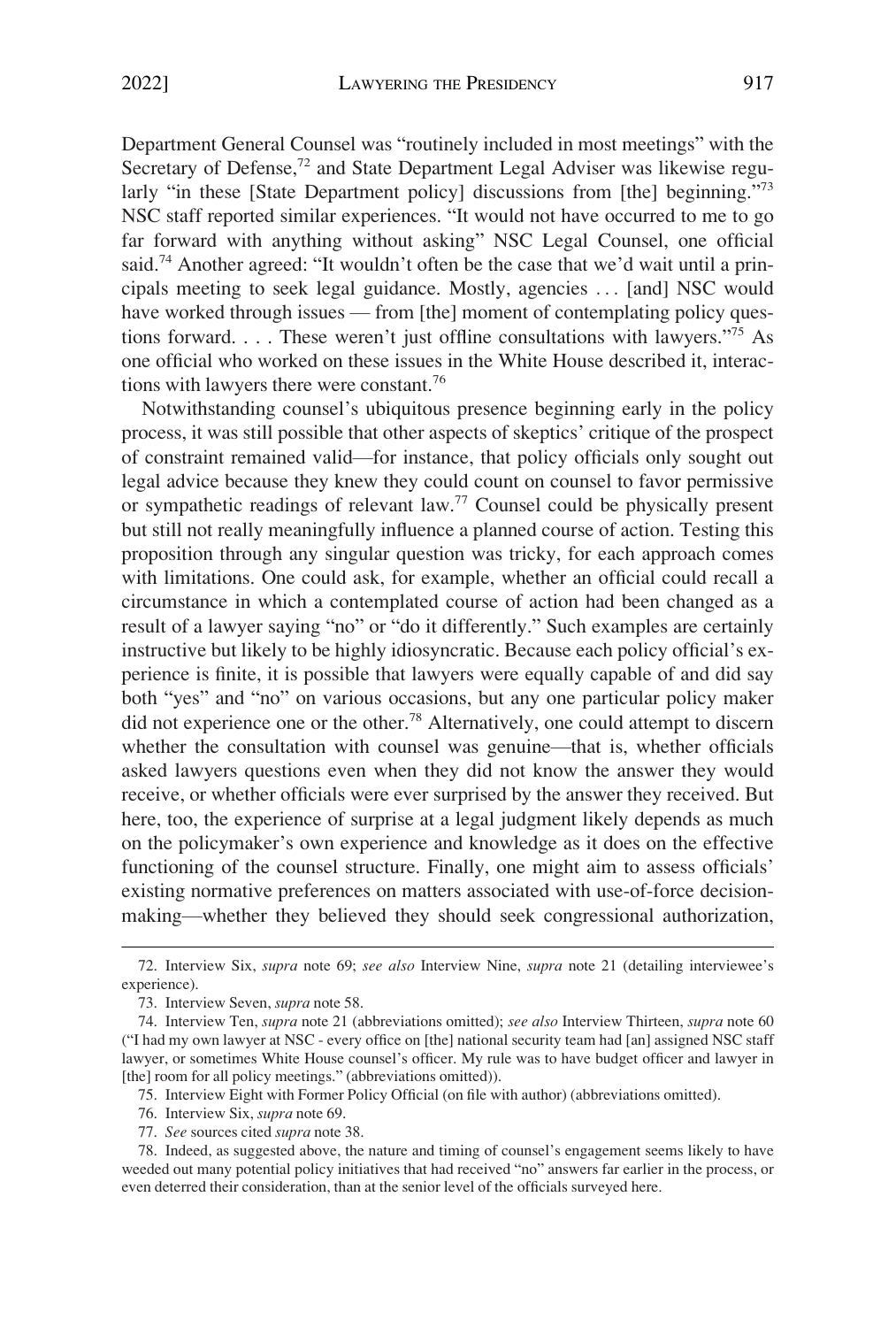for instance—and separately assess the extent to which they might be swayed to favor a course contrary to those normative instincts if given advice by counsel. Such findings might seem particularly significant, given the cognitive tendency to prefer one's preexisting views. Given the limitations associated with each approach, the survey attempted to assess counsel's influence in multiple ways in the hope that triangulating approaches would make any overall conclusion more reliable.79 The direct results are discussed here; lessons drawn from understanding officials' normative preferences are addressed in Parts below.

In the end, the results of the study indicated that legal guidance was capable of meaningfully influencing policymaker's decisions and often did in practice. For example, when asked directly how much counsel's presence mattered in influencing decisionmaking in this realm, most interviewees believed counsel exerted significant influence, with views varying along a spectrum. The most common response across both Administrations was some version of the view that counsels' influence was as pervasive as their presence. One interview described how policymakers ground their thinking about policy options in the context of legal principles and parameters, $80$  a view reinforcing the suspicion that simply counting lawyerly "noes" is an insufficient metric of counsel's influence. Obama Administration officials all expressed certainty that counsel could influence policy judgments surrounding the use of force; several described legal considerations as so "frequently bound up in policy discussions," that it was "hard to separate [the] two."<sup>81</sup> Describing legal and policy discussions as "integrated"<sup>82</sup> or "merged,"<sup>83</sup> several officials also voiced their certainty that counsel's guidance changed outcomes, perhaps most notably surrounding the President's decision not to use force against Syria, which four different officials raised independently when asked whether there was a circumstance in their experience in which a lawyer had ever said no.<sup>84</sup> Multiple officials described counsel as pivotal in the President's decision on that occasion: "[The] lawyers could never get to a place where that was legal. [The] President was never persuaded it was legal, [which was] clearly one of the reasons that intervention didn't happen."<sup>85</sup>

Others felt lawyers' influence even more strongly, expressing the view that lawyers regularly changed the course of affairs. As a Bush appointee put it when asked whether he had ever found his views changed based on the input of legal counsel: "It changed my thinking all the time."86 As it turned out, it was not uncommon for officials to receive an answer that they had not expected from

<sup>79.</sup> *See* LAWLESS ET AL., *supra* note 51, at 77.

<sup>80.</sup> *See* Interview Eight, *supra* note 75.

<sup>81.</sup> Interview Four, *supra* note 64.

<sup>82.</sup> Interview Three, *supra* note 64.

<sup>83.</sup> Interview Four, *supra* note 64.

<sup>84.</sup> *See id.*; Interview Three, *supra* note 64; Interview Fourteen, *supra* note 69; Interview Fifteen, *supra* note 21.

<sup>85.</sup> Interview Three, *supra* note 64; *see also* Interview Four, *supra* note 64; Interview Fourteen, *supra* note 69; Interview Fifteen, *supra* note 21.

<sup>86.</sup> Interview Five, *supra* note 21.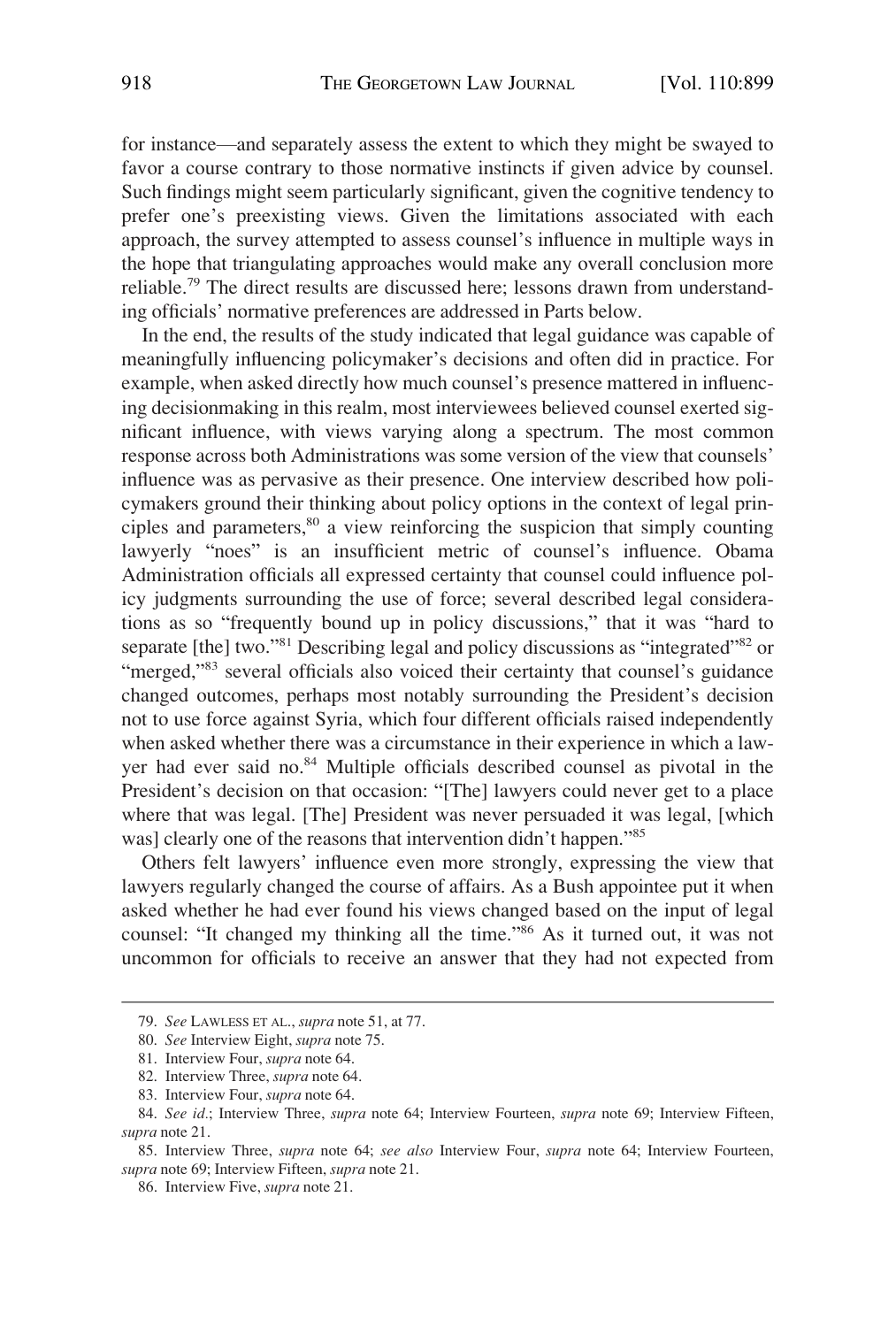legal counsel. More than half of all respondents reported that they had at one point in their experience either been surprised by counsel's guidance or received negative guidance from counsel (that is, had been told no).<sup>87</sup>

At the same time, it became clear that respondents' self-conscious perception of the degree of influence asserted by counsel was not as uniform as respondents' shared belief that they should seek counsel's guidance before any use of force. Notably, some officials expressed beliefs about counsel's influence in response to direct questions that diverged from the experiences the same officials described in response to other questions. A single Bush Administration official, for example, took the position, unique among all respondents, that although legal guidance played a large role in security policy decisions, questions about whether to seek congressional or UN Security Council authorization for a particular military action were political, not legal in nature.<sup>88</sup> "Lawyers can have their views," this official offered, but "[i]t's a political decision to go to [the] Hill."89 That view was, in this study, unique. More common among officials who expressed skepticism about lawyers' ability to affect significant policy initiatives—describing lawyers' guidance as affecting "[m]ostly left/right steerage issues" rather than fundamental change<sup>90</sup>—was the extent to which their self-conscious description diverged from their (otherwise described) lived experience. For when even these officials, whose views fell on the extreme no-influence end of the distribution curve, were later asked whether they had ever had the experience of changing a

87. *See* Pearlstein, *supra* note 52, at Q123. Question 123 of the digital survey asked: "On those occasions during your Executive Branch service you sought the opinion in any form of government legal counsel regarding the legality of a proposed operation to use military force, did you ever receive legal guidance that surprised you?" *Id.* More than half of digital respondents reported that they had. *Id.* While the question of surprise was intended to illuminate how genuine consultation with counsel had been that is, how likely officials were to ask counsel only those questions to which officials already knew the answer—I later worried that this question might underestimate the impact of counsel's advice. Officials with significant experience or independent legal knowledge seemed less likely to be surprised than others but might still believe that counsel's advice had, for example, changed their planned course of action. I thus asked interview respondents whether counsel's view had ever surprised them or whether counsel had ever said no upon consultation. Of the ten unique interview respondents, three evaded or did not offer clear enough responses to the question to be codable. *See* Interview Seven, *supra* note 58; Interview Ten, *supra* note 21; Interview Eleven with Former Policy Official (on file with author). Of the remaining seven, six (four Republicans, two Democrats) responded either that counsel's advice had surprised them or that they had the experience of counsel saying no. *See* Interview Eight, *supra* note 75; Interview Nine, *supra* note 21; Interview Twelve with Former Policy Official (on file with author); Interview Thirteen, *supra* note 60; Interview Fourteen, *supra* note 69; Interview Fifteen, *supra* note 21. Of the thirteen interview respondents who answered, eleven said counsel's guidance had surprised them, or they had the experience of counsel saying no. Interview One with Former Policy Official (on file with author); Interview Two with Former Policy Official (on file with author); Interview Three, *supra* note 64; Interview Four, *supra* note 64; Interview Five, *supra* note 21; Interview Six, *supra* note 69; Interview Eight, *supra* note 75; Interview Nine, *supra* note 21; Interview Twelve, *supra*; Interview Thirteen, *supra* note 60; Interview Fourteen, *supra* note 69; Interview Fifteen, *supra* note 21.

<sup>88.</sup> Interview Seven, *supra* note 58.

<sup>89.</sup> *Id.* 

<sup>90.</sup> Interview Six, *supra* note 69.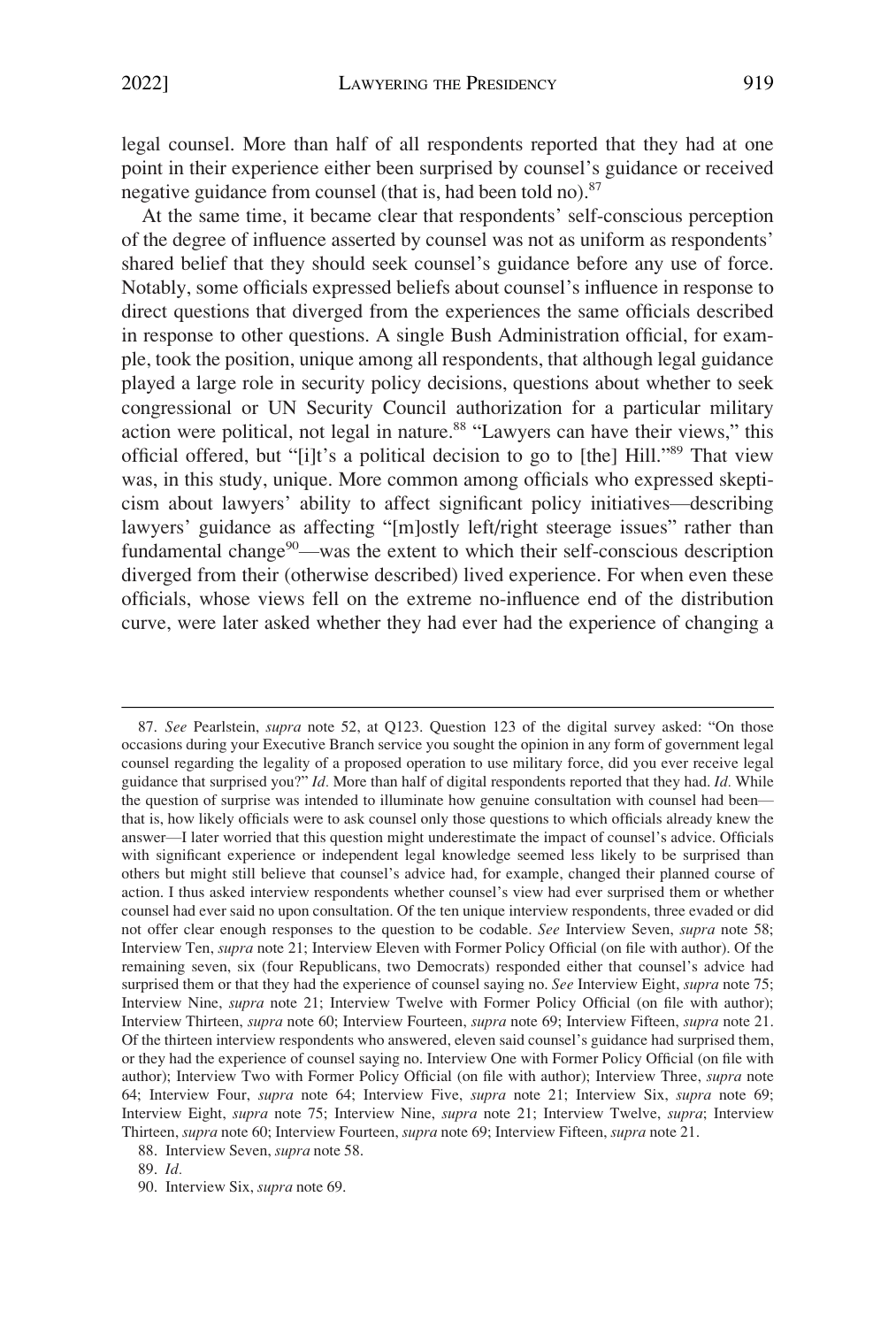<span id="page-21-0"></span>course of action because a lawyer said no, each responded without hesitation that they had.<sup>91</sup>

## II. DECONSTRUCTING COUNSEL'S INFLUENCE

The findings that senior national security policy officials of both political parties felt a subjective sense of obligation to consult counsel, and that it is possible to identify at least some objective examples of counsel's influence on decisions, should be an adequate answer to those skeptics who believe that counsel's role is purely ephemeral or post hoc. But such findings do not, standing alone, help us understand why counsel enjoy the degree of influence they have or whether the preservation of particular features of the current structure of Executive Branch legal advising may be essential if any reform effort is to be successful. Neither do they shed light on the extent to which counsel's influence is a "constraining" one, in the sense that term is used to mean that counsel promotes not only compliance with law regulating executive power but also a narrower rather than broader understanding of presidential authority. Yet answering both questions is essential to understanding the likely effects of any reform—whether to revise the terms under which counsel operate, shift the locus of legal guidance from one internal office to another, or engage more external checks on counsel's authority.<sup>92</sup> Reforms that have the effect of modifying structures of counsel's influence may disable the "internal separation of powers" function counsel currently serves. And reforms designed solely with a view to enhancing counsel's current degree of influence may have counterproductive effects if it turns out counsel's influence is not a constraining one in the sense reformers seek.

This Part takes up the first of those questions, namely, why senior policy officials attend to or heed the advice of legal counsel on questions involving the use of force. Intuitively, one might imagine the answer involves some combination of a social or cultural commitment to the systemic observance of the rule of law, bureaucratic habit, or fear of legal or political sanction for failure to do so. Indeed, many officials voiced exactly such factors in interviews here, and the description of counsel's role that follows is not at all meant to suggest that such effects are not at work. But those explanations, standing alone, did not fully capture the way in which officials described the respect they commonly afforded legal counsel, and in a sense, it might be surprising if they did. The prospect of individual legal sanction in this space is notably weak—after all, no U.S. policy official has ever faced civil or criminal liability for recommending or urging a recourse to military force. The prospect of political sanction for a use of force that counsel believed

<sup>91.</sup> *Id.* (reporting following legal guidance to the effect "[i]f you do X, you should do it this way"); *see also* Interview Eight, *supra* note 75 (noting "plenty of occasions where lawyers said 'think about this' or 'there are limits'"); Interview Nine, *supra* note 21 ("Sometimes lawyers just call attention to law you're unaware of and they save you from transgressing and everyone's happy." (abbreviation omitted)); Interview Twelve, *supra* note 87 ("Usually you got a lawyerly response, here's relevant law, here are things you need [to be] careful of.").

<sup>92.</sup> *See supra* note 1 (describing proposals).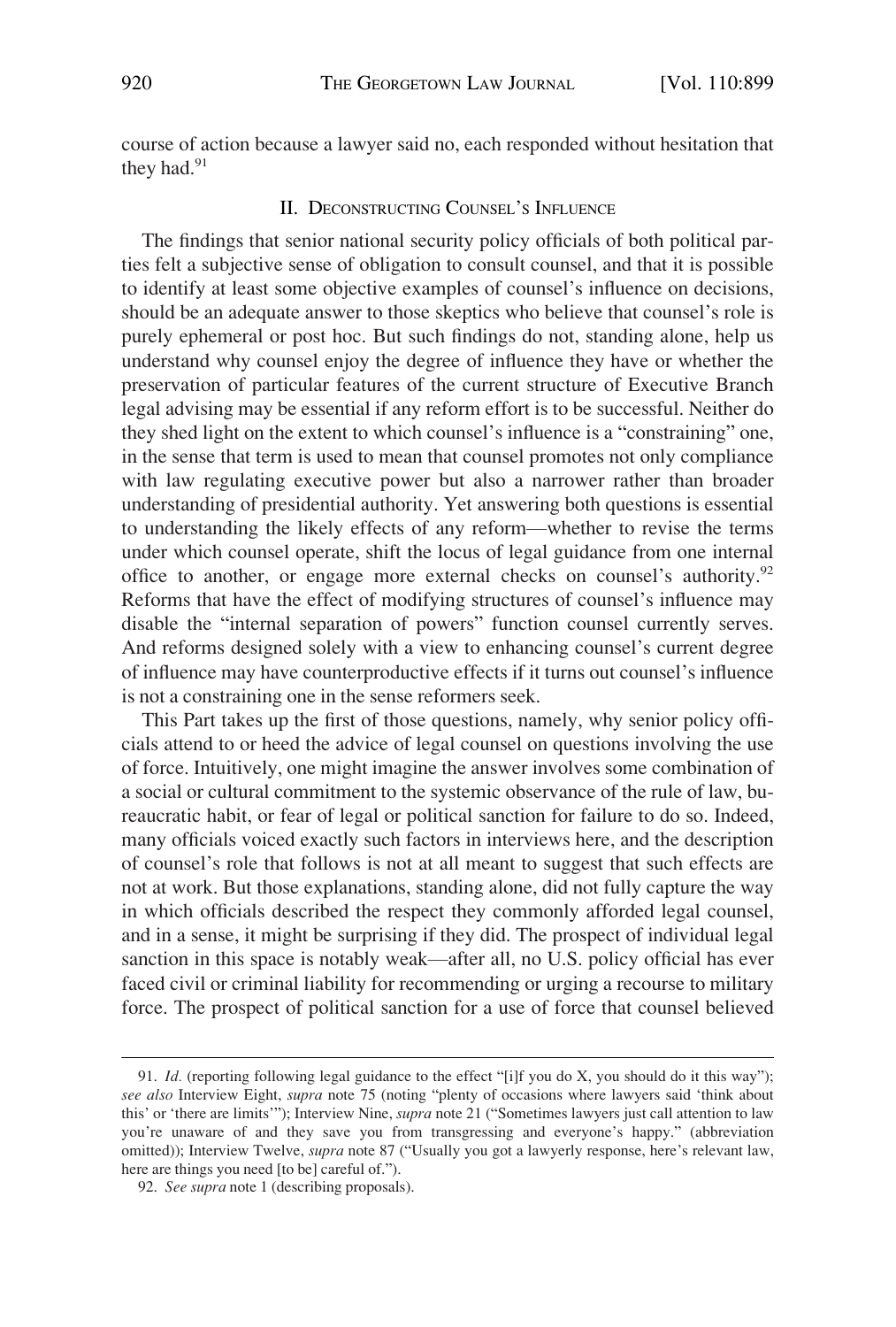<span id="page-22-0"></span>beyond the scope of lawful authority is also far less than certain given the availability of broadly recognized arguments affording the President an enormous degree of discretion over the use of military force. Likewise, however ingrained Americans' belief in the rule of law, such socialization has neither been fully successful in preventing official lawbreaking nor does it fully account for why Executive Branch lawyers (as opposed to some other institutional authority) are so vigorously accepted by senior officials as the trusted repository for transmitting the law's requirements. In any case, if recent years have taught us nothing else, it is of the potential fragility of such bureaucratic norms from Administration to Administration.<sup>93</sup>

This Part thus highlights three structural features of counsel's role that, I argue, further explain why counsel are capable of being so influential within this elite population of government decisionmakers. First, as Part I sketched, counsel is deeply integrated in the policymaking process. Among other effects of this integration, it both ensures that policymakers' most common contact is with counsel within their own department or office and contributes to a frequently expressed sense among officials interviewed here that counsel was part of the "same team," making interactions more codependent and relational than bureaucratic. Second, officials described interactions with counsel as serving multiple purposes, enabling counsel to function as a capacious vessel serving a diverse array of official needs. Given the range of policy agendas and decisionmaking processes favored by different Presidents, such role flexibility seems likely to help ensure that at least some aspects of counsel's function are preserved across multiple presidential Administrations. Third, counsel often operated in a relative vacuum of client knowledge of even baseline rules of relevant domestic or international law regulating the recourse to force. With many policymakers ill-equipped to evaluate the quality or even reasonableness of counsel's work internally, and the courts and Congress disinclined to do so externally, counsel enjoys the ability to guide decisionmaking day to day on the basis of functionally unchallenged expertise.

## A. BUREAUCRATIC INTEGRATION AND RELATIONAL LAWYERING

Policy officials' description of counsel as integrated, temporally and bureaucratically, in all levels of decisionmaking is in many respects a positive one.<sup>94</sup> Officials engage legal counsel early and often, from initial stages of policy consideration to final. Officials take that engagement seriously, and multiple officials demonstrated a willingness to change course (in small ways or large) as that guidance emerged. The presence of counsel in meetings from the outset likely helps minimize circumstances in which policymakers seek out counsel's guidance solely for the purpose of developing post hoc justifications for already settled decisions; it also avoids putting counsel in the position of chronically saying no to senior decisionmakers, with most obviously unlawful courses of action weeded

<sup>93.</sup> *See, e.g.*, Josh Chafetz & David E. Pozen, *How Constitutional Norms Break Down*, 65 UCLA L. REV. 1430, 1433–34 (2018).

<sup>94.</sup> *See supra* Section I.B.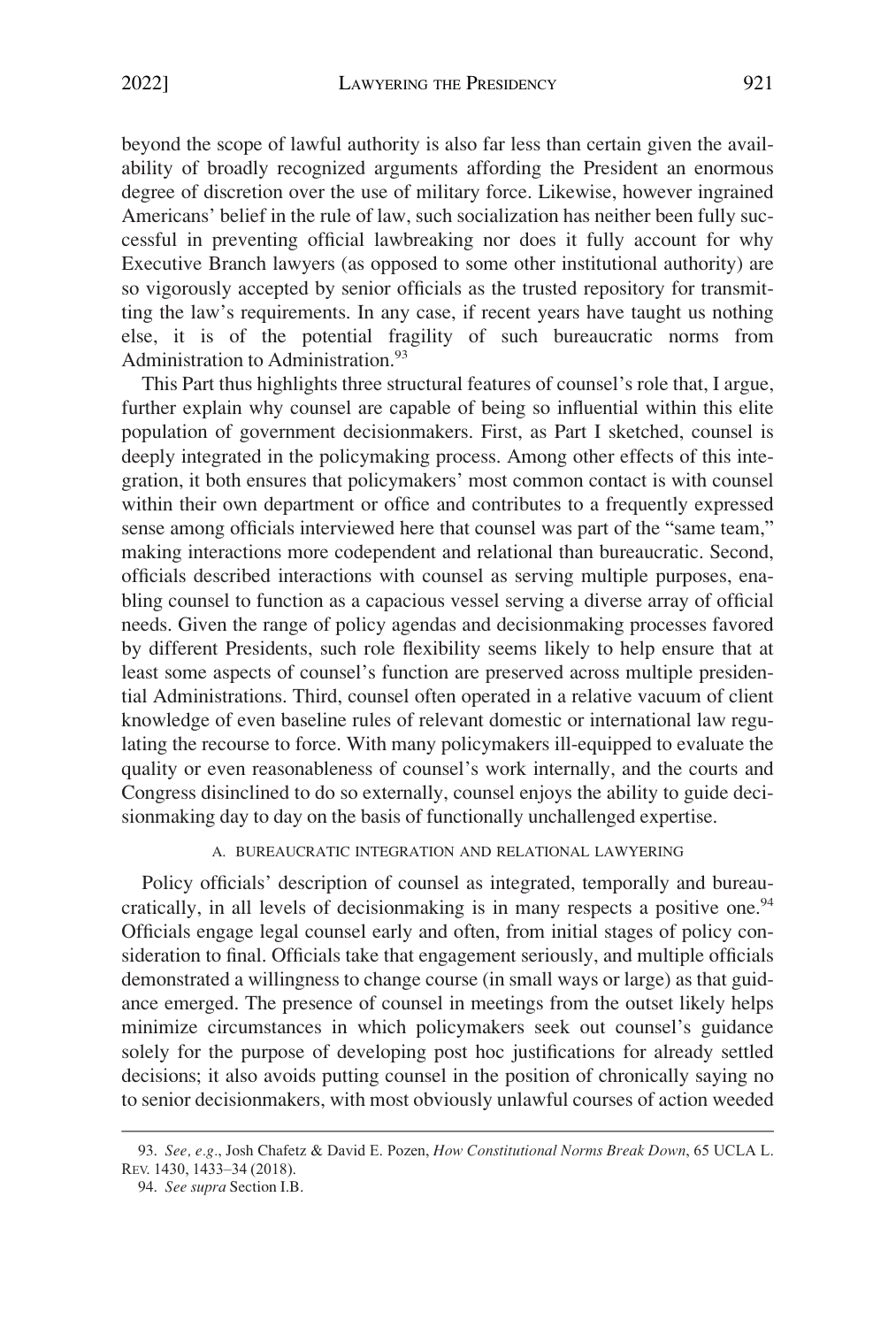out long before the Principals Committee stage. The availability and participation of counsel from multiple legal offices across the Executive Branch ideally affords policymakers access to specialized expertise on a range of legal issues; interagency lawyers' groups promote broad consultation and coordination and may help counsel debate and refine views on complex legal questions.<sup>95</sup>

This bureaucratic reality also shapes the lived experience of officials' relationship with counsel in important ways. Policymakers' most common contact with legal counsel is not with OLC or with a high-level interagency group but with counsel within their own department or office. Most officials had little or no insight into processes by which interagency lawyers debated interpretations or settled disagreements among themselves. Neither did many officials have a clear sense of a hierarchy of opinion among legal offices. For instance, to understand which counsel the officials interacted with most often, survey respondents were asked: "If you had a question during your Executive Branch service about whether a proposed operation to use military force was constitutional, which government official or office would you consult?"<sup>96</sup> This question gave participants a set of eight potential choices—including OLC, the State Department Legal Adviser's Office (OLA), NSC Legal Adviser's Office, White House Counsel, interagency lawyers' group counsel, counsel from their own agency, other (with the option to fill in the response), or it depends—and instructed them to check all that applied. $97$  By a slim margin, the most commonly selected answer on questions of constitutionality was counsel in the respondent's own office or agency, with OLC next in line.<sup>98</sup> But in aggregating answers across all choices, approximately 83% of responses identified non-OLC legal offices while only approximately 17% of responses identified OLC.<sup>99</sup> More significant, when asked which counsel's view officials regarded as authoritative on questions of constitutionality (where one might imagine the answer to be  $OLC<sup>100</sup>$ ) or questions of treaty application (where one might imagine OLA holds  $sway<sup>101</sup>$ ), responses were about evenly split between OLC or OLA and other legal offices. While OLC and OLA

<sup>95.</sup> Renan, *supra* note 3, at 885–902.

<sup>96.</sup> Pearlstein, *supra* note 52, at Q106. The survey also asked the identical question regarding whether a proposed operation was "in compliance with U.S. treaty obligations." *Id.* at Q108.

<sup>97.</sup> *Id.* at Q106; *see also id.* at Q108 (offering respondents same response options).

<sup>98.</sup> Thirteen individuals selected "[l]egal counsel in my office or agency" and ten individuals selected OLC. *Id.* at Q106.

<sup>99.</sup> *Id.* OLC was selected ten times and other options were selected forty-seven times. *Id.* 

<sup>100.</sup> OLC describes its "central function" as "provid[ing] . . . controlling legal advice to Executive Branch officials in furtherance of the President's constitutional duties to preserve, protect, and defend the Constitution . . . ." Off. of the Assistant Att'y Gen., Off. of Legal Couns., U.S. Dep't of Just., Memorandum for Attorneys of the Office 1 (July 16, 2010), [https://www.justice.gov/sites/default/files/](https://www.justice.gov/sites/default/files/olc/legacy/2010/08/26/olc-legal-advice-opinions.pdf)  [olc/legacy/2010/08/26/olc-legal-advice-opinions.pdf](https://www.justice.gov/sites/default/files/olc/legacy/2010/08/26/olc-legal-advice-opinions.pdf) [\[https://perma.cc/64RQ-NVYJ\]](https://perma.cc/64RQ-NVYJ). Survey question 112 asked: "If Executive Branch lawyers have differing opinions regarding the legality of a proposed operation to use military force abroad, which counsel's view would you regard as authoritative on whether the proposed operation was constitutional?" Pearlstein, *supra* note 52, at Q112.

<sup>101.</sup> OLA describes its office as including "treaty analysts." *About Us — Legal Adviser*, U.S. DEP'T OF STATE, <https://www.state.gov/about-us-legal-adviser/> [\[https://perma.cc/U3Z8-YRJ3](https://perma.cc/U3Z8-YRJ3)] (last visited Feb. 9, 2022). Survey question 114 posed the identical question regarding which counsel's view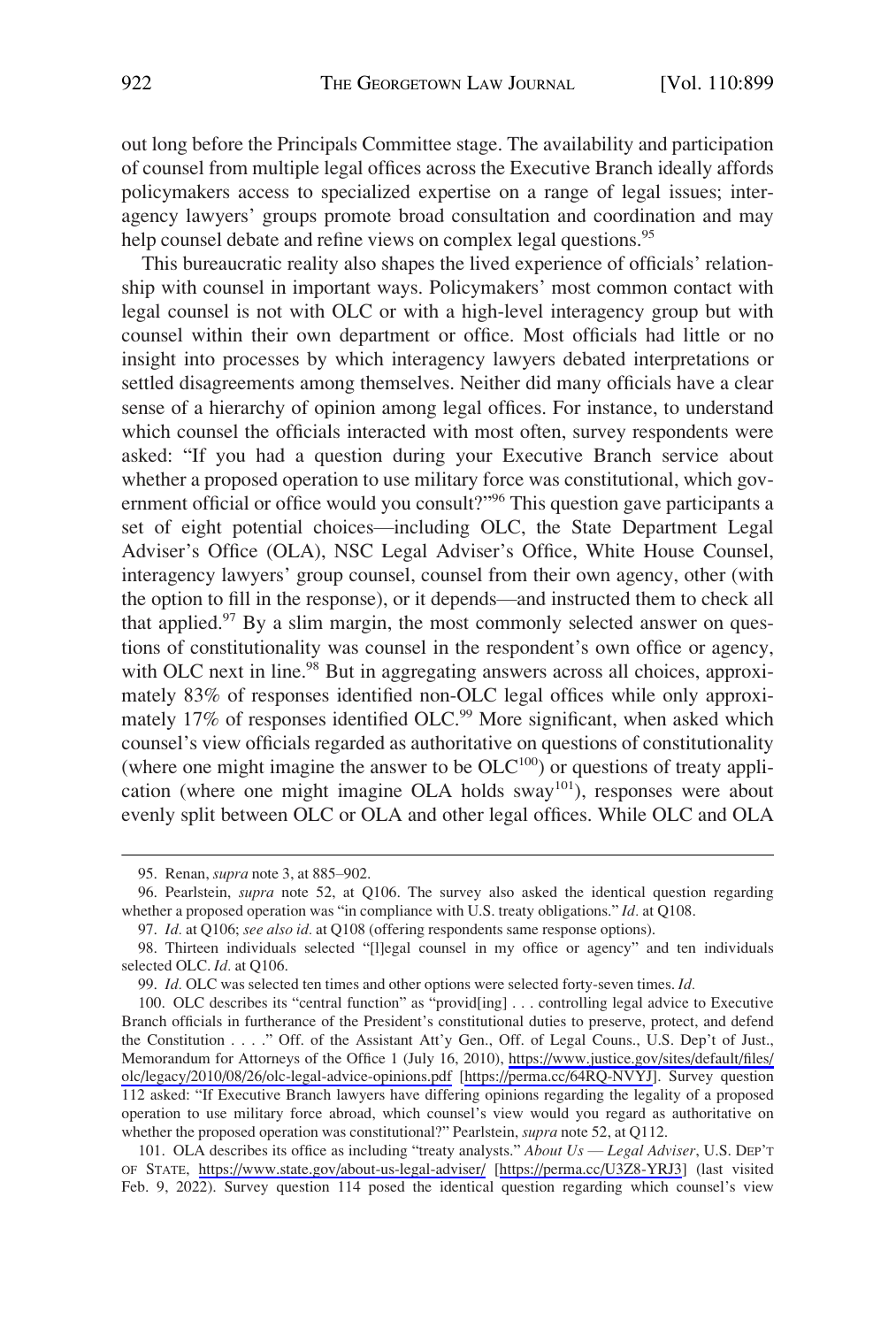were, respectively, the single most popular selections, there was no significant difference between the number of respondents who selected OLC or OLA, and the number of respondents who selected any other legal office listed.<sup>102</sup>

Interview responses broadly echoed these findings; to a person, interviewees identified the counsel they regularly consulted as one within their own agency or office. Asked which legal office's view would prevail in the event of disagreement among counsel, no Obama Administration official answered unequivocally. At the most senior level, most described their understanding of "[a] consensus driven approach,"103 in which disagreements were "hashed out in lawyers group meetings,"<sup>104</sup> and thus in many cases generally invisible to the most senior policy officials.105 Principals were informed if the lawyers' group was unable to produce consensus, and several officials expressed the sense of a fluid selection in those circumstances. "There was some sense of first among equals depending on relevant expertise. . . . At [the] presidential level, White House counsel would be first among equals."106 As one official summarized: "There was no set rule about whose view [was] authoritative, but [there was an] understanding that particular legal offices had particular competencies. It felt more informal."<sup>107</sup>

Bush Administration officials, likewise, emphasized their primary reliance on counsel within their own agency or office.<sup>108</sup> There, when disputes among counsel arose—a number of which have since been widely documented in public accounts—OLC was regularly involved.109 As one official offered: "If [there were a] real constitutional question that hadn't been resolved, most would look to OLC to provide [an] opinion."110 But officials also had the impression of some flexibility about which counsel's view prevailed in the event of disagreement: "In my mind . . . relevant agency lawyers would hash it out. . . . Or if there was [a] particular equity at play" such as military or intelligence community authority,

106. Interview One, *supra* note 87 (abbreviation omitted); *accord* Interview Three, *supra* note 64 ("I'd think if there was [a] split of opinion either White House Counsel or OLC would prevail . . . ." (abbreviation omitted)); Interview Four, *supra* note 64; Interview Fifteen, *supra* note 21.

107. Interview Four, *supra* note 64.

108. *See* Interview Seven, *supra* note 58; Interview Eight, *supra* note 75; Interview Nine, *supra* note 21; Interview Ten, *supra* note 21; Interview Twelve, *supra* note 87; Interview Thirteen, *supra* note 60.

respondents would "regard as authoritative on whether the proposed operation was in compliance with U.S. treaty obligations?" Pearlstein, *supra* note 52, at Q114.

<sup>102.</sup> Among respondents who answered Q112, ten selected OLC and six selected one of the other choices. Pearlstein, *supra* note 52, at Q112. Among respondents who answered Q114, eight selected OLA and eight selected one of the other choices. *Id.* at Q114.

<sup>103.</sup> Interview One, *supra* note 87; *accord* Interview Three, *supra* note 64; Interview Four, *supra*  note 64; Interview Fifteen, *supra* note 21.

<sup>104.</sup> Interview Three, *supra* note 64; *accord* Interview One, *supra* note 87; Interview Four, *supra*  note 64; Interview Fifteen, *supra* note 21.

<sup>105.</sup> *See* Interview One, *supra* note 87; Interview Three, *supra* note 64; Interview Four, *supra* note 64; Interview Fifteen, *supra* note 21

<sup>109.</sup> *See generally* CHARLIE SAVAGE, TAKEOVER: THE RETURN OF THE IMPERIAL PRESIDENCY AND THE SUBVERSION OF AMERICAN DEMOCRACY (2007) (discussing constraints on executive power during the Bush Administration); JACK GOLDSMITH, THE TERROR PRESIDENCY: LAW AND JUDGMENT INSIDE THE BUSH ADMINISTRATION (2007) (same).

<sup>110.</sup> Interview Eight, *supra* note 75; *accord* Interview Thirteen, *supra* note 60.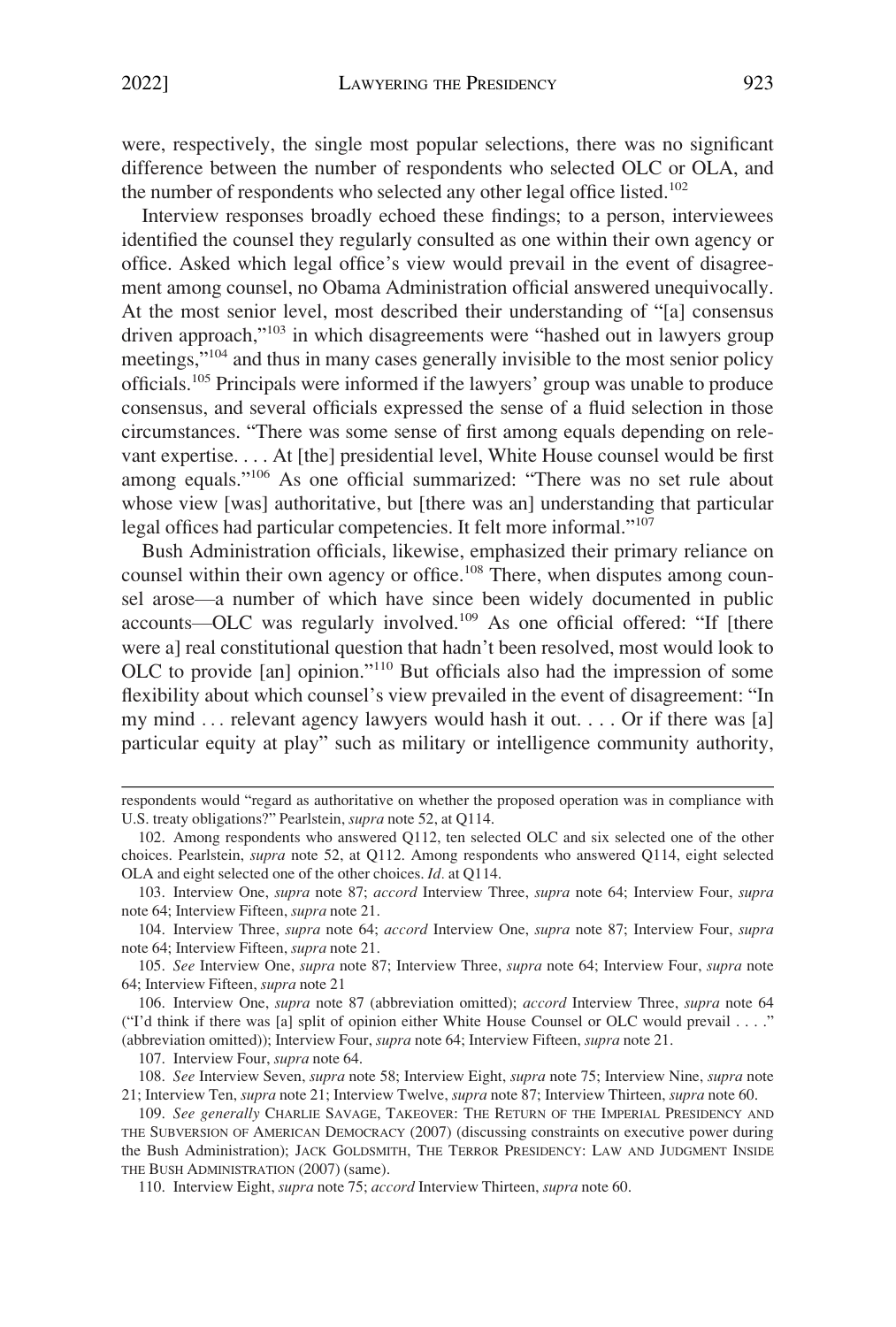<span id="page-25-0"></span>"the agency with the equity, expertise, [and] authority would usually hold sway."<sup>111</sup> As during the Obama years, the most difficult disputes were resolved by the President himself.<sup>112</sup>

The norm of seeking guidance from agency counsel first, and the relative lack of clarity or stability in that counsel's position on a hierarchy of internal legal opinion, creates a variety of risks. Perhaps foremost is the forum shopping risk that officials will pick and choose among available options the counsel's opinion that best suits their normative preferences—giving internal legal offices, among other things, some incentive to compete with one another for influence.<sup>113</sup> But counsel's bureaucratic integration also has the effect of supporting a relational model of lawyering that reinforces counsel's influence. Asked to think of a particular lawyer who they had worked with and respected and to identify what made them inclined to trust that counsel's judgment, many officials described, in addition to "their" counsel's expert knowledge and experience, strong feelings of admiration and gratitude, and the sense that these were people "you want . . . at your side."<sup>114</sup> Several emphasized the sometimes years-long history of professional interaction (often across agencies) they shared. As one official put it: "They were  $\dots$  just part of [the] process,  $\dots$  part of [the] conversation, part of the team."<sup>115</sup> Another official emphasized the potential personal stakes that drove his sense of dependence on trusted counsel: "One thing that concentrates your mind when you're confirmed by the Senate, . . . you realize if you screw some things up you're violating the law. Especially in circumstance[s] with [this] litigious and polarized environment. You want to make sure you're on the right side and lawyers can be invaluable in helping with that."116 The sense that counsel was in the officials' corner, and was as interested as they were in ensuring the political and policy success of the President, was a repeated and express feature of what made policymakers willing to trust counsel's advice.

#### B. VARIED PURPOSE, COMMON EFFECT

Officials surveyed here certainly evinced a sense of obligation to consult Executive Branch legal counsel in the Hartian sense—viewing counsel as part of a structure within which law is interpreted and applied, a structure some form of social pressure demands they engage with, and which, if not engaged with, is viewed broadly as a lapse.<sup>117</sup> But underlying that sense of obligation were diverse

<sup>111.</sup> Interview Eight, *supra* note 75.

<sup>112.</sup> *See* Interview Nine, *supra* note 21; *see also* SAVAGE, *supra* note 109, at 188 (describing presidential compromise decision following interagency dispute over legality of Bush-Era surveillance program).

<sup>113.</sup> *See* Renan, *supra* note 3, at 882–83.

<sup>114.</sup> Interview Ten, *supra* note 21.

<sup>115.</sup> Interview Fifteen, *supra* note 21; *accord* Interview Four, *supra* note 64; Interview Five, *supra*  note 21; Interview Seven, *supra* note 58; Interview Ten, *supra* note 21; Interview Thirteen, *supra* note 60.

<sup>116.</sup> Interview Six, *supra* note 69 (abbreviation omitted).

<sup>117.</sup> *See* HART, *supra* note 16, at 82–83, 94–95.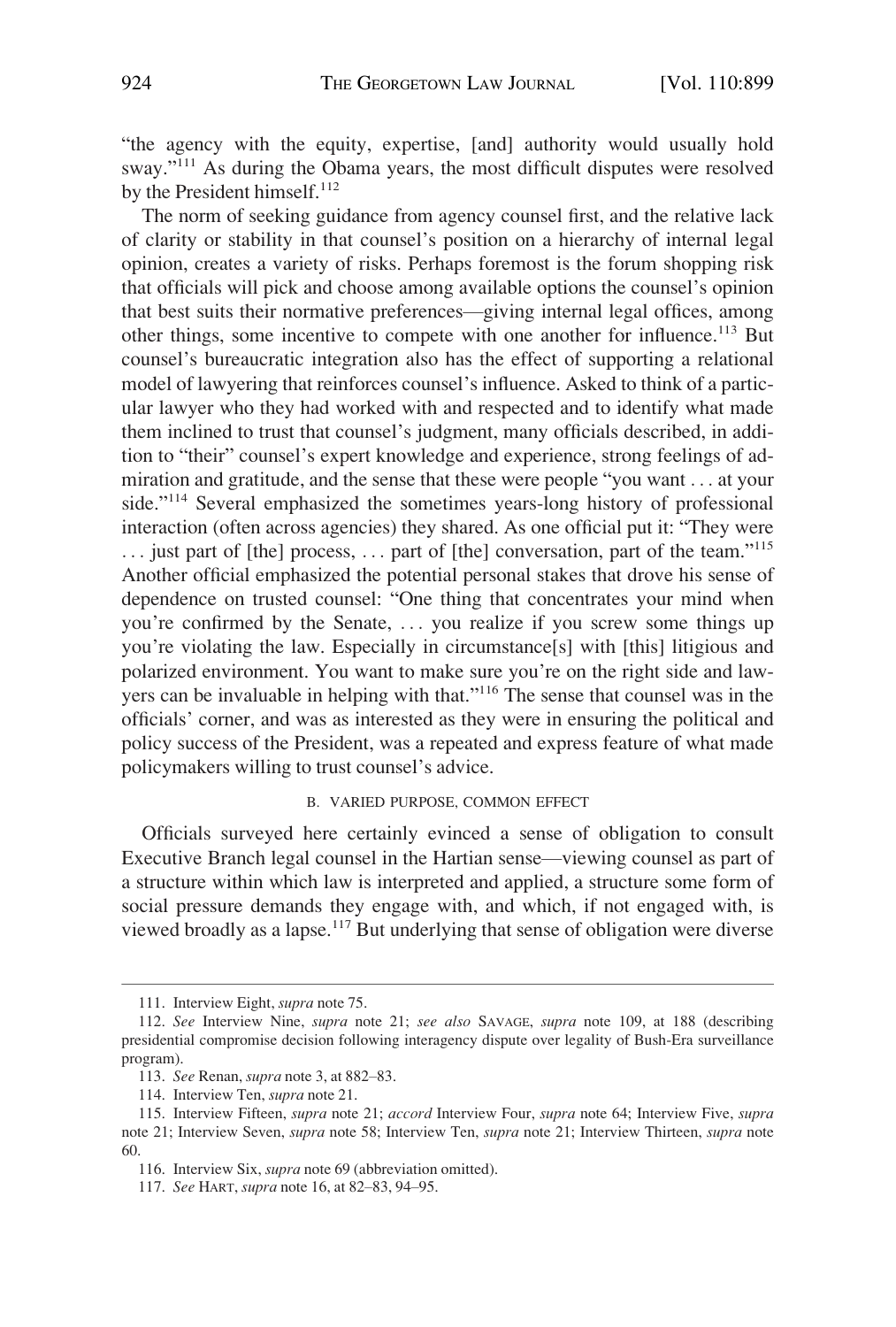views of the multiple purposes counsel was there to serve. Some officials cited instrumental concerns. Explaining that "[l]awyers were tasked to go to the [meeting] room [where use of force was being discussed] even if [there was] no legal controversy," one official emphasized lawyers' presence in the room was "to make sure [the] meeting didn't *create* legal controversy."<sup>118</sup> Much like officials' worry about potential personal or political liability for running afoul of legal restrictions, counsel's role was seen by some as centrally designed to help an Administration or individual avoid a range of potentially adverse consequences for violating the law. Other officials attributed the inclusion of counsel in the first instance to habit; as one put it: "[It] was just the 'coordination' process, every package [of memos or recommendations] that came through had a coordination sheet on top to check who'd seen [or] signed off [on it]," and counsel was one of those boxes.119 In this view, consultation with counsel is the result of principally bureaucratic norms—norms that, once created, become their own justification for behavior.

But the most common explanation—voiced repeatedly by members of both political parties—was the functional value of lawyers' analytical approach to decisionmaking more generally. Several officials emphasized counsel's utility in forcing further policy thinking: some described lawyers' questions as driving officials to "flesh out our policy interests,"120 and "think hard about tradeoffs" surrounding certain courses of action.<sup>121</sup> Others emphasized counsel's framework setting role, "break[ing] undifferentiated masses of proposed actions into discrete legal questions."122 Still others highlighted counsel's educational function as both especially meticulous readers of legal and other texts and as "scrupulous observers of minutiae" capable of leading officials to say, "Oh I hadn't thought about it that way  $\dots$ ."<sup>123</sup> Far more than, and different from, a structural check that serves solely to green- or red-light already formed choices or settle existing disputes, counsel were both active participants in, and in some respects drivers of, policy decisionmaking. Part of the same "team" in a singular presidential Administration, they were capable of playing, and were regularly solicited to play, an integrally utilitarian role.

The diversity of functions counsel is capable of serving, or can be asked to serve, seems important, among other reasons, in understanding officials' strikingly bipartisan willingness to accord counsel such a central place at the table. Executive Branch counsel are, to borrow Cass Sunstein's terms, an "incompletely

<sup>118.</sup> Interview Fifteen, *supra* note 21 (emphasis added); *see also* Interview One, *supra* note 87; Interview Seven, *supra* note 58; Interview Fourteen, *supra* note 69.

<sup>119.</sup> Interview Fourteen, *supra* note 69; *see also* Interview One, *supra* note 87; Interview Two, *supra*  note 87.

<sup>120.</sup> Interview One, *supra* note 87; *see also* Interview Eight, *supra* note 75.

<sup>121.</sup> Interview Four, *supra* note 64.

<sup>122.</sup> Interview One, *supra* note 87; *see also* Interview Eight, *supra* note 75.

<sup>123.</sup> Interview Fifteen, *supra* note 21.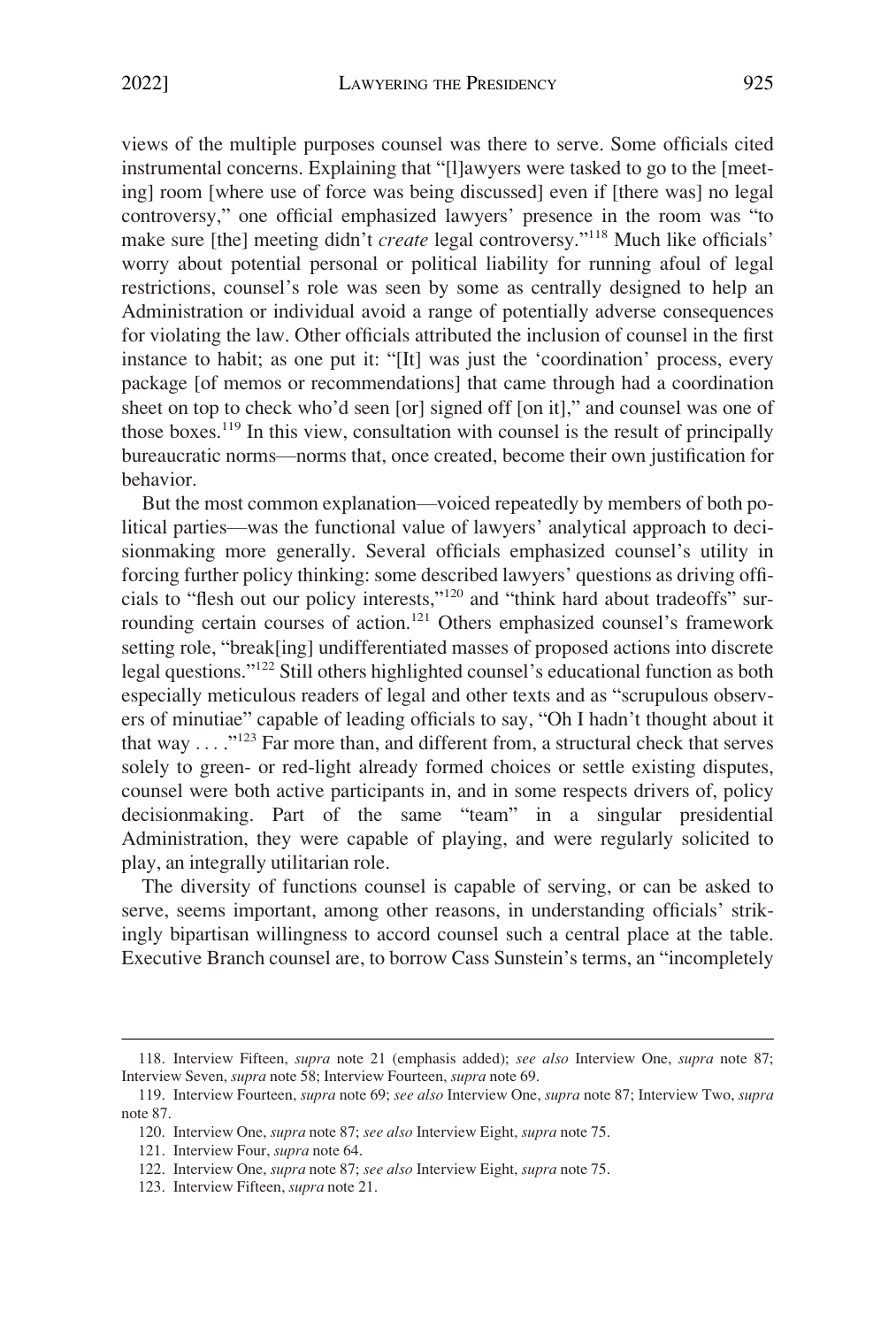<span id="page-27-0"></span>theorized" legal structure.<sup>124</sup> No matter how disparate officials' normative commitments or beliefs about the role of law in constraining executive power may be, the breadth and flexibility of counsel's role makes it possible for counsel to sustain its structural influence even in the absence of—and perhaps because of the absence of—any political consensus around counsel's broader purpose as one of constraint. Such diversity of function no doubt complicates the challenge of reform. To the extent this functional flexibility is desirable, reforms must take care not to compromise it inadvertently. To the extent functional flexibility is essential to preserving counsel's influence at all, reformers may be challenged to adjust the scope or nature of reforms to ensure its preservation.

## C. LEGAL FLUENCY

National security law is a specialized, often complex field, and it is thus perhaps unsurprising that many senior policy officials have limited independent knowledge of the domestic and international legal rules governing the recourse to force. This knowledge differential is, indeed, precisely why policymakers not specially trained in law seek out counsel's expert advice.<sup>125</sup> At the same time, some gaps in legal knowledge might be fairly considered more foundational than others. It may be one thing, for example, for the average White House or Defense Department national security policy staffer not to know that the WPR requires the President to submit, within forty-eight hours of introducing U.S. armed forces into hostilities or into situations where hostilities are likely, a report to the Speaker of the House of Representatives and the President pro tempore of the Senate explaining the circumstances necessitating the introduction of forces and the basis of the President's constitutional and legislative authority to do so.<sup>126</sup> It is another thing for them not to know that the Constitution grants Congress the power to "declare war."127 But whatever gaps in legal knowledge might appropriately be considered "foundational"—indeed, whether one thinks such gaps problematic at all—it is worth recognizing that their existence functions to reinforce the degree of counsel's influence.

While this study was not designed to test policymakers' legal knowledge indeed survey questions aimed to make clear that the focus was on participants' personal experiences and normative beliefs, not their understanding of law—it became especially apparent in oral interviews that knowledge gaps were common. Consider an example. The legal obligation for UN Member States to seek UN Security Council authorization for the use of military force under certain

<sup>124.</sup> *See* Cass R. Sunstein, Commentary, *Incompletely Theorized Agreements*, 108 HARV. L. REV. 1733, 1735–36 n.8 (1995).

<sup>125.</sup> As discussed above, of the pool of officials participating in this study, just under half had received legal education. *See supra* Section I.A. Among those who participated in oral interviews, five of sixteen had law degrees. *See infra* text accompanying note 159.

<sup>126.</sup> *See* 50 U.S.C. § 1543(a).

<sup>127.</sup> COUNCIL ON FOREIGN RELS. & NAT'L GEOGRAPHIC, *supra* note 41 (finding less than one-third of college-educated Americans can correctly identify the power to "declare war" as belonging to the Article I branch).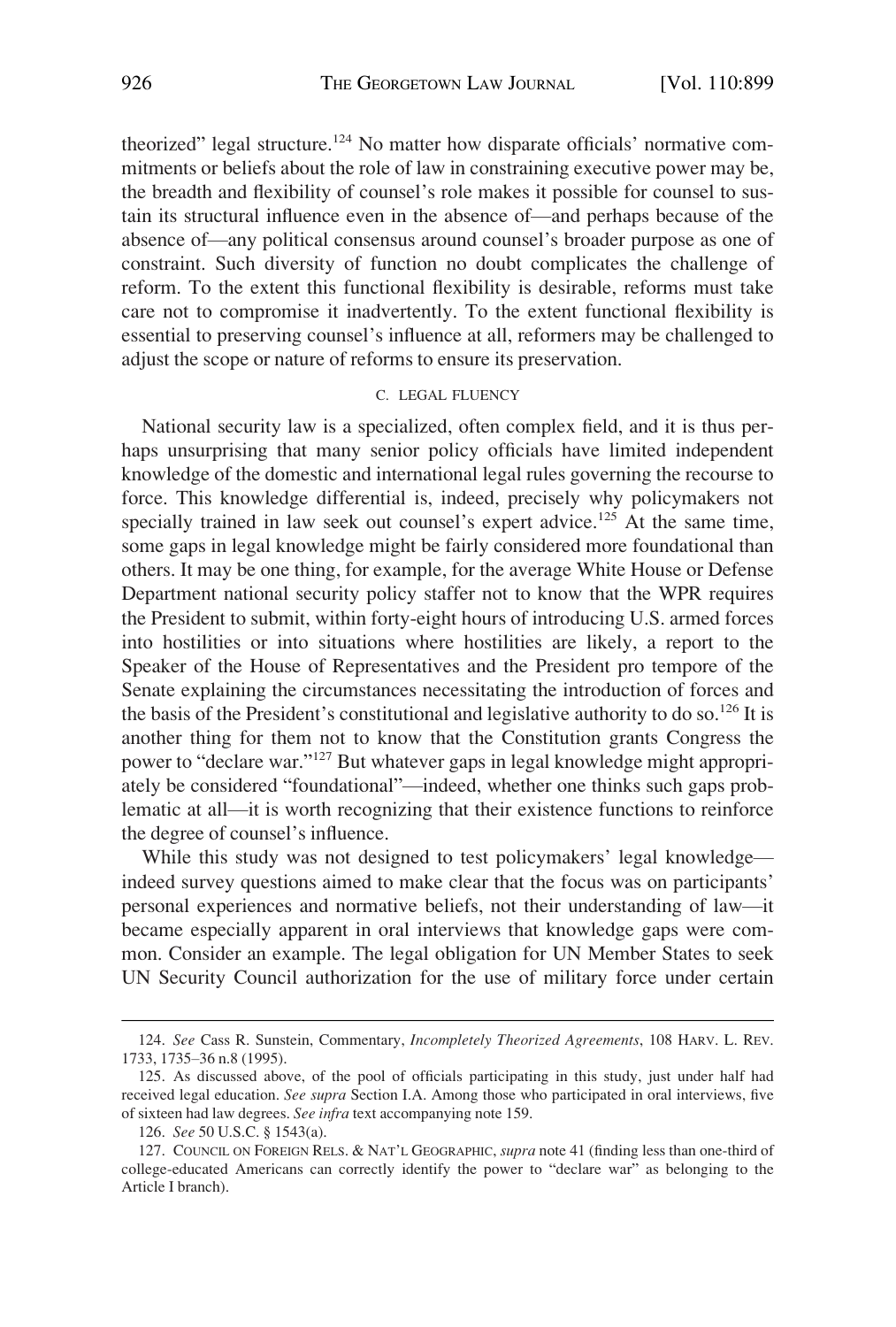circumstances is set forth in the first instance in the UN Charter, a treaty signed and ratified by the United States in 1945.<sup>128</sup> While many aspects of the Charter framework, including the role of the UN Security Council, have been the subject of decades-long debate,<sup>129</sup> there is strong *legal* consensus surrounding, at a minimum, the basic framework: States must seek UN Security Council authorization to use armed force against another State unless the target State consents or unless the attacking State is acting in national self-defense.130 But in discussions of officials' normative beliefs about the role of the UN Security Council, just four of sixteen officials who sat for oral interviews evinced any working knowledge of this basic framework, including its relationship to the UN Charter.<sup>131</sup> A substantial majority rather expressed significant uncertainty about or misapprehension of the Charter scheme. As one emphasized: "Nowhere can I recall seeing a document that a nation has to go to [the] UN Security Council."<sup>132</sup>

Neither was such uncertainty limited to international law. Nearly one-third of officials participating in oral interviews volunteered their sense that they lacked knowledge about whether U.S. law required congressional authorization for the use of force in various circumstances and indicated a strong preference to consult counsel even before answering any question about their *normative* preference as to whether the Administration should seek congressional or UN Security Council authorization under various hypothetical conditions.133 As particularly relevant

<sup>128.</sup> *See* U.N. Charter art. 2, ¶ 4 (prohibiting "the threat or use of force against the territorial integrity or political independence of any state"); *see also* U.S. CONST. art. VI ("This Constitution, and the Laws of the United States which shall be made in Pursuance thereof; and all Treaties made, or which shall be made, under the Authority of the United States, shall be the supreme Law of the Land; and the Judges in every State shall be bound thereby, any Thing in the Constitution or Laws of any State to the Contrary notwithstanding.").

<sup>129.</sup> Indeed, the vitality of UN Charter article 2, paragraph 4's prohibition on the use of force against the territory of another sovereign without its consent has long been the subject of (to put it mildly) doubt, with the rule's "demise" having been reported on multiple occasions since rumors of its death first emerged half a century ago. *See, e.g.*, Posner, *supra* note 42; Franck, *supra* note 42 ("[T]oday the highminded resolve of Article 2(4) mocks us from its grave."). These declarations have appeared especially compelling in recent years in light of a series of high-profile violations of the Charter prohibition. *See, e.g.*, Claus Kress, *On the Principle of Non-Use of Force in Current International Law*, JUST SEC. (Sept. 30, 2019), [https://www.justsecurity.org/66372/on-the-principle-of-non-use-of-force-in-current](https://www.justsecurity.org/66372/on-the-principle-of-non-use-of-force-in-current-international-law/)[international-law/](https://www.justsecurity.org/66372/on-the-principle-of-non-use-of-force-in-current-international-law/) [<https://perma.cc/L3UB-4QAX>] (noting, among others, the Russian annexation of Crimea and the Israeli annexation of the Golan). *But see* Kress, *supra* ("The 'cornerstone' of international law is as stable today as it was in 1970. But it remains surrounded by a grey area.").

<sup>130.</sup> *See, e.g.*, THOMAS M. FRANCK, RECOURSE TO FORCE: STATE ACTION AGAINST THREATS AND ARMED ATTACKS (2002) (discussing the limits imposed on States by the UN Charter).

<sup>131.</sup> While the four knowledgeable interviewees had all attended law school at some point, it is worth noting that most U.S. law schools do not require a general course in international law, and even students who took it may not have delved into detailed questions about UN Charter application. *See*  Interview One, *supra* note 87; Interview Three, *supra* note 64; Interview Four, *supra* note 64; Interview Eight, *supra* note 75.

<sup>132.</sup> Interview Seven, *supra* note 58 (abbreviation omitted); *see also* Interview Nine, *supra* note 21 (noting that "Dean Acheson would've gone ape" if he thought the UN Charter required the United States to get "UN permission to act on behalf of our own nat[ional] interests").

<sup>133.</sup> *See* Interview Two, *supra* note 87; Interview Eight, *supra* note 75; Interview Twelve, *supra* note 87; Interview Fourteen, *supra* note 69; Interview Sixteen with Former Policy Official (on file with author).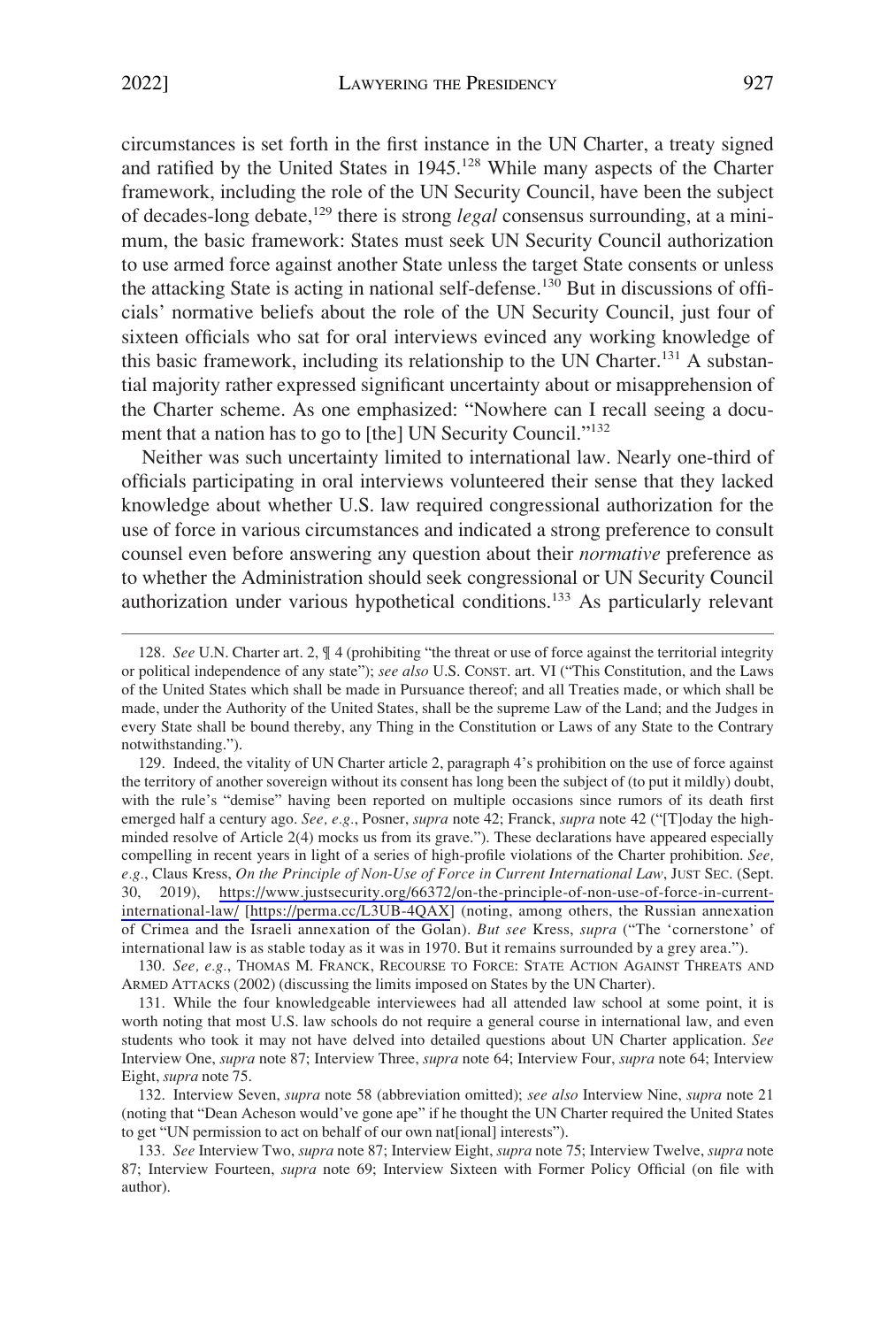for present purposes, multiple interviewees volunteered the conviction that it was appropriate that U.S. security policymakers typically lacked knowledge about these rules. "I don't think it's appropriate for policy officials to make legal judgments,"<sup>134</sup> one explained. Another said they had never had a course in international or constitutional law and that "[n]o one in policy besides their lawyer would. That's why we have lawyers."<sup>135</sup>

Consider then what effect this knowledge gap has on officials' willingness to depart from even strongly held prior normative commitments in the face of counsel's contrary advice. Here, too, the UN Security Council example is instructive. For while a notable majority of officials disclaimed any willingness to make legal judgments about the UN Security Council's role in authorizing the use of force, almost all voiced clear normative preferences or beliefs about the UN and the UN Security Council when asked to opine in interviews in the absence of any legal guidance. For example, just over half of oral interviewees (six Republicans and three Democrats) at some point during the interview asserted categorically that the lack of UN Security Council authorization—particularly as a result of the veto of China or Russia—should not be understood to bar U.S. action where U.S. interests otherwise require it. As one interviewee put it: UN Security Council authorization "was always on balance a good and nice thing to have," but "if in the end, we had to act outside that, we had to be prepared for that."136 Likewise, said another, "American tradition has never allowed a multilateral organization to determine our actions. . . . When it comes to [the] UN Security Council, we have [an] obligation to follow the rules unless we decide not to."<sup>137</sup> Still another expressed the view that it was the general consensus of the U.S. national security policy community that the "UN is there to be used when useful but not otherwise."<sup>138</sup>

Yet notwithstanding these views about what they would do in the absence of legal guidance, the same officials hedged markedly when asked in follow-up questions about whether to seek UN Security Council authorization in particular scenarios and when asked about the effect of legal guidance to the contrary.<sup>139</sup> As one who had expressed some basic knowledge of the UN Charter but otherwise held vigorously realist views as a general matter put it in response to the question: "What would the UN Charter require if we didn't really have any claim of selfdefense? Those are interesting questions. If I were in government I'd like to hear

<sup>134.</sup> Interview Nine, *supra* note 21.

<sup>135.</sup> Interview Thirteen, *supra* note 60; *accord* Interview Two, *supra* note 87; Interview Three, *supra*  note 64.

<sup>136.</sup> Interview Ten, *supra* note 21; *accord* Interview Eight, *supra* note 75; Interview Fourteen, *supra*  note 69.

<sup>137.</sup> Interview Thirteen, *supra* note 60 (abbreviation omitted); *accord* Interview Four, *supra* note 64; Interview Six, *supra* note 69; Interview Nine, *supra* note 21; Interview Twelve, *supra* note 87.

<sup>138.</sup> Interview Three, *supra* note 64.

<sup>139.</sup> *See, e.g.*, Interview Nine, *supra* note 21; *see also* Interview Eight, *supra* note 75; Interview Ten, *supra* note 21.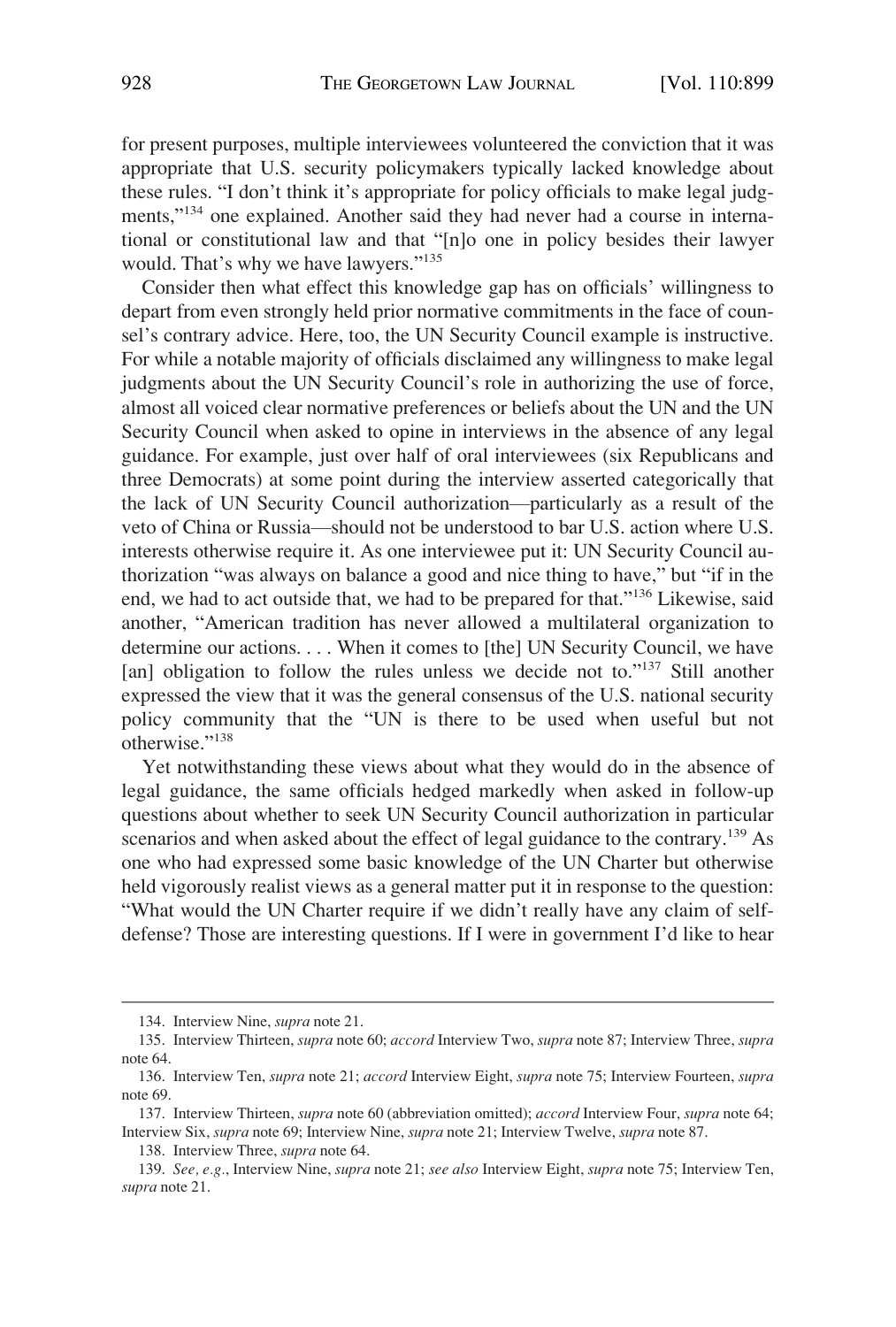<span id="page-30-0"></span>what lawyers have to say about that."<sup>140</sup> Asked if counsel had advised that the law required UN Security Council authorization, another with similar views said: "I would take it very seriously . . . . Especially if they said we're at risk of violating international law, putting stress on [the] system."141 Only one interviewee expressed the view that the decision about seeking UN Security Council authorization did not require legal guidance.<sup>142</sup> Every other interviewee expressed the view that either the appearance or reality of acting with international legal legitimacy mattered.<sup>143</sup> And for the great majority of them, lacking independent knowledge of even the basic legal framework, the judgment of Executive Branch counsel about what that law required was the operative word.

The normative views that officials expressed regarding the role of the UN Security Council have a variety of interesting implications, some of which this Article returns to in Part III below. For present purposes, however, the more relevant point is that officials, bolstered by their sense that counsel was on the same team, were entirely prepared to entertain legal advice contrary to even strongly held preexisting normative preferences—and to do so in the absence of any other basis for assessing even the baseline reasonableness of the legal advice counsel provides. In areas where the law is uncertain, especially complex, or requires significant preexisting training to understand, the necessity of relying on expertise (though usually not so unchecked) is unavoidable. Especially when coupled with the feelings of respect and gratitude many officials expressed toward counsel they have come to trust, policy officials' lack of legal fluency unquestionably bolsters counsel's capacity to influence.

# III. CHARTING DECISIONAL DYNAMICS: INTERNAL SEPARATION OF POWERS AS THREE-WAY RATCHET

The scholarly literature's longstanding focus on law's ability to constrain presidential power has helped ensure that much of the focus of empirical study of lawyers has remained on identifying instances where the President has (or has not) refrained from some otherwise contemplated action in the face of legal advice. In those terms, several of the examples noted in Part I are surely evidence of counsel's ability to constrain.<sup>144</sup> Yet it would be a mistake to conclude from this that counsel's influence is visible solely in singular occasions in which binary policy choices have shifted from green to red. Rather, this Part suggests that counsel's

<sup>140.</sup> Interview Nine, *supra* note 21 (alteration omitted); *accord* Interview Four, *supra* note 64 ("We'd never just blow past that, we'd spend hours working past that.").

<sup>141.</sup> Interview Eight, *supra* note 75 (abbreviation omitted).

<sup>142.</sup> *See* Interview Seven, *supra* note 58.

<sup>143.</sup> *See* Interview One, *supra* note 87; Interview Two, *supra* note 87; Interview Three, *supra* note 64; Interview Four, *supra* note 64; Interview Five, *supra* note 21; Interview Six, *supra* note 69; Interview Eight, *supra* note 75; Interview Nine, *supra* note 21; Interview Ten, *supra* note 21; Interview Eleven, *supra* note 87; Interview Twelve, *supra* note 87; Interview Thirteen, *supra* note 60; Interview Fourteen, *supra* note 69; Interview Fifteen, *supra* note 21; Interview Sixteen, *supra* note 133.

<sup>144.</sup> *See* Interview Three, *supra* note 64; Interview Four, *supra* note 64; Interview Fourteen, *supra*  note 69; Interview Fifteen, *supra* note 21; *see also, e.g.*, GOLDSMITH, *supra* note 2.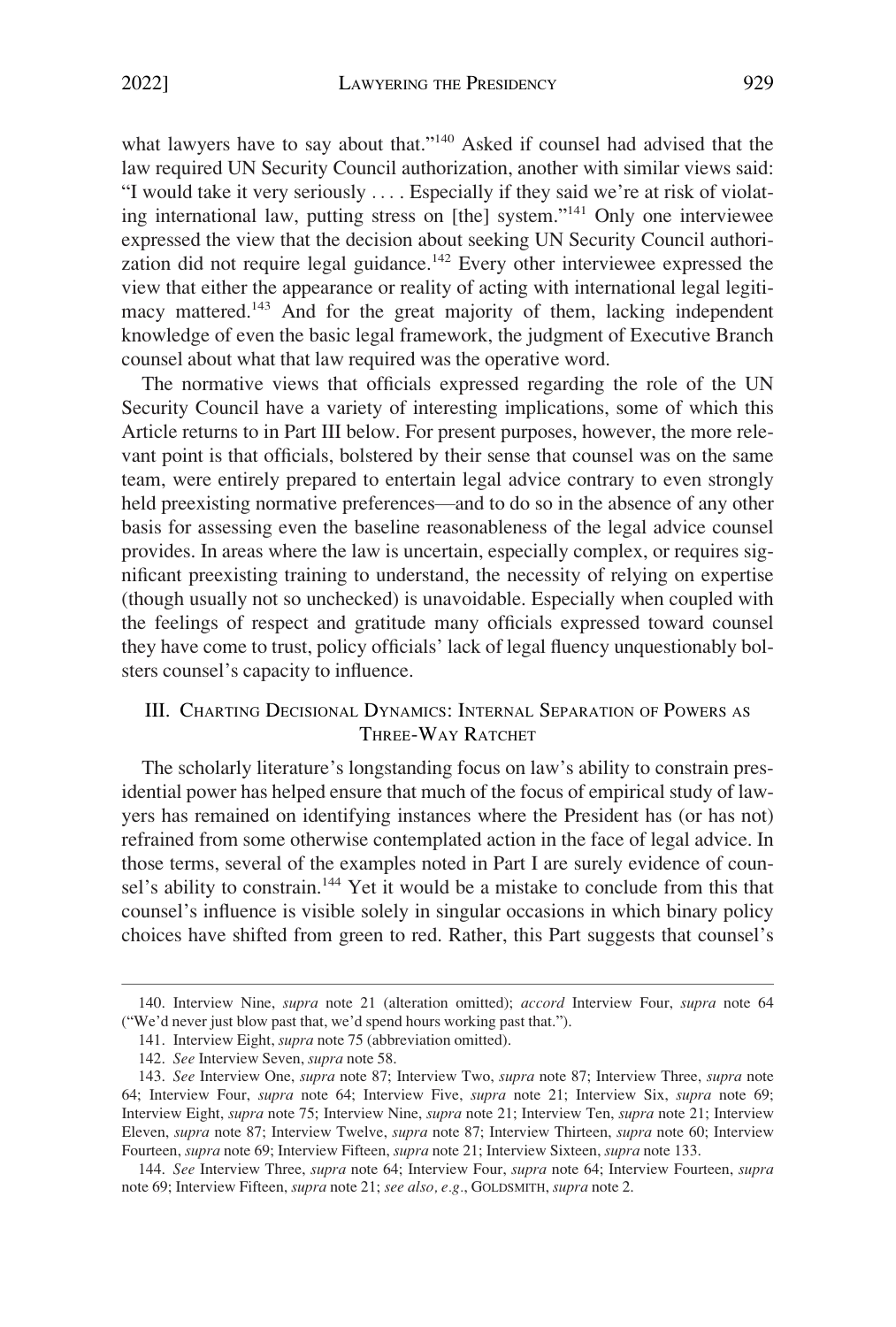<span id="page-31-0"></span>influence may be better tracked not only according to how it shapes the outcome of particular decisions but also in setting or reinforcing officials' normative preferences over time, as well as in shaping the policy options they might seriously consider in the first instance. It would likewise be a mistake to assume from individual examples of constraint that counsel's influence functions principally to *limit* policy options in contemplation. While counsel's influence may at times have the effect of limiting options, or indeed limiting the scope of asserted presidential power, it may also serve a knowingly or even inadvertently permissive function, making officials more likely to pursue some options than they might otherwise have been. Drawing on both survey findings and the insights of cognitive psychology, this Part maps the broader range of ways in which counsel may influence policymakers' behavior in the face of existing normative preferences.

#### A. INFLUENCE OVER TIME

Beyond the prospect that legal counsel may directly influence the outcome of particular policy decisions, constructivist scholars in international law have long posited that repeated exposure to legal norms over time may influence officials to internalize them as part of their own views—whether or not the official recognizes legal rules or legal structures as the source of their preference.<sup>145</sup> It thus seemed worth examining whether any such normative influence was apparent in the pool of senior policy officials surveyed here, the vast majority of whom had interacted with counsel regularly in different settings over periods of years, often developing relationships with one or more individual lawyers who came to earn the official's trust. Might repeated interactions with lawyers or legal concepts come to inform officials' policy beliefs or preferences over time, whether the official recognizes or attributes those beliefs to the operation of a particular legal rule or instance of legal advice?

To assess this, the digital survey began by gauging officials' normative preferences in separate questions asking for officials' beliefs about what a hypothetical U.S. Administration should do in twenty-one brief fictional situations<sup>146</sup> in which they were told that the President had decided that the United States must use military force against Sovereign State X or Terrorist Organization X.<sup>147</sup> After each scenario, the survey posed the same three questions: (1) Do you believe the Administration should, all things considered, notify some or all members of Congress about the President's planned use of military force?; (2) Do you believe the Administration should, all things considered, seek congressional legislation authorizing the President's planned use of military force?; and (3) Do you believe the Administration should, all things considered, seek a UN Security Council

<sup>145.</sup> *See, e.g.*, Harold Hongju Koh, *Transnational Legal Process*, 75 NEB. L. REV. 181, 204 (1996) ("As transnational actors interact, they create patterns of behavior and generate norms of external conduct which they in turn internalize.").

<sup>146.</sup> These brief fictional situations were described in no more than two to three sentences. *See generally* Pearlstein, *supra* note 52.

<sup>147.</sup> *Id.* at Q16–Q98.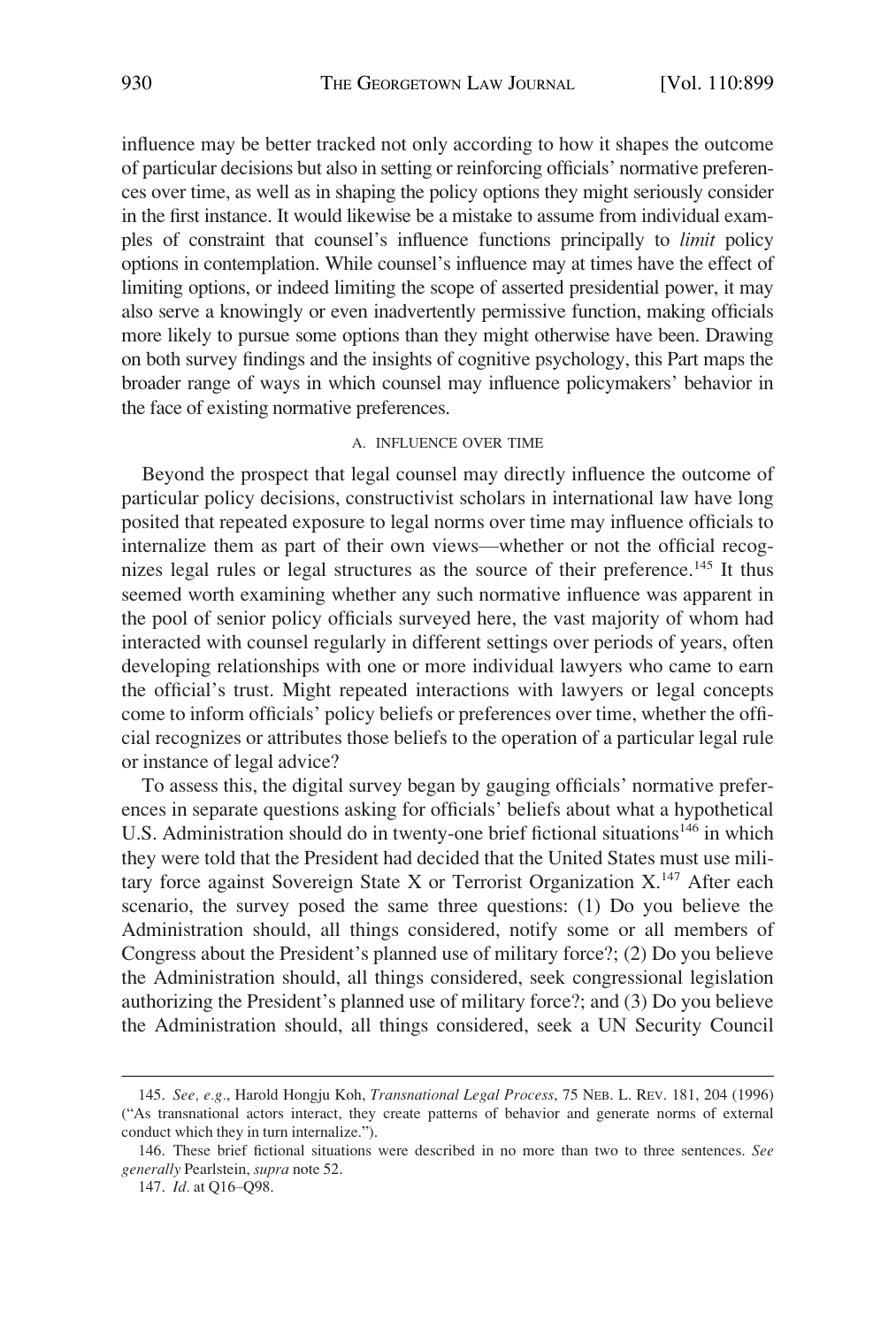Resolution authorizing the President's planned use of military force?<sup>148</sup> I then compared these answers with the publicly known position of Executive Branch counsel on that issue during the relevant period between 2001 and 2017. While an alignment between policy officials' normative preference and the relevant rule is of course no proof that counsel's influence *caused* officials to hold that view, a contrary finding—that there was, for example, no alignment between counsel's interpretation of the rule and officials' views—might undermine the claim that counsel had over time or in any particular case influenced those preferences.

Consider first the officials' answers about whether they believe they should notify Congress regarding a planned use of military force. As a matter of law, the answer is relatively clear. Since 1973, the WPR has required the President to submit, within forty-eight hours of introducing U.S. armed forces into hostilities or into situations where involvement in hostilities is likely, a report to the Speaker of the House of Representatives and the President pro tempore of the Senate explaining the circumstances necessitating the introduction of forces and the basis of the President's constitutional and legislative authority to do so.<sup>149</sup> The statutory requirement was enacted in part in response to President Nixon's decision to order a major air bombing campaign in Cambodia, a significant expansion of the then-ongoing conflict in Vietnam into the territory of a new, previously neutral country, without notifying Congress.<sup>150</sup> While Presidents since 1973 have regularly filed the reports that the law requires,<sup>151</sup> critics have worried that the reporting requirement may be less effective than it appears. Presidents have not filed WPR reports on a few occasions when they believed that the introduction of forces under the circumstances did not rise to the level of hostilities triggering the Section 4 reporting requirement.<sup>152</sup> Even when reports are submitted, one policy study noted, they are "relegated to lower-level executive personnel" and "stripped of so much content in the interest of preserving secrecy as to make them hardly useful."<sup>153</sup>

Given this history—and given the current reality of extreme partisan polarization—the survey found a striking degree of bipartisan agreement on the normative value of congressional notification. Although the timing of notification varied to some extent depending on the degree of secrecy required for a planned operation, respondents almost universally shared a sense of obligation to notify Congress

<sup>148.</sup> *Id.* 

<sup>149. 50</sup> U.S.C. § 1543(a); *see also supra* note 47.

<sup>150.</sup> *See* WILLIAM SHAWCROSS, SIDESHOW: KISSINGER, NIXON AND THE DESTRUCTION OF CAMBODIA 32, 213–14 (1979).

<sup>151.</sup> CONG. RSCH. SERV., R42699, THE WAR POWERS RESOLUTION: CONCEPTS AND PRACTICE 68–94 (2019).

<sup>152.</sup> *See, e.g.*, *id.* at 95 (listing, for example, military operations involving the evacuation of civilians and the military interception of a hijacked airliner); *see also* JOHN HART ELY, WAR AND RESPONSIBILITY: CONSTITUTIONAL LESSONS OF VIETNAM AND ITS AFTERMATH 49 (1993) ("[T]he president filed either no report at all or a vague statement pointedly refusing to identify itself as a Section 4(a)(1) 'hostilities' report (with the result that the sixty-day clock was not deemed to have been started).").

<sup>153.</sup> MILLER CTR. OF PUB. AFFS., *supra* note 42, at 23.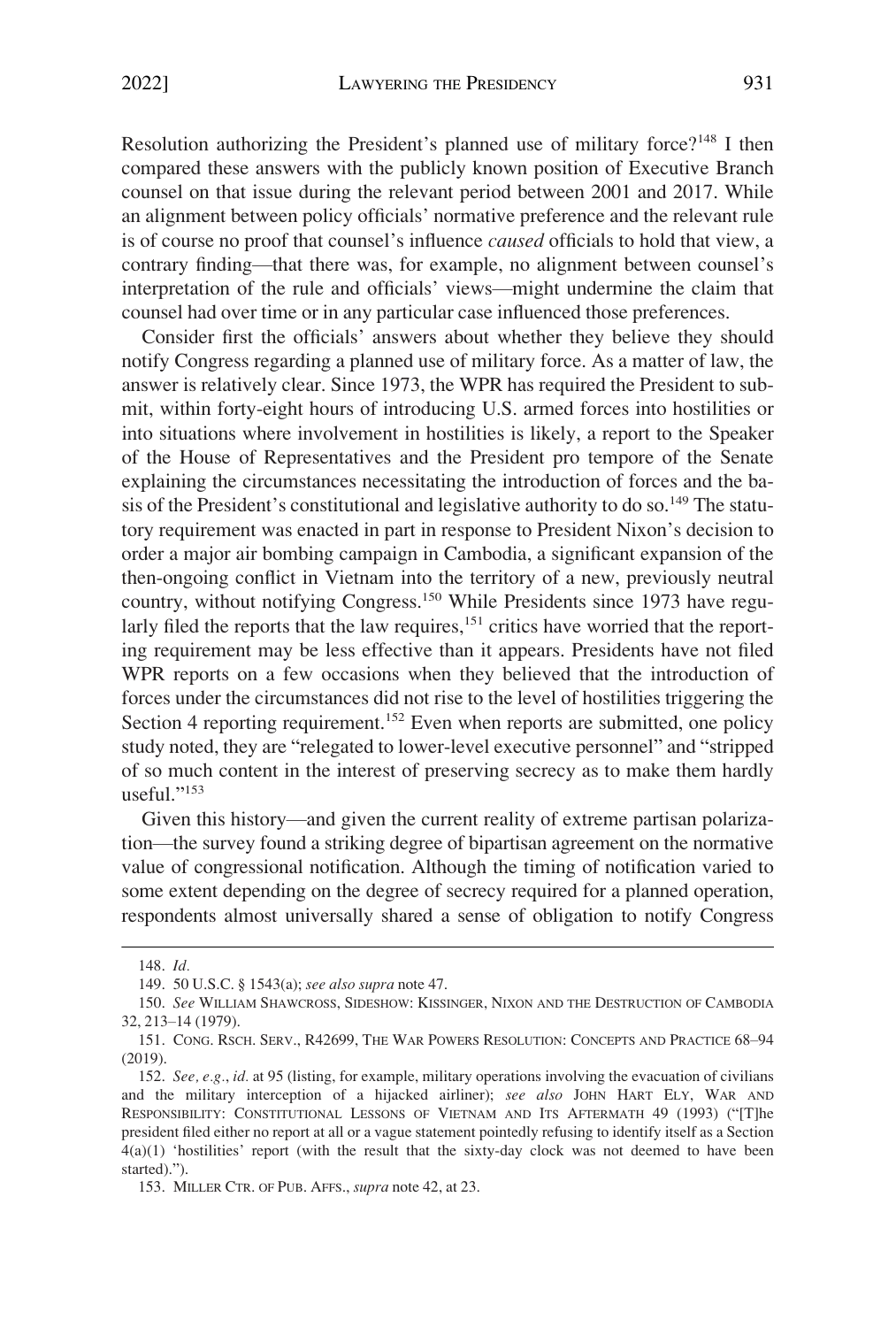about every Executive Branch use of force across every single scenario surveyed, no matter how minor the hypothetical military action planned.<sup>154</sup> Of the 418 recorded responses to congressional notification questions across all 21 scenarios, all but one respondent to one question believed the Administration should notify Congress either before or after the planned use of force.<sup>155</sup> Held up against past eras in military policy when the executive kept a massive air bombing campaign in Cambodia secret from Congress for the better part of four years,156 or one in which it hid from Congress its distribution of support for armed rebel forces in Latin America,<sup>157</sup> this uniform normative preference may offer some modest reassurance to those concerned about Executive Branch secrecy writ large.

After learning digital respondents' remarkably uniform answer to this basic notification question, and after posing the same question to unique interview subjects (that is, subjects who had not also taken the digital survey) whose responses were equally uniform on this point,<sup>158</sup> I asked interview subjects to share their impressions of why there seemed to be such strong consensus about the need for notification. I anticipated that at least some would respond that agreement was uniform because of the WPR or more generally because the law requiring reporting was clear and codified in a statute. Yet of the sixteen interview subjects asked (five of whom had law degrees), only one (who did not have a law degree) noted the existence of a specific statutory requirement to report military actions to Congress.159 As that former Defense Department official saw it, the consensus existed because there was a "a real[] acculturation in the national security community to [the] rule of law" and a "basic respect for [the] rule of law."<sup>160</sup>

All other interview subjects suggested several overlapping reasons for the consensus with responses falling into one of three rough categories. Many highlighted structural constitutional values, either in broad, general strokes of "checks and balances<sup>"161</sup> or Congress's role as "a coequal branch of government,"<sup>162</sup> or

159. *See* Interview Fourteen, *supra* note 69.

160. *Id.* 

161. Interview Five, *supra* note 21; *accord* Interview Thirteen, *supra* note 60; Interview Sixteen, *supra* note 133.

162. Interview Two, *supra* note 87 (abbreviation omitted).

<sup>154.</sup> *See* Pearlstein, *supra* note 52, at Q16–Q98 (questions asking if the administration should "notify some or all members of Congress about the President's planned use of military force").

<sup>155.</sup> *Id.* at Q24. Had all 28 respondents answered the congressional notification question for all 21 scenarios, the survey would have recorded 588 independent responses. The total number of responses reflected here is lower because the survey permitted respondents to skip questions if they wished.

<sup>156.</sup> *See, e.g.*, SHAWCROSS, *supra* note 150.

<sup>157.</sup> *See, e.g.*, 1 LAWRENCE E. WALSH, FINAL REPORT OF THE INDEPENDENT COUNSEL FOR IRAN/CONTRA MATTERS 1–2 (1993).

<sup>158.</sup> *See, e.g.*, Interview Twelve, *supra* note 87. For interviewees who had already taken the digital survey, I informed them that survey responses to that point had indicated that respondents unanimously believed they should notify Congress of the use of force in any of the described scenarios; I then asked them to speculate as to why there was so much agreement on this point. *See, e.g.*, *id.* For interviewees who had not otherwise taken the digital survey, I first asked them about their own sense of obligation to inform Congress; then, given all of them shared a strong sense of obligation, I told them their response was consistent with those of other respondents thus far and invited them to speculate as to why there was such agreement. *See, e.g.*, Interview Six, *supra* note 69.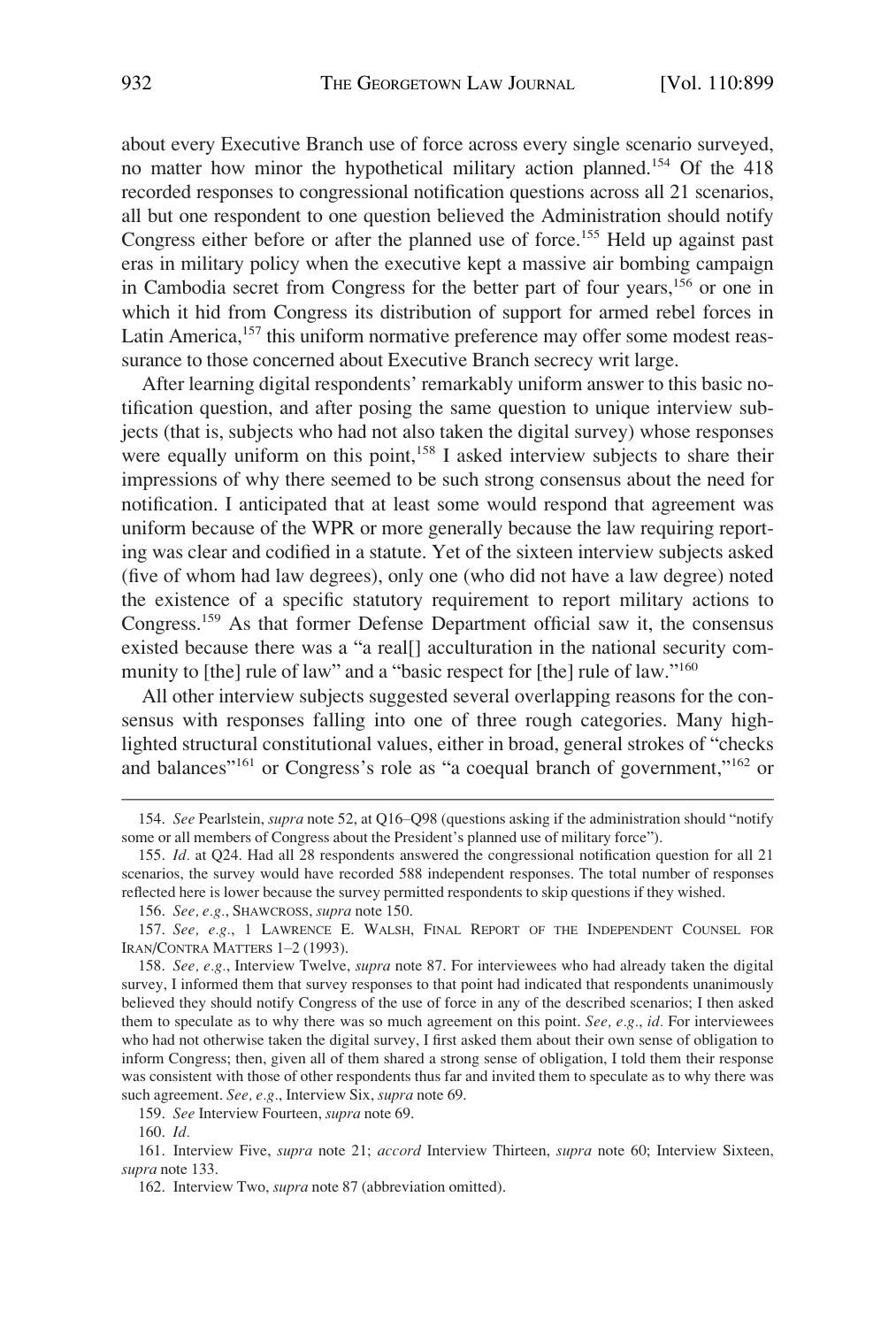with specific reference to Congress's formal, instrumental constitutional power. "You get your authority and funding from them," one official noted, "and they can make life miserable for you if they're not notified or consulted."163 A second set of explanations emphasized the political utility of keeping Congress in the loop, often framed as a defensive concern about an adverse reaction if Congress was not informed: "[W]e liked notifying people so we didn't get blowback afterwards."<sup>164</sup> A final set of explanations attributed the unanimity to habit, noting that reporting was just "part of [the] deal,"165 or that "I just assume[d] that you ha[d] to."<sup>166</sup> One senior official put it directly: "We never thought of not notifying Congress. . . . I don't know where the habit came from. . . . There may be statutory requirements, do you know?"<sup>167</sup>

Far from foreclosing the prospect that interactions with counsel had some impact on officials' normative views, these responses offer some modest support for the notion that law, or even lawyers, shaped these views. The constitutional principles some officials credited are very much a legal source of obligation, even if they were not the most direct source of law that lawyers would cite in identifying the rule requiring legal compliance and far from the clearest.<sup>168</sup> Likewise, officials who recognized congressional notice as common practice or habit may well have discovered it to be thus because Executive Branch counsel or others had long since implemented bureaucratic systems for reporting that made it standard procedure across Administrations—in other words, officials were certain of the course of action they should pursue because their lawyers knew it to be clear. Even the officials who viewed reporting as, at least in part, a political imperative, thought so in the expectation that the politics would redound to the Administration's disadvantage if the public were to find out the President had acted without informing Congress—either because of Congress' constitutional (that is, legal) authority to cut off funding or in anticipation of a public reaction that itself may be driven in part by popular expectations of perceived infractions against the Constitution or other law.

A similar effect was arguably visible in responses to the survey's repeated question about whether the President should seek congressional authorization for a use of force abroad in various circumstances. As a matter of constitutional interpretation, OLC has developed a two-part standard for determining when the President might avoid getting such authorization, requiring that (1) the President's use of force be intended to advance an important national interest and (2) the amount of force to be used constitutes something less than "war" in the

<sup>163.</sup> *Id.*; *see also* Interview Six, *supra* note 69 (discussing Congress's power to control funding).

<sup>164.</sup> Interview One, *supra* note 87; *accord* Interview Two, *supra* note 87; Interview Three, *supra*  note 64; Interview Five, *supra* note 21; Interview Twelve, *supra* note 87.

<sup>165.</sup> Interview Three, *supra* note 64.

<sup>166.</sup> Interview Twelve, *supra* note 87.

<sup>167.</sup> Interview Fifteen, *supra* note 21.

<sup>168.</sup> The Constitution of course says nothing about "notification" as such; officials are presumably inferring that obligation from the structural or purposive sense of the document, which they have developed over time.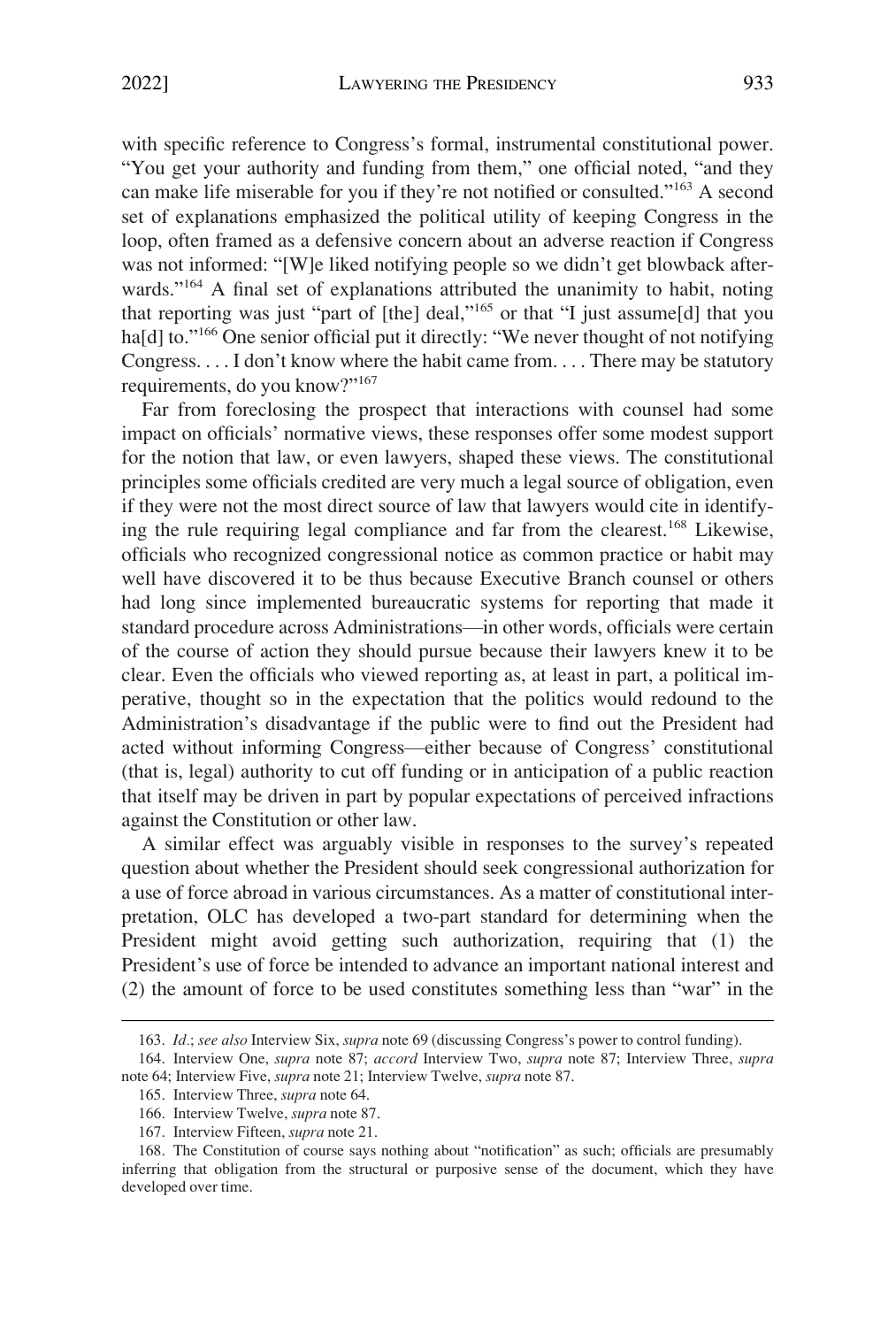sense that term is meant in the Constitution's Declare War Clause, according that power to Congress.169 The OLC rule is deeply familiar to lawyers who work in this field, but it is hardly common knowledge among the general population. Although scholars have varied views on whether OLC's test is an accurate reading of constitutional law,170 conventional scholarly wisdom has long painted a picture of modern presidential war power as broadly unconstrained by Congress or the Constitution, with the Executive Branch pulled "into a continuing pattern of evasion" of constitutional constraint.<sup>171</sup>

Respondents' normative views about whether they believed they should seek congressional authorization for a contemplated use of military force lined up remarkably closely with the amount-of-force measure described in the OLC standard. In all three fictional scenarios involving sustained military campaigns involving ground troops (the steepest amount of force contemplated in any of the scenarios), every single respondent to the digital survey indicated that the Administration should seek legislation authorizing the use of military force—a striking degree of unanimity on this point.<sup>172</sup> In contrast, the hypothetical scenarios that tested respondents' belief as to whether they should seek congressional authorization when the planned use of force involved lesser degrees of force—for example, "a limited series of airstrikes against a handful of military targets" consistently produced divided responses, with at least several respondents regularly deciding they would not seek authorization (before or after the action) in those circumstances.<sup>173</sup>

Interview responses were broadly consistent with this alignment. Of the seven unique interview respondents who specifically addressed whether the amount of force used impacted their opinion regarding the importance of congressional authorization, six indicated that it did.174 Several answers tracked the OLC view

172. This finding is based on fifty-eight responses to three different questions, Q41, Q69, Q97. In each scenario, between two and four respondents (of assorted political affiliations) favored seeking authorization after, rather than before, the campaign was launched. Pearlstein, *supra* note 52, at Q41, Q69, Q97. But because such numbers are within any margin of error and because these scenarios did not specify the reason for the use of force (respondents might have assumed, for example, that the President was launching the campaign in national self-defense, in which case post-action authorization would be constitutionally appropriate), it seems inappropriate to draw any conclusions from the difference in this respect.

173. *Id.* at Q33; *see id.* at Q33, Q61, Q89.

174. *See, e.g.*, Interview Eight, *supra* note 75; Interview Ten, *supra* note 21; Interview Eleven, *supra*  note 87; Interview Twelve, *supra* note 87; Interview Thirteen, *supra* note 60; Interview Fourteen, *supra* 

<sup>169.</sup> *See* Auth. to Use Mil. Force in Libya, *supra* note 48, at 10.

<sup>170.</sup> *See* Bradley & Morrison, *supra* note 12, at 1141–42 (noting critiques of OLC's legal arguments after they were used to justify the commencement of U.S. military action in Libya without congressional authorization).

<sup>171.</sup> Harold Hongju Koh, *Why the President (Almost) Always Wins in Foreign Affairs: Lessons of the Iran*–*Contra Affair*, 97 YALE L.J. 1255, 1295–96 (1988); *see also* FISHER, *supra* note 30, at xi (explaining that Presidents using war powers "have regularly breached constitutional principles"); Louis Fisher, *A Dose of Law and Realism for Presidential Studies*, 32 PRESIDENTIAL STUD. Q. 672, 673 (2002) ("On matters of war, we have what the framers thought they had put behind them: a monarchy. Checks and balances? Try to find them." (citation omitted)); SCHLESINGER, JR., *supra* note 30 (cataloging examples in which presidential use of military force is poorly constrained by law).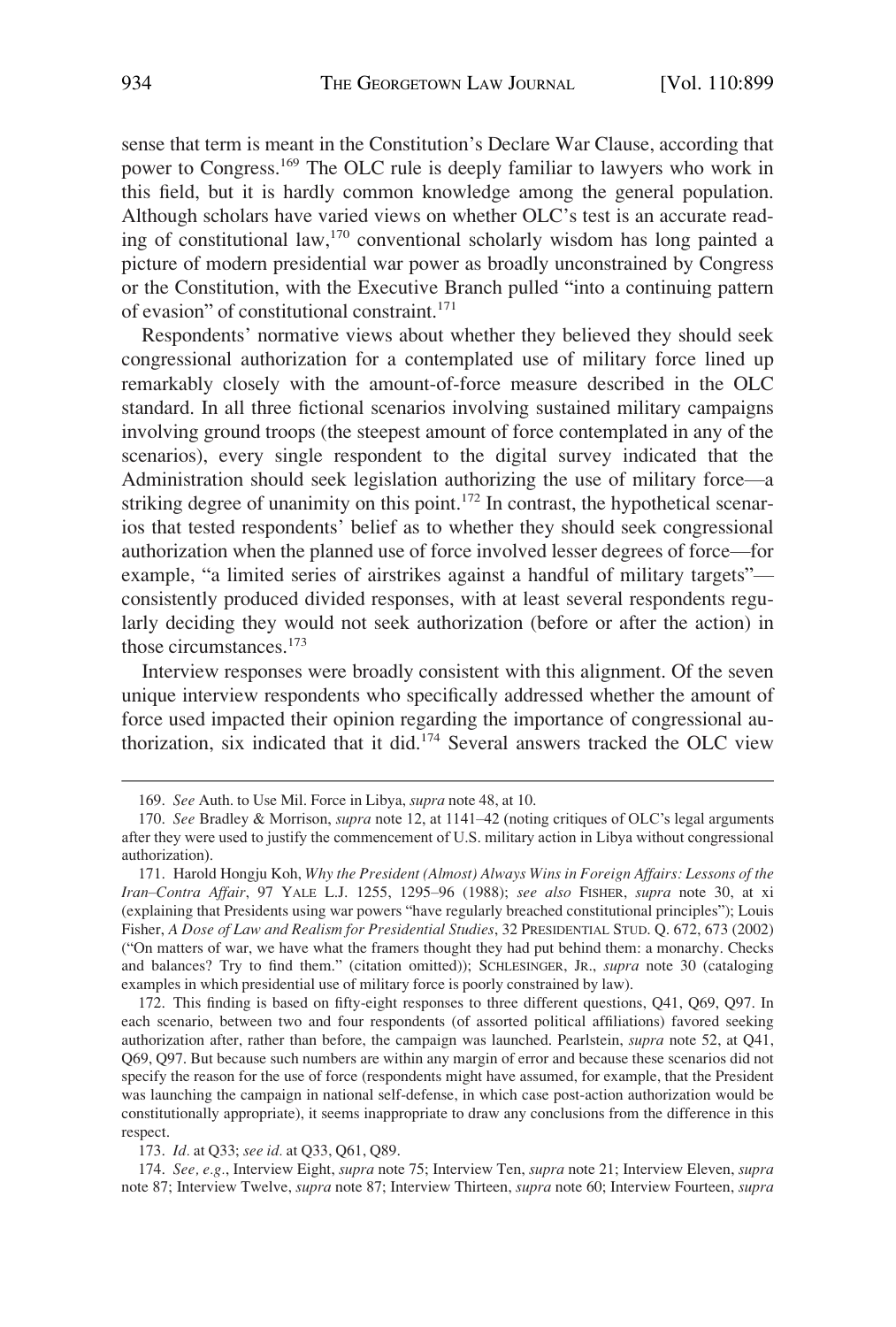quite closely. As one respondent (who did not hold a law degree) put it, authorization was required for "any new and substantial deployment to [an] overseas location for what is expected to be [a] sustained period of time."175 Of all sixteen inperson interviewees, only one expressed a view that was inconsistent with the idea that the amount of force mattered in this respect.<sup>176</sup> Beyond this, the most common response among multiple interviewees was uncertainty about which lesser uses of force they believed warranted congressional authorization and which did not. After initially repeating the question—is there ever any case in which the President has an obligation to get congressional authorization?— one Republican interviewee explained that in their mind the harder question emerged when the activity at issue was "more discrete," raising the example of the 2018 U.S. bombing of several Syrian targets following the use of chemical weapons.<sup>177</sup> As to that example, the official noted: "My head wants to say no, [but I don't know.] [T]his is when I'd call a lawyer."<sup>178</sup>

The strong consensus that an Administration should seek congressional authorization for prolonged, extensive uses of force is itself significant. In the seventy years since President Truman's decision to pursue the war in Korea—a conflict in which over 5.7 million American troops were deployed, leaving more than 36,000 American soldiers dead, and more than 100,000 wounded<sup>179</sup>—scholars, and on rare occasions OLC, have treated Korea as but one entry in a long catalog of historical practice in which executives have used force without prior authorization.<sup>180</sup> These findings suggest, notwithstanding the fact of Truman's example, that contemporary policymakers share a strong normative belief that congressional authorization should be sought in such circumstances. The pervasiveness of this belief may also help explain why—notwithstanding the absence of an authoritative judicial decision establishing the unconstitutionality of such an action, the contested constitutional effect of the WPR attempting to limit the President's authority in such conflicts, and even the occasional reliance on the Korea example

177. Interview Sixteen, *supra* note 133.

178. *Id.* 

179. DAVID A. BLUM & NESE F. DEBRUYNE, CONG. RSCH. SERV., RL32492, AMERICAN WAR AND MILITARY OPERATIONS CASUALTIES: LISTS AND STATISTICS 2 (2020).

180. *See* Auth. of the President Under Domestic & Int'l L. to Use Mil. Force Against Iraq, 26 Op. O. L.C. 143, 152 (2002) (listing Korea as among historical examples of the use of presidential use of military force without congressional authorization); Apr. 2018 Airstrikes Against Syrian Chem.- Weapons Facilities, *supra* note 48, at \*6 (same). *See generally* SCHLESINGER, JR., *supra* note 30.

note 69. Among the remaining unique interviewees, one believed that it might depend on the circumstances in which force was used but would have preferred to consult a lawyer on this point. *See*  Interview Sixteen, *supra* note 133. One did not address the question of congressional authorization. *See*  Interview Nine, *supra* note 21. And one took a categorial position that the President could use force at any time, subject only to Congress's power to cut off funding for any such activity. *See* Interview Seven, *supra* note 58.

<sup>175.</sup> Interview Ten, *supra* note 21; *see also* Interview Fourteen, *supra* note 69 ("[T]he for-sure case is a war of the US toward a [foreign] state . . . . I do think sometimes the President has independent authority. But with some sustained engagements now I think we're on thin ice.").

<sup>176.</sup> That respondent took the position that while it was generally the "better part of wisdom to go to Congress," the Constitution made it clear that the "President can use force any time, and Congress can stop it with [the] power of [the] purse." Interview Seven, *supra* note 58 (abbreviation omitted).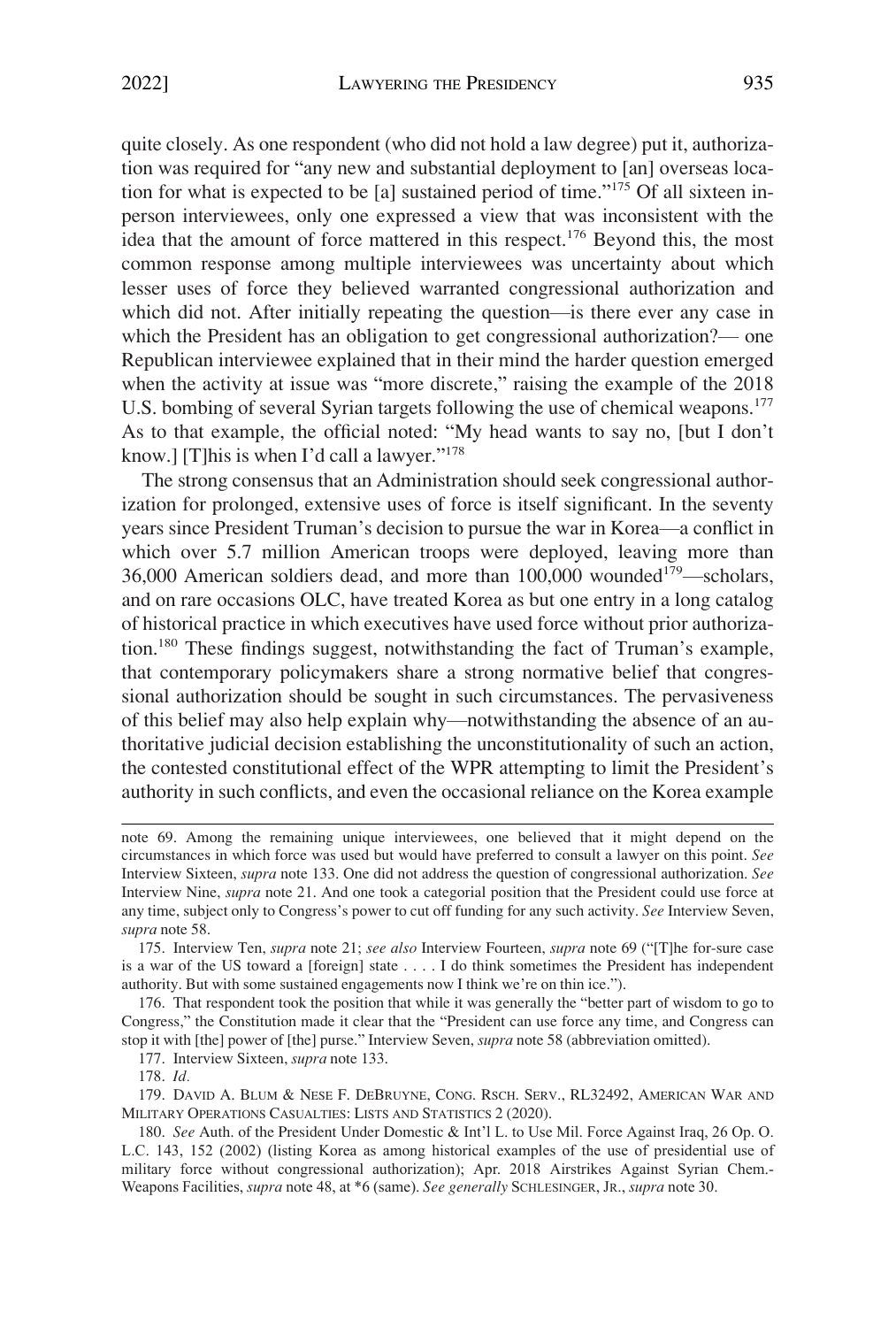<span id="page-37-0"></span>in OLC opinions—no President before or since Truman has pursued a conflict of comparable scope without seeking congressional authorization.

At the same time, it would be a mistake to make too much of what this normative belief among officials reflects about the influence of repeated interactions with legal counsel. Perhaps officials came to their views on the question independently, based on their formal education (again, just under half of participants had law degrees), knowledge of history, experience in politics, or moral beliefs. For that matter, especially to the extent the OLC standard itself is grounded in OLC's assessment of past presidential practice, the question of whether the amount-of-force-matters view is one grounded in law or political custom seems likely to yield no more than a circular answer at best. Yet it is equally a mistake to imagine counsel is not exerting at least some influence, at a minimum reinforcing those existing normative beliefs. For it is one thing for policymakers to hold an independent belief that they should seek congressional authorization for a use of force because authorization would redound to the President's political or strategic advantage. It is quite another for officials to believe—as all but one of the interviewees did—that in the course of evaluating the relative political or strategic advantage to be gained from such an action, they should seek the guidance not just of a political or strategic advisor but of a *lawyer*.

## B. PERMISSIVE INFLUENCE

Assuming that counsel embraced the conventional legal interpretations given above, the foregoing examples involve situations in which counsels' role would have the effect of influencing officials to effectively limit presidential power—either by setting or reinforcing the normative belief that the Administration should notify Congress and, in certain circumstances, seek congressional authorization for the use of military force. Yet well-known examples of legal guidance in the past twenty years make clear counsel has not always played such a role. As common accounts of lawyering in the early Bush Administration describe, for instance, senior officials sought legal opinions from counsel enabling the President to ignore statutory prohibitions against torture in authorizing "enhanced interrogation techniques" against terrorist suspects—and counsel twisted laws and conventional methods of legal interpretation beyond recognition to provide them.181 Indeed, such examples are in no small measure responsible for the growth in scholarly study regarding whether counsel can ever really constrain a determined executive and in reform efforts that have regained steam post-Trump.182

<sup>181.</sup> *See, e.g.*, Renan, *supra* note 3, at 831–33 (describing the OLC "torture memos"); Hathaway, *supra* note 1, at 53 (describing "the willingness of an array of lawyers in the administration to bless legal positions that the Bush administration itself later came to recognize were not supported by the law"). Legal controversies surrounding detention, interrogation, trial, surveillance, and other matters have been well documented publicly. *See generally* SAVAGE, *supra* note 109 (discussing constraints on executive power during the Bush Administration); GOLDSMITH, *supra* note 109 (same).

*See, e.g.*, Annie Owens, *A Roadmap for Reform: How the Biden Administration Can Revitalize*  182. *the Office of Legal Counsel*, JUST SEC. (Dec. 16, 2020), https://www.justsecurity.org/73879/a-roadmap-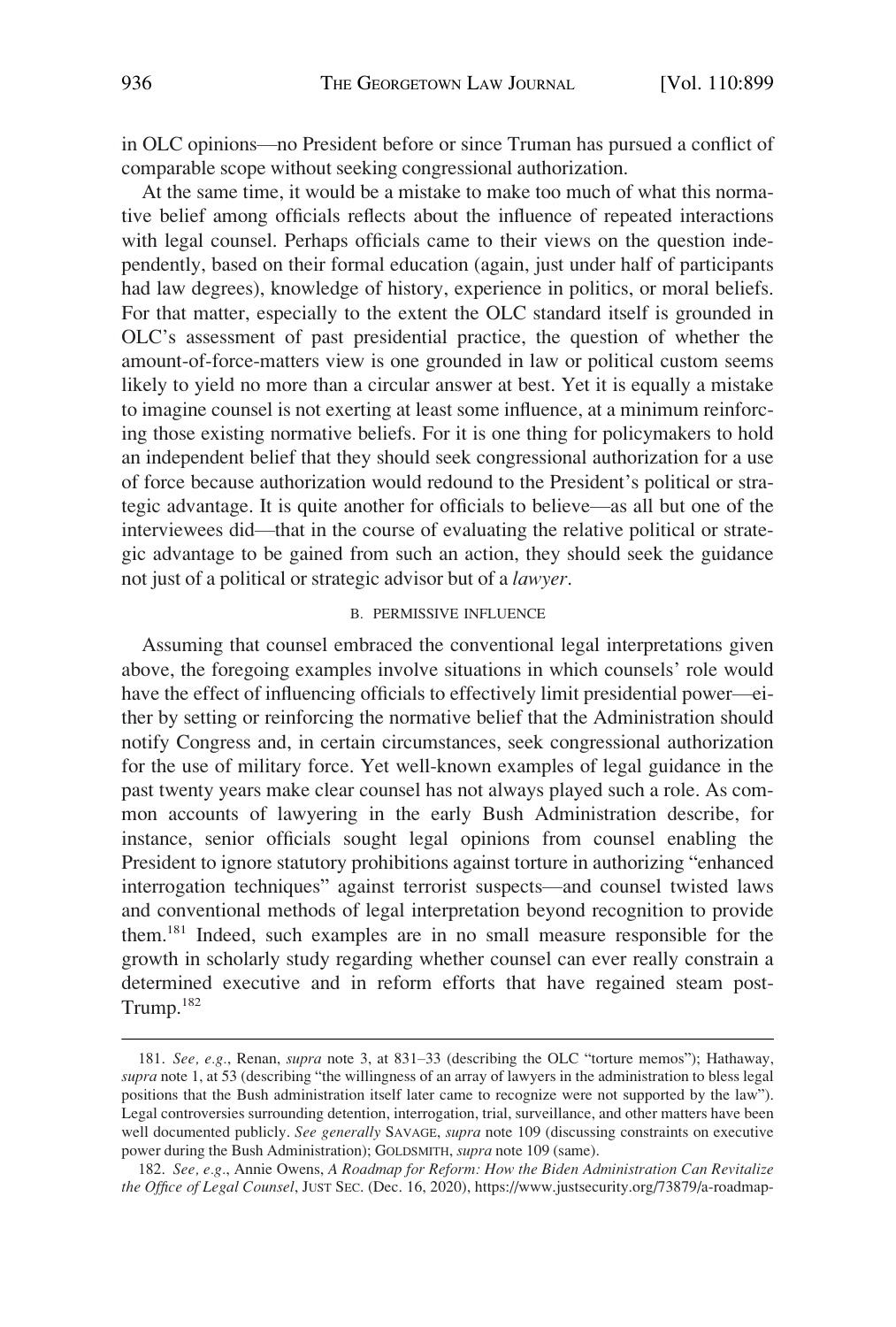Guarding against the danger of unethical, unprincipled lawyering is important indeed and might well be aided by enhancing transparency or other professional accountability mechanisms for checking lawyerly conduct that runs afoul of this minimal standard.<sup>183</sup> But the apparent bureaucratic dynamics of these examples —in which policymakers push for greater executive power or flexibility, and counsel oblige them—obscures the prospect that counsel's views may equally influence policymakers whose normative preference is not maximal legal flexibility. One senior conservative official's description of his experience of the early Bush Era was instructive in this respect. Emphasizing the extent to which counsel was capable of exercising significant influence on policymakers, he described counsel of the era as an example of "how not to use lawyers."184 Criticizing counsel for developing legal guidance in relative isolation from key policy officials describing the practice of a small subgroup of lawyers meeting together "without their clients" as a "disaster"—this official emphasized how lawyers' "perspective on these issues is almost always narrower than [the] national interest writ large," and how the lawyers were asking, "what can we do to give [the] President flexibility."<sup>185</sup> The official explained that though "[p]residential flexibility is [an] important idea," it is "only one of many considerations."<sup>186</sup> In several instances during this era, this official argued, counsel's influence had the effect of expanding presidential power beyond the bounds policy officials actually would have preferred.187

Whether that official's causal description adequately accounts for the policy of embracing torture during the Bush Administration, it offers a concise reminder that officials' normative beliefs do not always lead them to prefer that counsel maximize policymaking flexibility. Indeed, President Bush ultimately decided to seek congressional authorization for the United States' 2003 invasion of Iraq notwithstanding counsel's guidance that no such authorization was legally required.188 This survey likewise suggests that such normative preferences are

187. *See id.* 

[for-reform-how-the-biden-administration-can-revitalize-the-office-of-legal-counsel/](https://www.justsecurity.org/73879/a-roadmap-for-reform-how-the-biden-administration-can-revitalize-the-office-of-legal-counsel/) [[https://perma.cc/](https://perma.cc/9YLL-YAZV)  [9YLL-YAZV](https://perma.cc/9YLL-YAZV)] (describing working group efforts to design reforms to help ensure that OLC provides "candid, independent, and principled advice — even when that advice is inconsistent with the aims of policymakers").

<sup>183.</sup> This Article returns to reforms that might address the problem of unethical or erroneous legal advice in Part IV below.

<sup>184.</sup> Interview Nine, *supra* note 21.

<sup>185.</sup> *Id.* (abbreviations omitted).

<sup>186.</sup> *Id.* 

<sup>188.</sup> The 2002 OLC opinion signed by Assistant Attorney General Jay Bybee was the first time in which OLC cited Truman's example in Korea in unmodified support of the proposition that "[p]residents have long undertaken military actions pursuant to their constitutional authority as Chief Executive and Commander in Chief . . . [in] numerous unilateral exercises of military force." Auth. of the President Under Domestic & Int'l L. to Use Mil. Force Against Iraq, *supra* note 180, at 151–52 (arguing that the President had the constitutional authority to use force in Iraq without prior authorization up to and including force necessary to secure "change of regime"). As one account of the internal decisionmaking process surrounding Iraq has it, President Bush himself decided, notwithstanding counsel's advice, "to involve Congress because he want[ed] more moral authority in moving forward." BOB WOODWARD, PLAN OF ATTACK 169 (2004).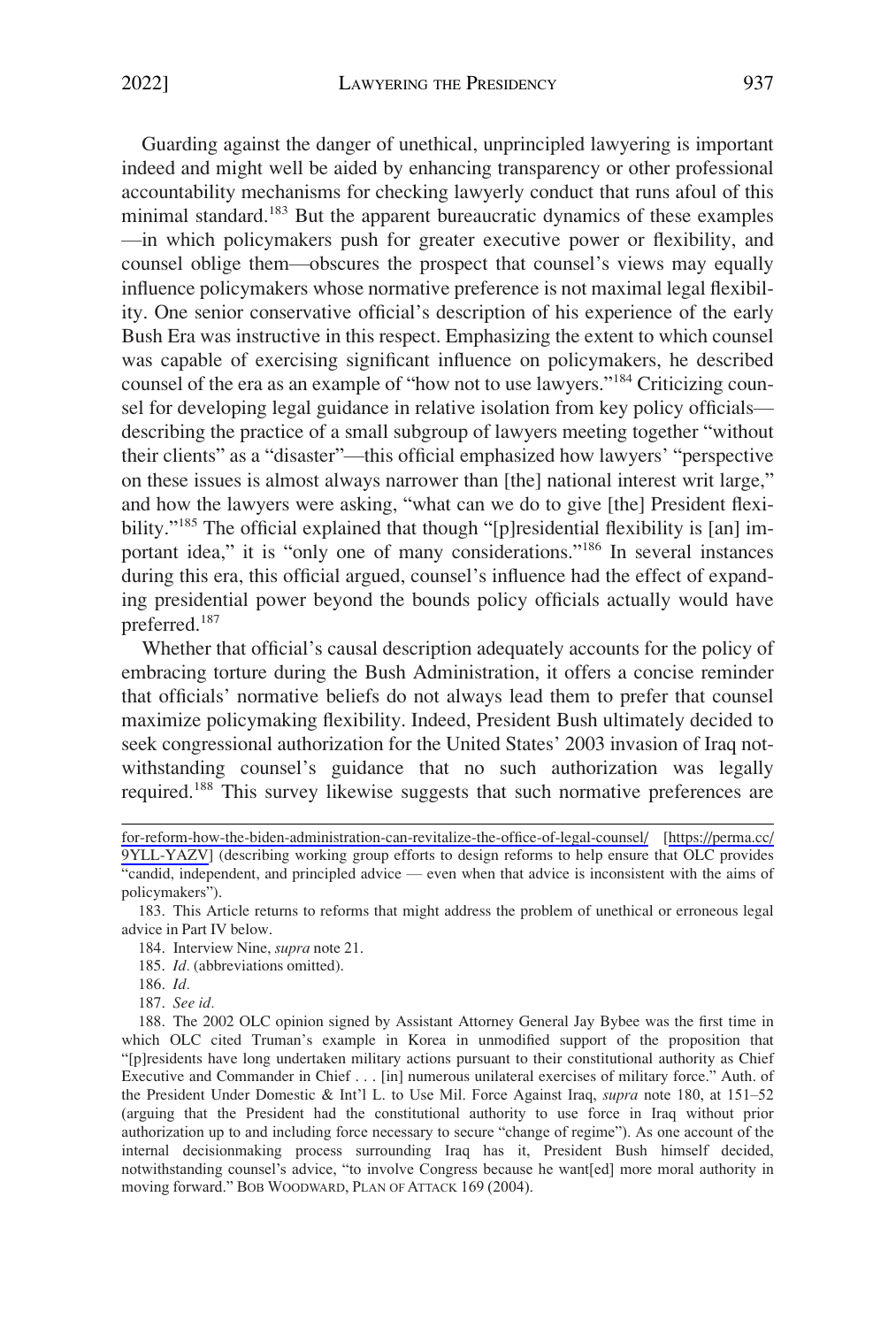hardly one-offs. Return to the question regarding the circumstances in which officials believe an administration should seek prior congressional authorization before undertaking a use of military force. Conventional (and uncontroversial) legal opinion, reflected in contemporary OLC memoranda and elsewhere, holds that no prior authorization is required for the President to respond with force in national self-defense following an attack on the United States.<sup>189</sup> To test whether officials' normative beliefs were aligned with this view, one digital survey scenario provided simply: "Sovereign State X has attacked the United States. The President believes it is essential to respond with military force, and preparations are underway."190 The scenario was written to describe a classic instance of national self-defense—a circumstance in which counsel would certainly advise that no prior authorization was necessary. Yet when asked whether they believed they *should* in that scenario seek congressional authorization before undertaking the use of force, eleven of the twenty-four officials who answered the question thought they should.<sup>191</sup> Why?

The responses are of course in part a reflection of the question; it deliberately did not ask what the law required or permitted but rather what officials believed an Administration should, all things considered, do. What the answers suggest, however, is that some policy officials' baseline normative inclination under those circumstances is to behave in a way that would involve *more* congressional participation than a conventional understanding of the law requires: engage Congress notwithstanding the availability of legal permission not to. One possible explanation for this inclination among some officials is that it reflects no more than a misapprehension of what the law requires in these circumstances; perhaps the eleven respondents mistakenly believed that prior authorization was legally required and, once instructed that it was not, would hasten to change their response to "no"—a prospect this discussion returns to below.

But interviews strongly suggested another explanation—namely, that some officials would on some occasions *prefer* more congressional participation than what a conventional understanding of the law requires. Indeed, consistent with their views about the utility of congressional notification, officials offered a range of reasons why they believed there were circumstances in which an administration should seek congressional authorization for the use of force. Again, several tied their reasons to the Constitution's separation-of-powers structure.<sup>192</sup> But the most commonly offered explanation was officials' desire for Congress to share in the political responsibility for military action.<sup>193</sup> As one Republican put it:

<sup>189.</sup> *See* 2 THE RECORDS OF THE FEDERAL CONVENTION OF 1787, at 318 (Max Farrand ed., rev. ed. 1966); The Brig Army Warwick (The Prize Cases), 67 U.S. (2 Black) 635, 647 (1863).

<sup>190.</sup> Pearlstein, *supra* note 52, at Q17.

<sup>191.</sup> *Id.* Eight respondents believed the Administration should seek authorization after the use of force, and five respondents believed no such authorization was the best approach. *Id.* 

<sup>192.</sup> *See, e.g.*, Interview Five, *supra* note 21 ("Obviously checks and balances give Congress some say and some sway.").

<sup>193.</sup> *See, e.g.*, Interview Three, *supra* note 64; Interview Seven, *supra* note 58; Interview Eight, *supra* note 75.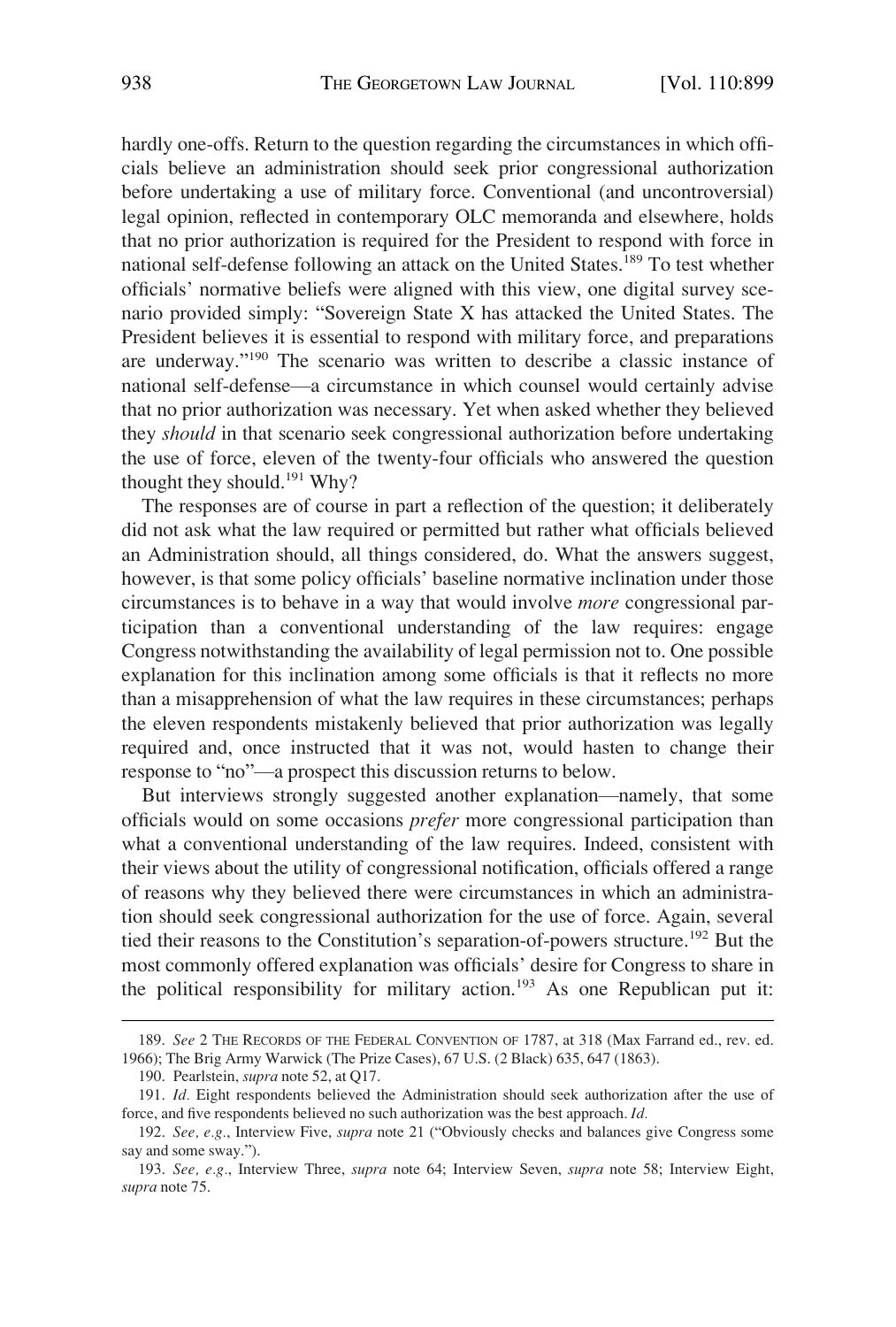"Congress should be part of [the] discussion so Congress bears some part of responsibility."194 A Democratic official agreed, recalling that President Obama had voiced this view in a meeting of advisors regarding his decision to seek congressional authorization for the use of force in Syria; as the official said the President put it: "they should own this."<sup>195</sup>

The digital survey produced a similar array of responses regarding the circumstances in which officials believed the United States should seek UN Security Council authorization for a contemplated use of military force. As noted above, although there are multiple persistent legal debates surrounding the application of the UN Charter,<sup>196</sup> there is no dispute that the Charter treats self-defensive and consensual uses of force differently from aggressive uses of force. To assess the degree to which officials' normative inclinations aligned with the law in this respect, the digital survey presented respondents with several scenarios involving a contemplated use of force in circumstances in which a conventional interpretation of the Charter would *not* require prior UN Security Council authorization for example, where the target State had consented or where the hypothetical circumstances most plainly involved self-defense (a response to an armed attack or an anticipatory response to a temporally imminent attack).<sup>197</sup> Responses indicated that, although target state consent did make it somewhat less likely respondents would favor seeking UN Security Council authorization,<sup>198</sup> the existence of a legally sufficient self-defense justification made effectively no difference in the likelihood respondents were to favor or oppose authorization.<sup>199</sup>

How to explain these results? Recall the discussion of officials' UN Security Council views presented in Part II; most officials interviewed had limited

198. There were seven scenarios in which the host state refused to consent (Q71, Q75, Q79, Q83, Q87, Q91, Q95) and seven scenarios in which the host state consented (Q43, Q47, Q51, Q55, Q59, Q63, Q67). Across all no-consent scenarios, seventy answers favored authorization and forty-eight opposed (total 118), making respondents likely to favor authorization in these circumstances roughly 60% of the time. Across all scenarios in which states had consented, fifty answers favored authorization and eightyseven opposed (total 137), meaning respondents favored authorization only about 36% of the time. *See generally id.* 

199. There were six scenarios in which the United States was plausibly acting in self-defense against an actual or temporally imminent attack (Q18, Q22, Q46, Q50, Q74, Q78) and six scenarios in which the United States was acting for other stated reasons (Q26, Q30, Q54, Q58, Q82, Q86). Across all selfdefense scenarios, respondents favored authorization in sixty-one instances and opposed it in sixty-four instances (total 125); that is, they favored authorization roughly 49% of the time. Across scenarios involving the use of force for any other given reason (that is, where authorization would be required), respondents favored authorization in sixty-four instances and opposed it in fifty-five instances (total 119); that is, they favored authorization about 54% of the time. *See generally id.* 

<sup>194.</sup> Interview Eight, *supra* note 75.

<sup>195.</sup> Interview Three, *supra* note 64.

<sup>196.</sup> *See supra* note 129.

<sup>197.</sup> For example, digital survey Q62 asked respondents whether they "believe the Administration should, all things considered, seek a UN Security Council Resolution authorizing the President's planned use of military force" in the following situation: "The President believes it is essential to use military force against newly discovered Terrorist Organization X (TOX). He anticipates launching a limited series of airstrikes against a handful of TOX targets in the territory of State Y, an action to which State Y consents." Pearlstein, *supra* note 52, at Q62.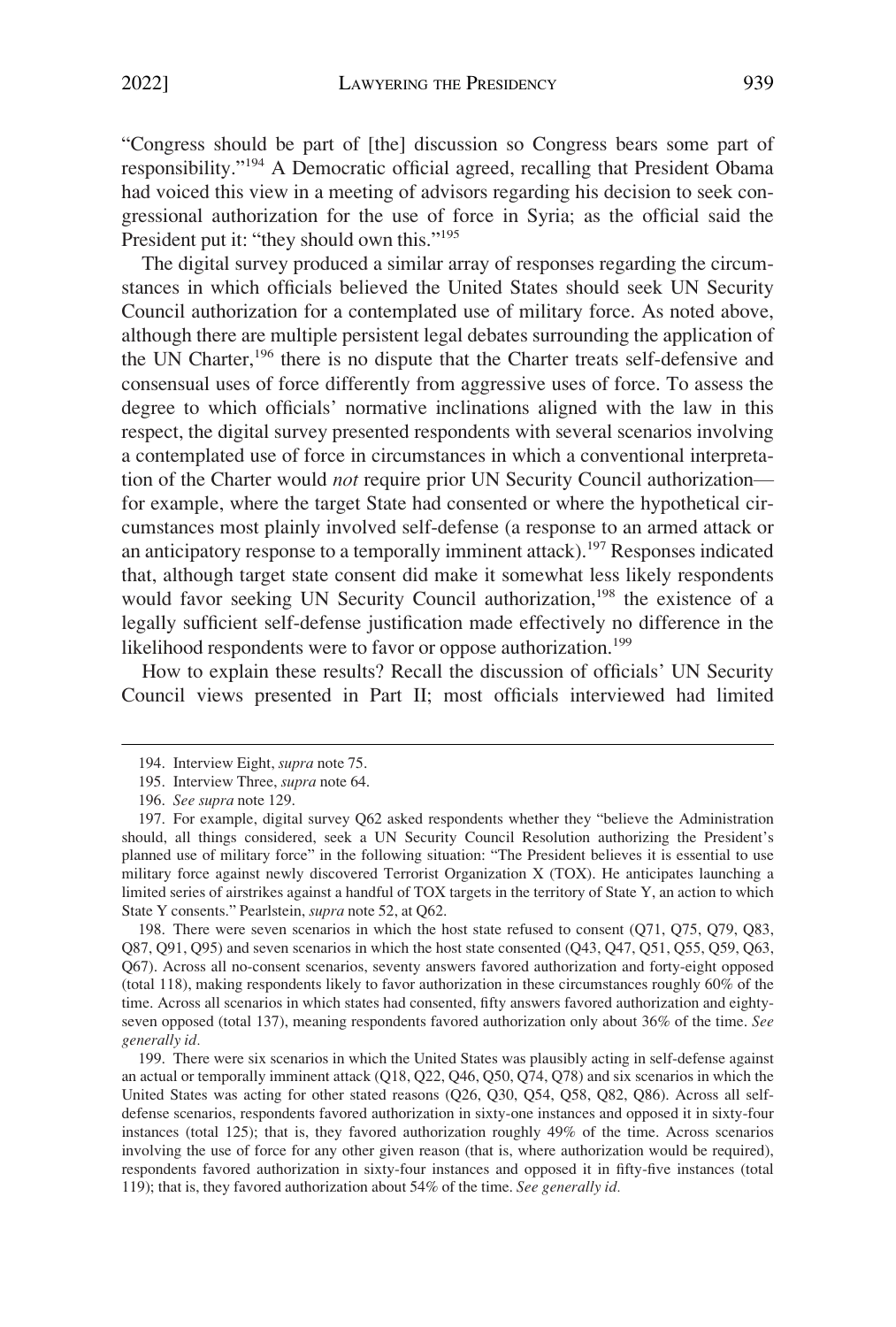knowledge of the law regulating the Security Council's role, but most also had clear normative preferences about what they believed UN Security Council's role should be, with just over half of interviewees (six Republicans and three Democrats) volunteering the view that the lack of UN Security Council authorization should not be understood as a bar to U.S. action where U.S. interests otherwise require it.<sup>200</sup> As one official characterized the view, it was the general consensus of the U.S. national security policy community that the "UN is there to be used when useful but not otherwise."201 Given these views, one might hypothesize that officials' varied preferences about when to seek UN Security Council authorization might be best explained by some version of the realist account of international law<sup>202</sup>: officials believe they should seek UN Security Council authorization when it is in the U.S. interest to do so, and officials have varied assessments of when those interests are served.

Interviews, on the other hand, suggested a more complex explanation. Even the officials who rejected the notion that a lack of UN Security Council authorization could bar U.S. military action shared a parallel normative belief common to *all* interviewees: it served U.S. interests to get UN Security Council authorization, at a minimum, whenever possible. Why? Three expressed their view substantially in terms of the United States' own legal obligation: there are times when the law requires the United States to seek authorization, and it is in U.S. interests to comply with the law.<sup>203</sup> The remaining thirteen described various advantages to the United States in *being seen* as acting with legal legitimacy. One official offered an allegory: "It's the hunter's dilemma. There's a pheasant and a fence. And then there's a sign that says do not enter. And then a sign that says do not hunt. If I walk by all of those, I'm guilty of trespassing."<sup>204</sup> You have to at least try to make your case, this official explained, "[o]therwise, in the eyes of the world, you're guilty."205 Another put it in more directly instrumental terms: "International legal justification for use of force by [a] sovereign adds legitimacy to [the] extent we're trying to create precedent, deterrence, [or] bring coalition partners along ... ."<sup>206</sup> Several Bush Administration officials explained the President's decision to seek UN Security Council authorization for the Iraq War in just these terms (notwithstanding disagreement among Administration officials on the wisdom or necessity of such an effort); the President was persuaded by the argument that essential alliances depended upon a good faith effort to

<sup>200.</sup> *See supra* Section II.C.

<sup>201.</sup> Interview Three, *supra* note 64.

<sup>202.</sup> *See, e.g.*, GOLDSMITH & POSNER, *supra* note 38, at 3 (arguing that while state behavior may be at times aligned with international legal requirements, such an alignment "emerges from states acting rationally to maximize their interests, given their perceptions of the interests of other states and the distribution of state power").

<sup>203.</sup> Interview One, *supra* note 87; Interview Five, *supra* note 21; Interview Sixteen, *supra* note 133.

<sup>204.</sup> Interview Five, *supra* note 21.

<sup>205.</sup> *Id.* 

<sup>206.</sup> Interview Eight, *supra* note 75 (abbreviation omitted).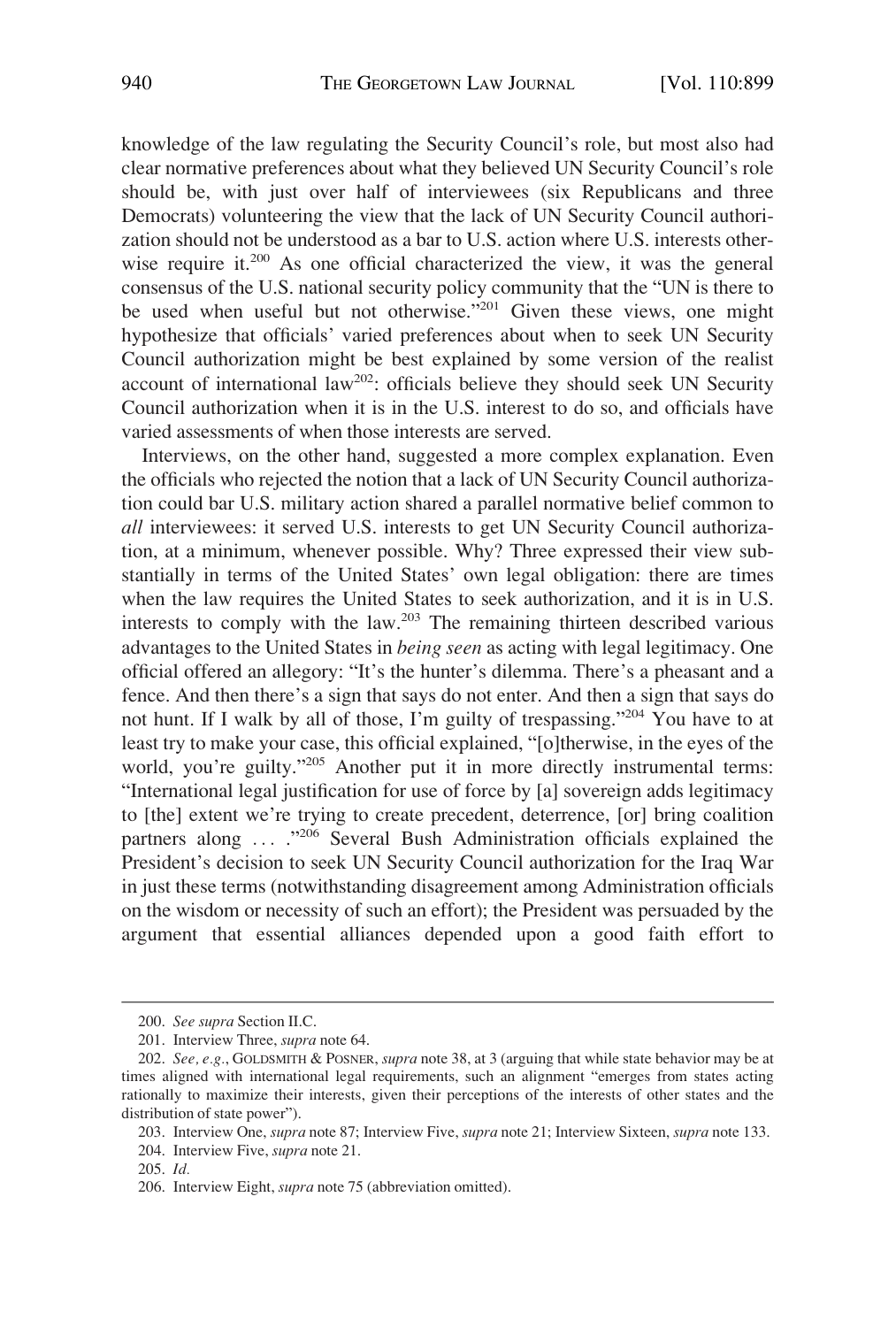(repeatedly) engage the UN Security Council.<sup>207</sup> Perhaps the most telling response came from one Republican official who, when asked whether there were any circumstances in which he believed the United States had an obligation to obtain UN Security Council authorization, answered, "most of the time."<sup>208</sup> Asked whether his views were because of his understanding of what the law required or because of what is in the U.S. interest, he said both: "The law wasn't handed down from Mt. Sinai, it was developed and agreed to because" of our understanding of our interests.<sup>209</sup> Put differently, unprompted by specific guidance about what international law actually requires or permits, interviewees believed the United States was more likely to be seen as acting with legal legitimacy—in any circumstance—if UN Security Council authorization was present.

In circumstances like these, where authorization for the use of force by external institutions is, in effect, a check on the scope of presidential power, the prospect that at least some policy officials might in the first instance prefer external participation raises the important question of whether counsel's permissive advice in these situations—that is, counsel informing the policy official that no UN Security Council authorization is legally required—might influence officials to change their view to favor fewer constraints rather than more. Assuming the process accounts above are accurate, officials who learn from counsel—in the very throes of policy decisionmaking—that the no-authorization option is available might come to favor or at least embrace that now front-of-mind, available option provided by trusted counsel.<sup>210</sup> Or to substitute the readily available legal answer —that authorization is not legally required—for the more difficult inquiry and now less readily available normative preference that the Administration should, all things considered, try to obtain it. $211$  In this cognitive universe, counsel would play neither a constraining nor even a neutral role in advising policy officials that an option is "lawful but awful."<sup>212</sup> Cognitive biases, such as the availability heuristic just noted, suggest that telling officials a course of action is *lawful* may make them less likely to think it is wrong.

<sup>207.</sup> *See, e.g.*, Interview Seven, *supra* note 58; Interview Sixteen, *supra* note 133; *see also* DONALD RUMSFELD, KNOWN AND UNKNOWN: A MEMOIR 440–41 (2011).

<sup>208.</sup> Interview Sixteen, *supra* note 133.

<sup>209.</sup> *Id.* 

<sup>210.</sup> *See* Cass R. Sunstein, *What's Available? Social Influences and Behavioral Economics*, 97 NW. U. L. REV. 1295, 1295 (2003) ("When a particular incident becomes cognitively 'available,' it is because of social influences."); Jeffrey J. Rachlinski & Cynthia R. Farina, *Cognitive Psychology and Optimal Government Design*, 87 CORNELL L. REV. 549, 550–55 (2002).

<sup>211.</sup> Sunstein, *supra* note 210, at 1302 (noting that "[i]f people believe that some risks are much higher than they actually are and that other risks are much lower than they actually are," then "[p]eople will take excessive precautions to avoid trivial risks and they will fail to protect themselves against genuine hazards").

Rosa Brooks, *Cross-Border Targeted Killings: "Lawful but Awful"?*, 38 HARV. J.L. & PUB. 212. POL'Y 233, 234 (2014) (quoting Harold Hongju Koh, Legal Adviser, U.S. Dep't of State, Keynote Speech at the Annual Meeting of the American Society of International Law: The Obama Administration and International Law (Mar. 25, 2010) (transcript available at [https://2009-2017.state.](https://2009-2017.state.gov/s/l/releases/remarks/139119.htm)  [gov/s/l/releases/remarks/139119.htm](https://2009-2017.state.gov/s/l/releases/remarks/139119.htm) [\[http://perma.cc/V94-UA8A](http://perma.cc/V94-UA8A)])).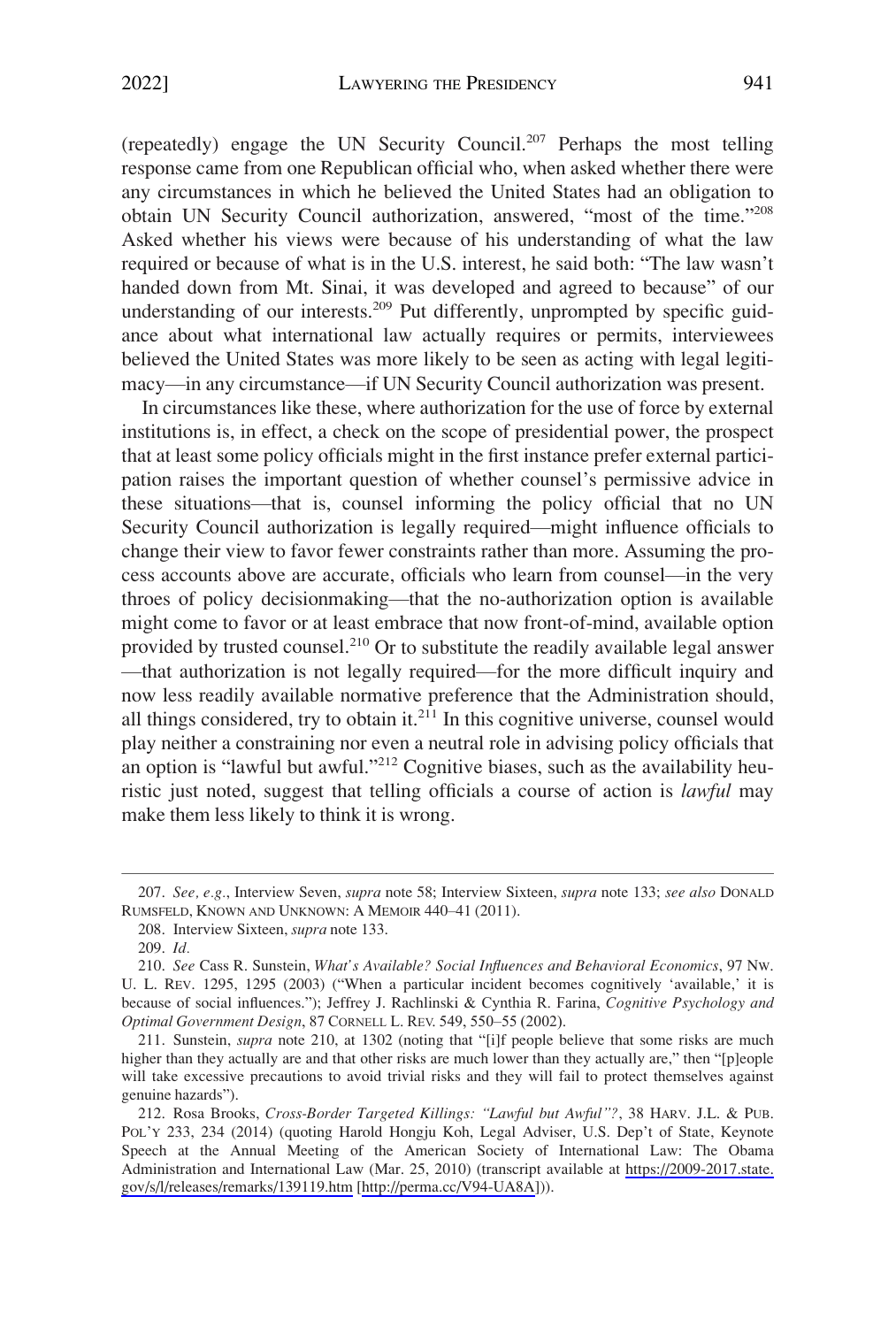<span id="page-43-0"></span>None of this is to suggest that lawyers who inform policy officials that, for example, UN Security Council authorization is not required in legally clear cases of national self-defense are doing anything wrong. They are simply offering a straightforward and, in the hypothetical scenario discussed here, accurate account of what the law says. Neither is it to deny the possibility that other influences for example, the political knowledge that Congress or the UN Security Council would not respond favorably to a request for authorization—might also ultimately shift officials away from their first-order belief that authorization is the normatively preferable option. Rather, it is to make a reform-designing point. If reformers' goal is to make legal counsel more likely to constrain policy behavior (in the sense of holding a President to a narrower rather than broader interpretation of executive power), then this insight has significant implications for what standard government counsel should observe in providing officials legal advice, whether it be the "best view of the law," the "legally available" option, or something else.213 This is especially so because the hypothetical case tested here is far removed from what is almost certainly the more common reality presidential lawyers face, in which what the law requires or permits is less than clear. Given the risk that legal guidance may have an unintentionally permissive influence, lawyers who view their imperative as maximizing executive flexibility or otherwise emphasizing the breadth of options legally available may exacerbate the operation of existing cognitive biases.<sup>214</sup> Greater flexibility is not always what policymakers want. Furthermore, the lawyerly instinct to provide it may well have the opposite effect that a power-limiting reformer aims to achieve.

# C. JUSTIFICATION INFLUENCE

Consider finally the prospect that counsel may not only be capable of influencing officials to assert more power or less but also of making officials aware of the available range of public justifications for whatever course they pursue. To see how this might matter, return to the example of President Obama's non-use of force in Syria in the years before the Islamic State of Iraq and Syria (ISIS) emerged. At least four officials who participated in that decisionmaking process described counsel's assessment of the law as a key obstacle to the President's willingness to press forward.<sup>215</sup> Yet a fifth official, also directly involved in decisionmaking, was unsure whether describing the law as a constraint in those circumstances was the right word.216 Noting that the President had a range of

<sup>213.</sup> *See supra* notes 4–5 and accompanying text.

<sup>214.</sup> *See* Bauer, *supra* note 5 at 229, 245 (noting counsel's fear of losing their seat at table). Scholars have identified a range of cognitive concerns in this realm, in addition to those already mentioned. *See, e.g.*, Jules Lobel & George Loewenstein, *Emote Control: The Substitution of Symbol for Substance in Foreign Policy and International Law*, 80 CHI.-KENT L. REV. 1045 (2005) (studying the effect of emotions on political leaders' decisionmaking); Jonathan H. Marks,  $9/11 + 3/11 + 7/7 = ?$ : What Counts *in Counterterrorism*, 37 COLUM. HUM. RTS. L. REV. 559 (2006) (discussing how emotional responses generate bias in counterterrorism policy).

<sup>215.</sup> *See supra* text accompanying note 84.

<sup>216.</sup> *See* Interview Four, *supra* note 64.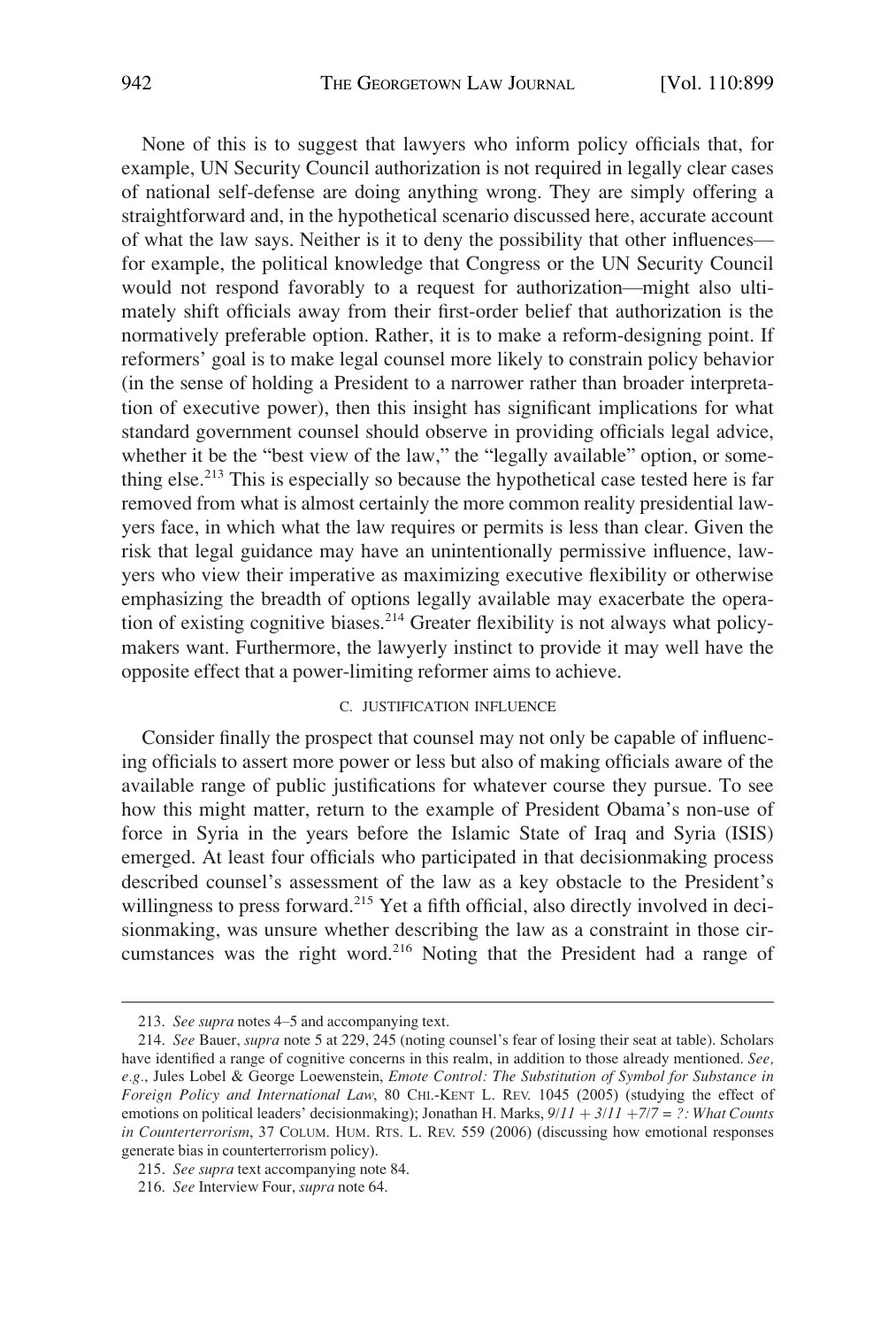concerns about the wisdom of a U.S. military intervention in Syria at that time, the official suggested the law might have served in that instance as more of an "offramp" for an action the President was, that official believed, disinclined to take under any circumstances.<sup>217</sup> Whether the President's policy preference was fully visible to the entire circle of presidential advisors and counsel, or fully visible to the President himself, the official acknowledged that law would never be "just a speed bump people blow over."<sup>218</sup> In a situation in which many in Washington were clamoring for action, this official described counsel's advice as "provid[ing] [the] president with [an] out."<sup>219</sup>

That Presidents—or any political official—might seek ways to avoid or minimize the extent of their unique political accountability for a significant decision is hardly unfamiliar. Within days of the publication of an op-ed by a prominent retired conservative jurist arguing that the Senate lacked the constitutional authority to pursue an impeachment trial after a President leaves office,<sup>220</sup> multiple Republican Senators seized on the (otherwise unpersuasive) legal argument in a way that made it easy to imagine that their sudden enthusiasm for recognizing their lack of constitutional power was motivated in part by their desire to find a plausible excuse for not supporting conviction following the President's role in the Capitol insurrection.<sup>221</sup> The same effect has long been visible at the institutional level, as Presidents once regularly punted foreign sovereign immunity questions to the courts to avoid entanglement in politically uncomfortable diplomatic affairs.222 Members of Congress have likewise, sometimes expressly, voted for legislation they believe to be unconstitutional with the stated expectation that the courts will later correct it, enjoying the accountability benefits of voting for popular legislation without the accountability burden of voting against popular legislation otherwise beyond Congress's constitutional authority to enact.<sup>223</sup> Indeed, in the last Supreme Court Term the Trump Administration urged the Court to recognize a provision—relieving Americans of a mandate to acquire health insurance while still guaranteeing coverage for preexisting conditions—as

<sup>217.</sup> *Id.* 

<sup>218.</sup> *Id.* 

<sup>219.</sup> *Id.* 

<sup>220.</sup> J. Michael Luttig, Opinion, Once Trump Leaves Office, the Senate Can't Hold an Impeachment *Trial*, WASH. POST (Jan. 12, 2021, 5:42 PM), [https://www.washingtonpost.com/opinions/2021/01/12/](https://www.washingtonpost.com/opinions/2021/01/12/once-trump-leaves-office-senate-cant-hold-an-impeachment-trial/)  [once-trump-leaves-office-senate-cant-hold-an-impeachment-trial/.](https://www.washingtonpost.com/opinions/2021/01/12/once-trump-leaves-office-senate-cant-hold-an-impeachment-trial/)

*See* Jess Bravin, *Senate GOP Set to Argue Out-of-Office Trump Can't Be Convicted in*  221. *Impeachment*, WALL ST. J. (Jan. 17, 2021, 6:00 AM), [https://www.wsj.com/articles/senate-gop-set-to](https://www.wsj.com/articles/senate-gop-set-to-argue-out-of-office-trump-cant-be-convicted-in-impeachment-11610881200)[argue-out-of-office-trump-cant-be-convicted-in-impeachment-11610881200.](https://www.wsj.com/articles/senate-gop-set-to-argue-out-of-office-trump-cant-be-convicted-in-impeachment-11610881200)

<sup>222.</sup> *See generally* DAVID L. SLOSS, MICHAEL D. RAMSEY & WILLIAMS S. DODGE, INTERNATIONAL LAW IN THE U.S. SUPREME COURT: CONTINUITY AND CHANGE (2011) (examining Supreme Court cases in which international law played a significant role).

*See* Dahlia Lithwick & Richard Schragger, *Pass the Buck: When Congress Passes*  223. *Unconstitutional Laws*, SLATE (Oct. 7, 2006, 7:51 AM) ("Specter's justification for then voting for a bill he deemed unconstitutional? 'Congress could have done it right and didn't, but the next line of defense is the court, and I think the court will clean it up.'"), [https://slate.com/news-and-politics/2006/10/when](https://slate.com/news-and-politics/2006/10/when-congress-passes-unconstitutional-laws.html)[congress-passes-unconstitutional-laws.html](https://slate.com/news-and-politics/2006/10/when-congress-passes-unconstitutional-laws.html) [<https;//perma.cc/ZW5Q-KAQ6>].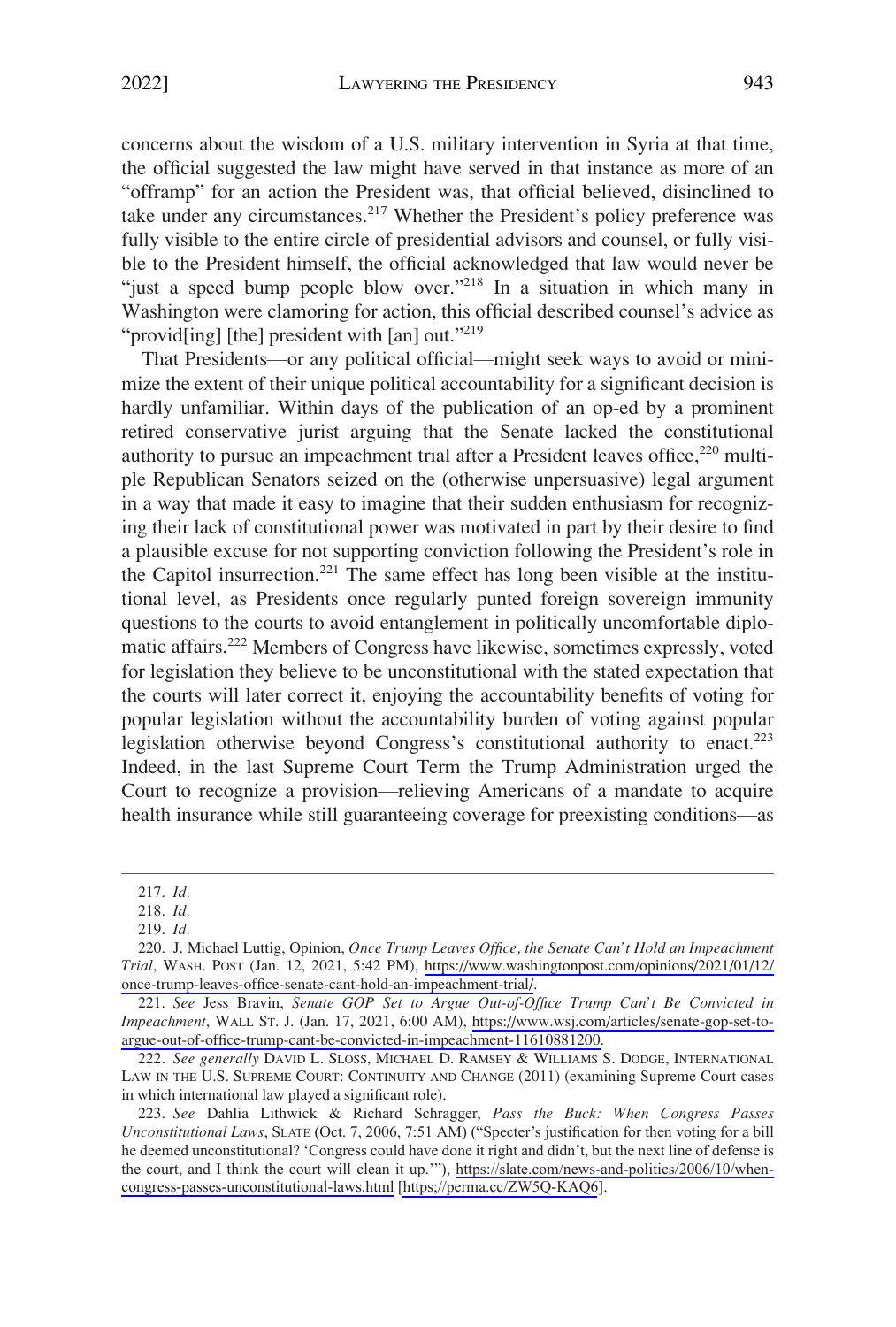<span id="page-45-0"></span>beyond Congress's constitutional authority although the Administration itself signed it into law.<sup>224</sup>

The prospect that a policymaker may find strategic utility in being able to declare a course of action legally *unavailable* is of no small significance for reformers. Consider again the common circumstance in which the "best" reading of the law is unclear or subject to reasonable dispute. In such a circumstance, counsel could, in a way entirely consistent with all relevant ethical obligations, make good faith arguments both for and against the view that reading the rules to permit a use of force is the "best" view of the law in some sense. Counsel who believes their role is principally to "facilitate," or to maximize policymaker flexibility, will not offer the President the argument that the law could be read to prohibit the course of action in apparent contemplation. Counsel who believes their obligation is to offer "the best view" of the law or who otherwise functions in an environment that favors the production of a single, consensus position *may* offer the President the more restrictive argument, but only when the law is clear enough to demand such a position or where it is clear enough to achieve majority or consensus support among Administration lawyers if a consensus-finding model prevails. In these settings, the restrictive view of the law is unlikely to surface to senior policymakers if it is no more than a "legally available" reading of the law. Yet for at least one species of constraint-minded reformer, such dynamics reduce the likelihood that policymakers will have access to available justifications *against* the use of force. How reformers might address such dynamics is the topic to which this Article turns next.

## IV. IMPLICATIONS FOR REFORM

Periods of intense scandal or crisis in Washington have regularly given rise to reform efforts aimed at remedying the perceived failings of existing governing structures.225 Critiques of the past two decades of presidential lawyering have now highlighted the risk of more than one such failing: that counsel will fail to produce ethically defensible legal guidance; $^{226}$  that counsel will actively work to enable the President to avoid any external constitutional check; $^{227}$  or, more simply, that counsel (or at least one among legal advising offices) is overly influenced by incentives and practices that ensure the production of maximally expansive interpretations of executive power—from the availability of a robust

*See* Amy Howe, *Justices Grant Affordable Care Act Petitions*, SCOTUSBLOG (Mar. 2, 2020, 224. 10:22 AM), <https://www.scotusblog.com/2020/03/justices-grant-affordable-care-act-petitions/>[\[https://](https://perma.cc/CTY5-XKLJ)  [perma.cc/CTY5-XKLJ](https://perma.cc/CTY5-XKLJ)].

<sup>225.</sup> *See, e.g.*, JOHN A. LAWRENCE, THE CLASS OF '74: CONGRESS AFTER WATERGATE AND THE ROOTS OF PARTISANSHIP 38 (2018) (describing the views of senior members of Congress that reform efforts were "motivated at least in part by a sense of outrage at the scandalously unethical and illegal deeds of some in the Nixon Administration").

<sup>226.</sup> *See, e.g.*, Renan, *supra* note 3, at 832–33 (describing the 2002 OLC "torture" memorandum).

<sup>227.</sup> *See, e.g.*, Roisman, *supra* note 6 (describing the Trump White House's "extreme claims relating to executive privilege").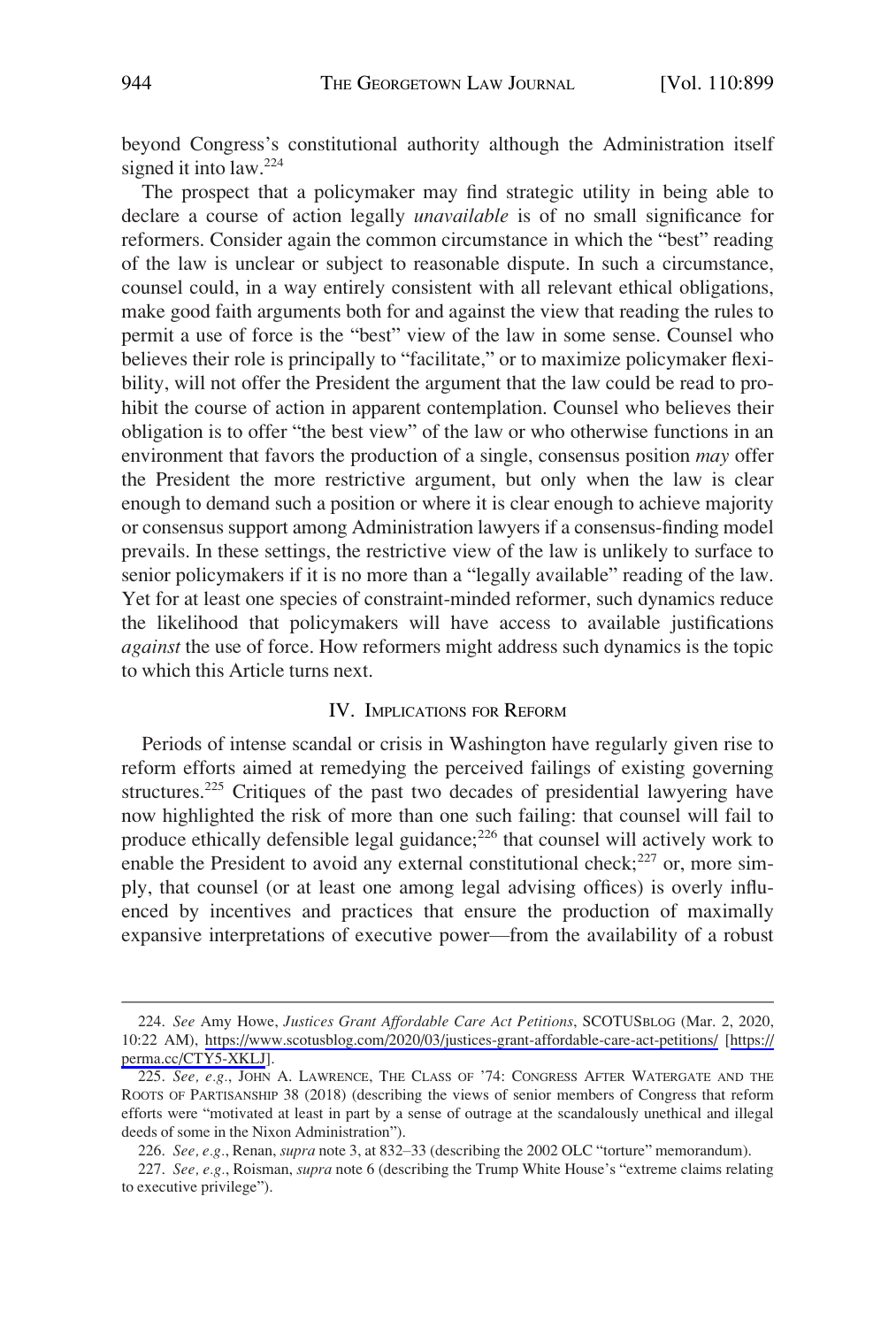body of pro-executive OLC precedents,<sup>228</sup> to the competition among presidential counsel to provide permissive guidance—to better safeguard their own structural influence.<sup>229</sup> To those concerns, this study adds another—namely, that counsel will effectively disable the functioning of policymakers' normative preferences that might otherwise operate to limit the scope of executive power asserted. How, then, to reform the function of presidential counsel in a way that protects counsel's structural capacity to check executive excesses, while guarding against the danger that counsel will provide unethical or simply maximally expansive interpretations of presidential power?

Critics of presidential counsel tend to agree that at least one of the problems with the current delivery of legal advice is the matter of quality control—the need to avoid the manifestly unethical or simply extreme interpretations of the President's authority that have emerged from OLC and other legal offices in recent years. Many reform recommendations thus focus on enhancing mechanisms for ensuring presidential counsel may be held in some sense accountable for their opinions—from increasing the public transparency of OLC's work to empowering the courts and Congress to check, or at least compete with, the current near-monopoly held by Executive Branch lawyers' views on interpreting the scope of the President's statutory and constitutional authority.<sup>230</sup> And such reforms may well help guard against the most unethical or extreme views. But they seem far less certain as a corrective to the collection of internal practices and incentives, including those discussed here, that lead presidential counsel to produce guidance that, while comfortably within ethical boundaries, consistently maximizes presidential power. The general public, the courts, and Congress quite regularly themselves favor expansive understandings of executive power, whether a result of partisan affiliation or normative preference, $231$  institutional deference,<sup>232</sup> or an interest in dodging their own political accountability for difficult decisions.<sup>233</sup>

Without rejecting such proposals, this Part offers an alternative package of recommendations aimed at reshaping the incentives under which counsel operate in real time. They are meant to operate together—to limit counsel's wholly unchecked authority while preserving those aspects of the counsel–client relationship that ensure policymaker clients seek out and attend to counsel's advice.

<sup>228.</sup> *See, e.g.*, Berman, *supra* note 1.

<sup>229.</sup> *See, e.g.*, Bauer, *supra* note 5, at 246 & n.375 (describing counsel's concern for retaining a seat at the table and competing advice relating to the use of force in Libya).

<sup>230.</sup> *See, e.g.*, Berman, *supra* note 1, at 560–61; Hathaway, *supra* note 1, at 82–90; Owens, *supra*  note 1, at 2–6.

*See, e.g.*, Alec Tyson, *Americans Divided in Views of Use of Torture in U.S. Anti-Terror Efforts*, 231. PEW RSCH. CTR. (Jan. 26, 2017), [https://www.pewresearch.org/fact-tank/2017/01/26/americans](https://www.pewresearch.org/fact-tank/2017/01/26/americans-divided-in-views-of-use-of-torture-in-u-s-anti-terror-efforts/)[divided-in-views-of-use-of-torture-in-u-s-anti-terror-efforts/](https://www.pewresearch.org/fact-tank/2017/01/26/americans-divided-in-views-of-use-of-torture-in-u-s-anti-terror-efforts/) [<https://perma.cc/L79A-V3M6>] ("About seven-in-ten Republicans and Republican-leaning independents (71%) say there are some circumstances where it is acceptable for the U.S. to use torture.").

<sup>232.</sup> *See, e.g.*, Trump v. Hawaii, 138 S. Ct. 2392, 2401 (2018).

<sup>233.</sup> *See supra* text accompanying notes 220–21 (discussing congressional efforts to avoid impeachment decisions).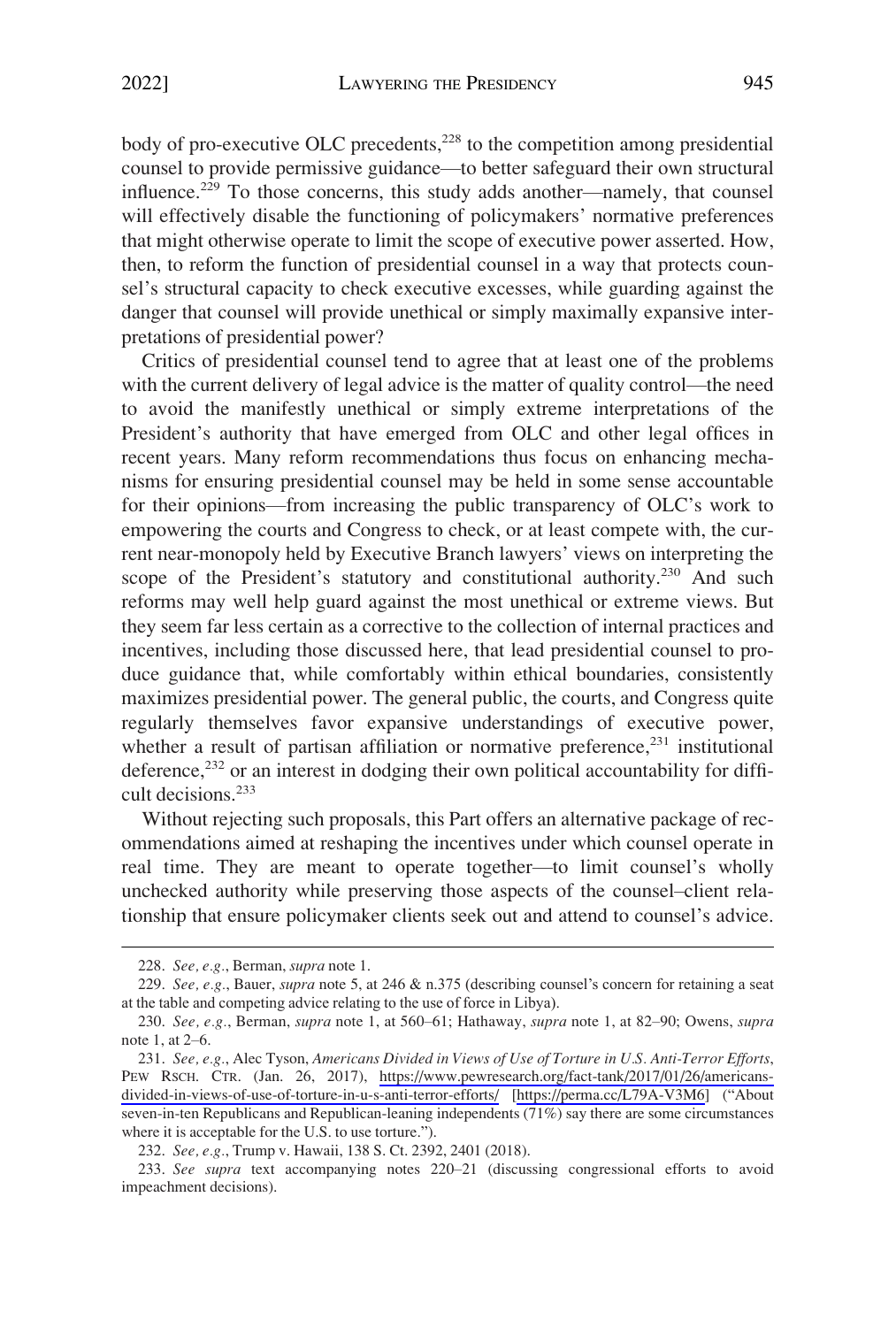<span id="page-47-0"></span>First, to combat existing tendencies that lead presidential counsel toward more rather than less expansive views of presidential power, counsel across legal offices providing presidential guidance should adopt an educational model of advising, ensuring that on questions where the law is silent or unsettled, policymakers have access not only to particular counsel's judgment, but also to the best cases available both for and against the interpretation offered. Second, to bolster existing internal safeguards against wholly unreasonable or unethical legal advice, policymakers should receive a baseline introduction, with content agreed upon by a bipartisan group of independent legal experts, to foundational principles of constitutional and international law—along with standard briefings on ethics and the proper handling of classified information at the outset of government service. Finally, reforms of any kind must take care to preserve those characteristics of counsel's role that help make counsel influential, including deep integration in the policymaking process and broad flexibility in function.

## A. MODELING EDUCATIONAL LAWYERING

The current debate surrounding the standard under which presidential counsel should operate—between prevailing OLC guidelines providing that counsel give their best understanding of what the law requires,  $234$  and some more flexible touchstone, especially in "conditions of crisis," that would allow counsel to embrace a "best, professionally responsible legal defense" of the policy selected by the client<sup>235</sup>—seems in some sense oddly disconnected from the descriptive account above. Focused principally on the formal opinion-writing function of a singular legal office in the Department of Justice (DOJ), the OLC standard imagines presidential legal advice flowing from a singular, authoritative source with court-like independence, capable of identifying a professionally "best" interpretation of unsettled areas of law, uncolored by the normative predispositions of the lawyers who draft them. Although professional methods of legal reasoning surely exist and often suffice to address straightforward questions of law, such questions tend to be addressable and indeed addressed by counsel at the agency stage. By the time a legal issue has remained unresolved long enough to percolate through to presidential-level discussion, it is far more likely to involve judgments other than "a set of fixed, self-defining categories of permissible and prohibited conduct."236 While ordinary methods of legal reasoning are still essential to OLC and other Executive Branch counsel, they are, in light of the availability of decades of judicially untested, executive-friendly practical precedents, certain to systematically favor broad constructions of presidential power.<sup>237</sup> Even before taking account of the mission OLC associates with its role—to "*facilitat[e]* the work of

<sup>234.</sup> *See supra* note 100 and accompanying text.

<sup>235.</sup> Bauer, *supra* note 5, at 240, 252.

<sup>236.</sup> CHAYES, *supra* note 9, at 101–02.

<sup>237.</sup> *See, e.g.*, Berman, *supra* note 1, at 519; John C. Dehn, *Institutional Advocacy, Constitutional Obligations, and Professional Responsibilities: Arguments for Government Lawyering Without Glasses*, 110 COLUM. L. REV. SIDEBAR 73, 76 (2010).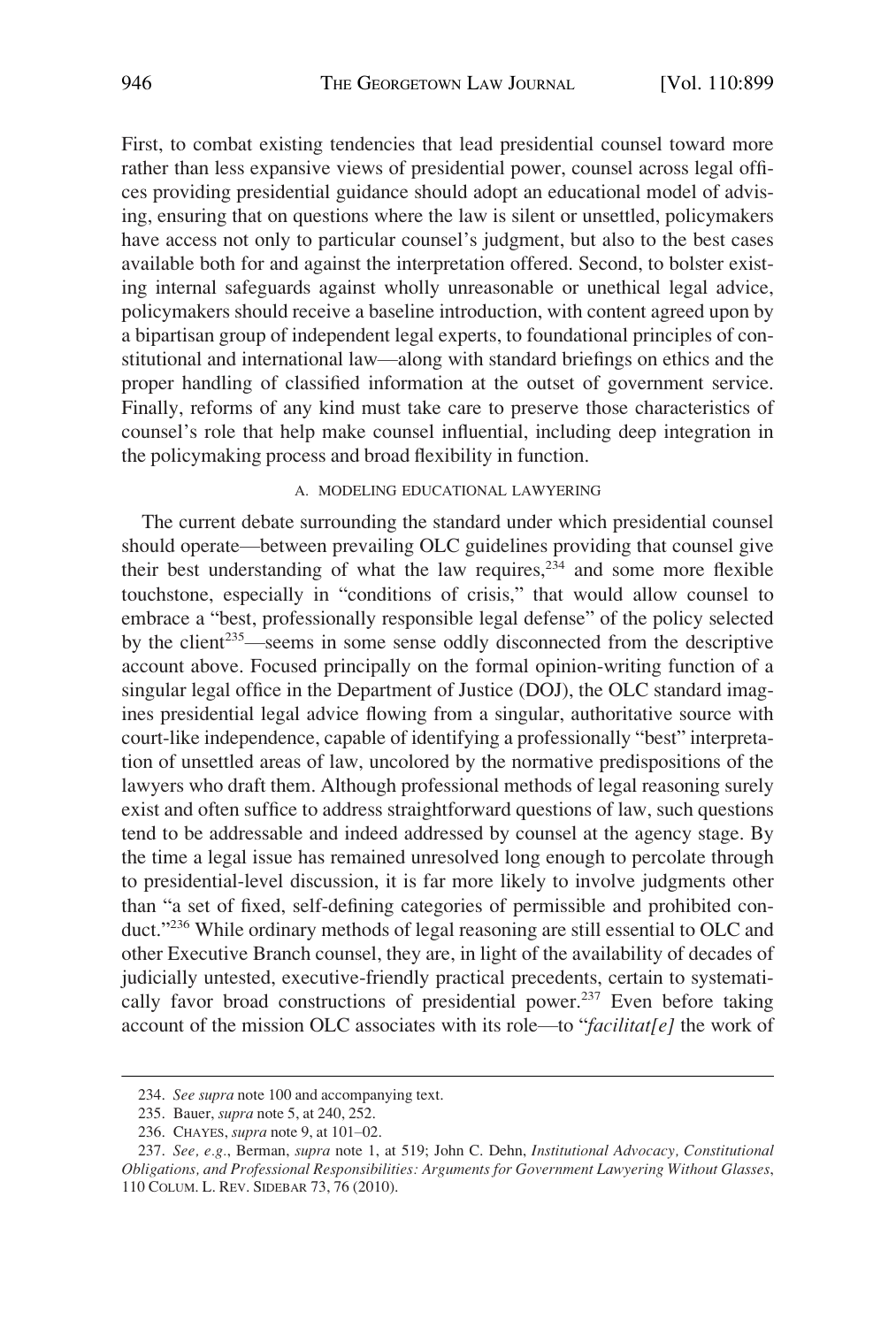the Executive Branch and the objectives of the President,"238 the "best" view in this context is bound to be a broad view—consistently resulting in a form of legal (and cognitive) influence that runs contrary to what a constraint-minded reformer might wish. In all events, OLC does not stand alone among presidential counsel but is one voice among counsel across the administration competing for presidential influence—a competition that may itself have advice-skewing effects. To guard against the dangers of forum shopping, whatever standard of guidance counsel gives at the *presidential* level should be the same, whether from OLC, White House Counsel, NSC and State Department Legal Advisers, or Defense Department General Counsel.

An alternative standard would begin with a more realistic picture of counsel's role. It would acknowledge the formal indeterminacy of unsettled questions of constitutional and international law and the availability of arguments that are no better than more and less "plausible." Particularly given the extent to which many policymakers seem to seek and value counsel's ability to help frame and think through systematically complex choices of policy, morality, and law, a new standard would make room for the kind of thorough analysis good counsel can produce, provided it distinguishes clearly and candidly between what the law makes certain and what it leaves open. But offered solely to expand, defend, and justify an asserted policy preference, to offer a "full exploration of the legal grounds *for*  action,"239 it leaves policymakers, including the President, at a disadvantage. Assuming the task of legal guidance is complete with one's best legal case for doing what the requestor wants risks foreclosing the prospect that the debate may remain fluid, that the President's advisors may differ among themselves, that individual clients—including the President—may themselves be internally conflicted about the appropriate course, or that one or more may be interested in the availability of a strategic out.

It serves the interest of good lawyering and good counsel in the broad sense to ensure that the best "available" legal case for action is regularly accompanied by the best "available" legal case against it. Yet, it should not be surprising to find more than one example, even among the limited set of publicly available written OLC opinions, that falls far short of introducing and addressing the "best available" case against it. Counsel regularly operates under significant time pressure, even absent emergency circumstances, and it is easy to imagine how and why a fulsome account of arguments-to-be-rejected falls lower on the list of drafting priorities. Former presidential lawyers themselves have described their sense that it is important to help maximize presidential flexibility lest they lose their seat at the table among trusted policy advisors,<sup>240</sup> and such incentives make it even less likely that counterarguments are fully excavated and addressed. Especially because written legal opinions often do become public—even those not initially

<sup>238.</sup> Off. of the Assistant Att'y Gen., *supra* note 100, at 2 (emphasis added).

<sup>239.</sup> Bauer, *supra* note 5, at 250 (emphasis added).

<sup>240.</sup> *See, e.g.*, *id.* at 229, 245 (describing counsel's concern for retaining a seat at the table and competing advice relating to the use of force in Libya).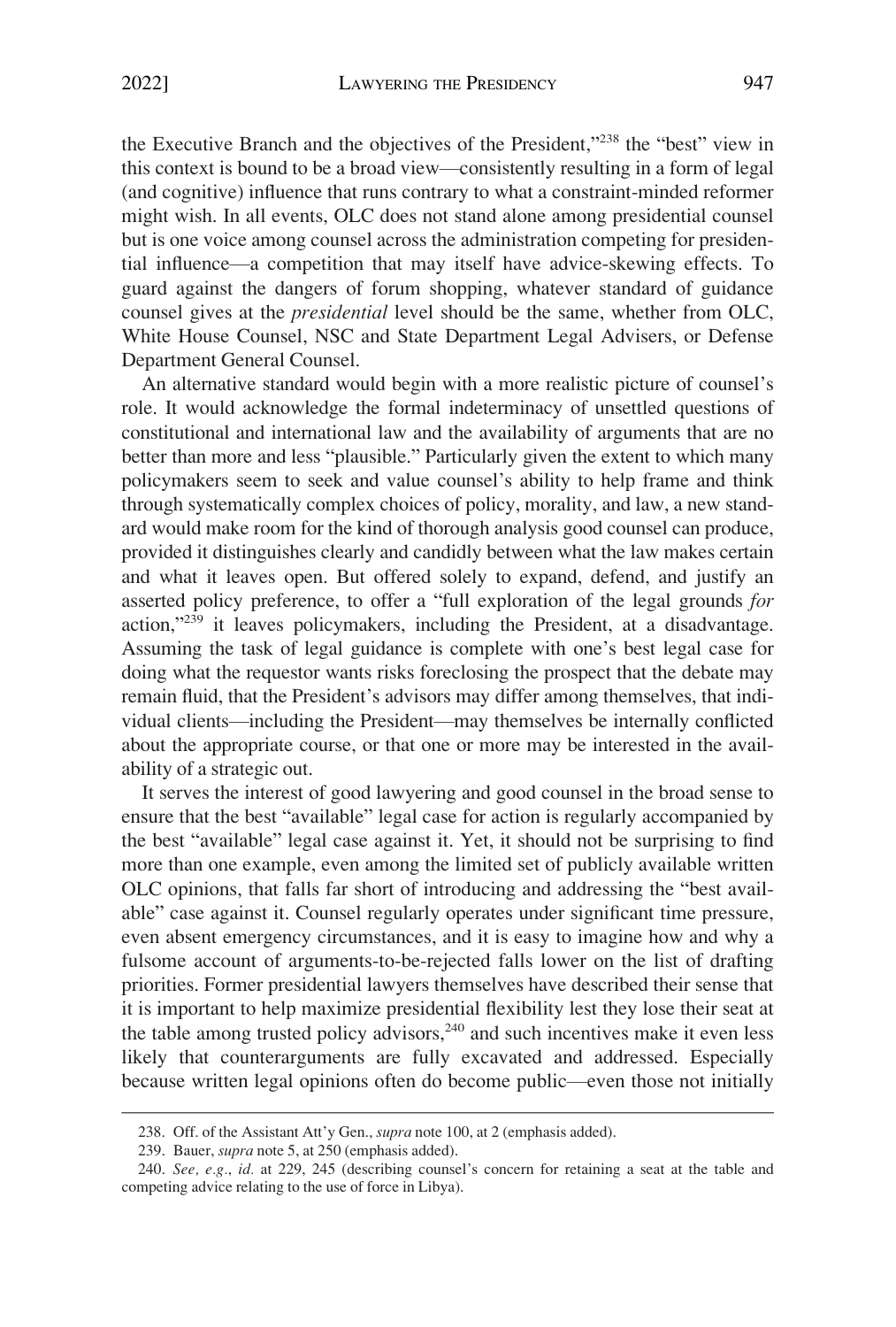intended for publication—it would be surprising to find counsel insensitive to the risks, political or legal, that might result from an internal Executive Branch legal opinion that sets forth an exceedingly strong case for the other side if and when the advice becomes public.

A model of lawyering that recognizes the reality of legal indeterminacy and self-consciously incorporates a duty to present in a timely way both "best cases" available has several apparent objections. For instance, one might anticipate that in practice no official has time to read competing memoranda nor do they want an uncertain response. In the starkest terms, U.S. Strategic Command's General Kehler needs to know swiftly and conclusively an answer to the question whether he can launch.<sup>241</sup> Certainly, if the legal question posed is of the variety where conventional professional methods produce an answer that is clear, counsel should not hesitate to say so. But it is not consistent with the experiences senior policy officials described here to imagine that they are incapable of or too impatient to hear that the law surrounding a significant question is unsettled or uncertain even, and perhaps especially on matters of great exigency and importance. On the contrary, it was an experience that multiple senior officials described as common. The official who described his personal policy as "never in the situation room without a lawyer" noted with particular emphasis:

I could get law from any trained legal staff. But when we got down to endgames, you wanted more senior lawyers [in the room] because legal experience matters. In [the] sit[uation] room . . . these were judgment calls, usually with huge ambiguities.

. . . .

... [We were] [a]lmost always working in [an] area where law was unsettled.<sup>242</sup>

The goal, in his view, was to determine how comfortable he would be defending whatever position he took after the fact. This is surely an official who needs to know the best available legal case for a contemplated course of action and would value counsel's expert opinion of which side had the better argument. But all apart from interests in "constraint," if the goal is to ensure that the official will be comfortable defending his action after the fact, he will be better prepared to do so if he is also cognizant of the best available legal case against it.

In all events, as this study suggests, providing real-time advice is far from the only way in which counsel influences policymakers' views. Many of the senior policy officials surveyed here had interacted with counsel regularly in different settings over periods of years, often developing relationships with one or more individual lawyers who came to earn the official's trust. Whether through these longitudinal relationships or simply through day-to-day discovery of counsels'

<sup>241.</sup> *See supra* text accompany notes 34–37.

<sup>242.</sup> Interview Five, *supra* note 21.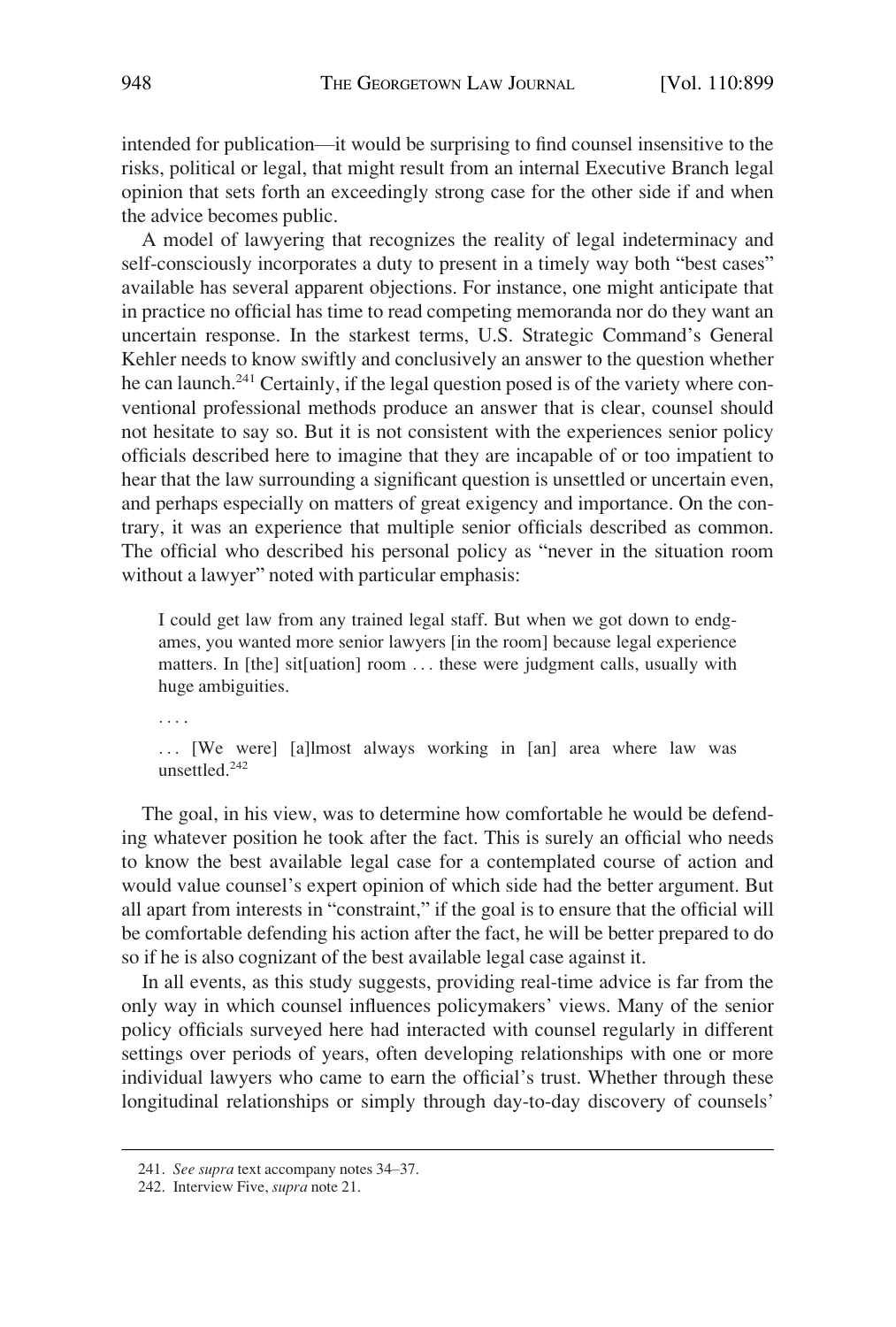<span id="page-50-0"></span>utility, officials emphasized counsels' ability to help policymakers "flesh out our policy interests,"<sup>243</sup> "think hard about tradeoffs" surrounding certain courses of action,244 or more fundamentally "break undifferentiated masses of proposed actions into discrete legal questions."245 One in particular highlighted counsels' skill as meticulous readers of legal and other texts and as "scrupulous observers of minutiae," capable of making officials think differently about an issue.246 All of which is to say that counsel is, in direct and indirect ways, already playing a critical educational role in presidential decisionmaking. Recognizing, and to an extent, formalizing counsel's duty to function in that capacity makes it more likely that the education counsel provides is well-rounded.

#### B. IMPROVING LEGAL FLUENCY

However experienced most officials surveyed here were in interacting with legal counsel, there are several reasons to believe that the relative legal fluency of this group is roughly representative of those one might find among similar officials in any Administration. Americans' general knowledge of the basic structure of government is at an all-time low, with recent surveys revealing, for example, that nearly seventy-five percent could not name the three branches of the federal government at all.<sup>247</sup> Even among the more elite pool of college-educated Americans, only a third of students could correctly identify Congress as the branch of the U.S. government with the power to "declare war."248 And it is far from certain that those deficits will be corrected before entering even elite levels of government service. Although more than half of total participants in this study had attained graduate degrees in fields other than law, none of the top five U.S. graduate programs in international affairs and foreign policy currently requires even a basic introductory course in international law.<sup>249</sup> As long as the United States has an even modestly representative government, it is likely that this state of knowledge will be represented among at least some executive officials.

Without suggesting that national security policy officials should be required to learn the many intricacies and uncertainties surrounding aspects of the law regulating the use of force, ensuring that officials are equipped with knowledge of at least the basic legal frameworks under which they are operating can help serve as an additional check not only on extreme policy initiatives in the first instance but also on legal advice that transgresses the most basic limits of executive power.

<sup>243.</sup> Interview One, *supra* note 87; *accord* Interview Eight, *supra* note 75.

<sup>244.</sup> Interview Four, *supra* note 64.

<sup>245.</sup> Interview One, *supra* note 87; *accord* Interview Eight, *supra* note 75.

<sup>246.</sup> Interview Fifteen, *supra* note 21.

*See* Sarah Shapiro & Catherine Brown, *A Look at Civics Education in the United States*, AM. 247. EDUCATOR, Summer 2018, at 10, 10, [https://www.aft.org/sites/default/files/ae\\_summer2018\\_shapiro](https://www.aft.org/sites/default/files/ae_summer2018_shapiro-brown.pdf)[brown.pdf](https://www.aft.org/sites/default/files/ae_summer2018_shapiro-brown.pdf) [<https://perma.cc/TFE4-8GDM>].

<sup>248.</sup> *See* COUNCIL ON FOREIGN RELS. & NAT'L GEOGRAPHIC, *supra* note 41.

<sup>249.</sup> This is based on the published academic requirements of the Harvard Kennedy School of Government, Princeton University Woodrow Wilson School, Columbia, Georgetown, and the School of Advanced International Studies at Johns Hopkins University.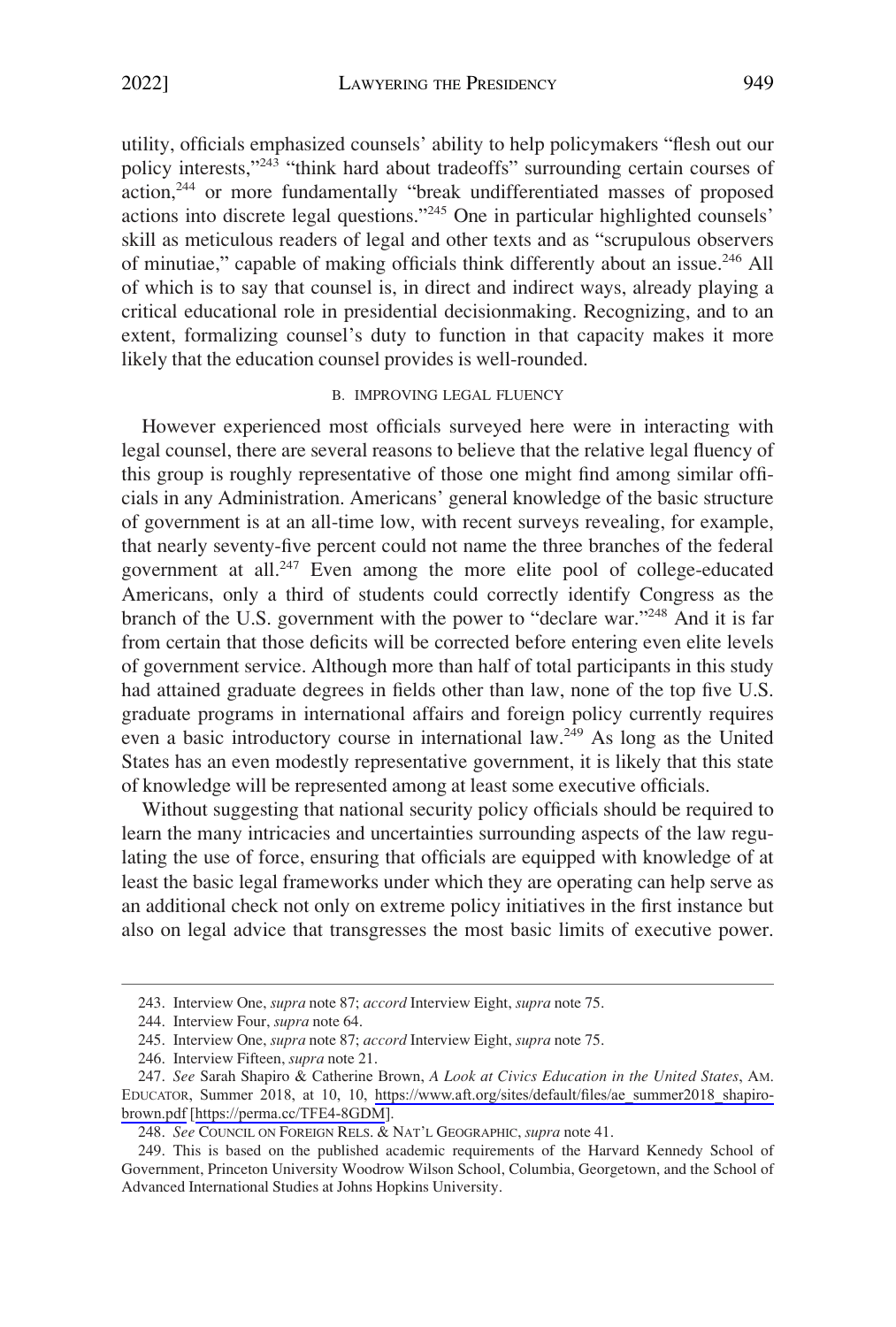<span id="page-51-0"></span>Consistent with the educational model of presidential lawyering just sketched, legal counsel's influence need not, and does not, function only in moments of great exigency. The notion that new government officials should receive at least some training in the basic obligations of good government is hardly unprecedented. Quite the contrary, as part of another era of reform, the Ethics in Government Act of 1978 established the U.S. Office of Government Ethics, which helps ensure (among other things) that all new presidential appointees are made aware of their ethical obligations and are in a position to help promote ethical culture within their own offices and agencies.250 Federal law likewise requires training for new employees on topics from maintaining information systems security, $251$  to (for employees for whom it is relevant) the proper handling of classified materials.<sup>252</sup>

The notion that the basic law in this field is either too interpretively or politically contested, or too vague or uncertain, to be reduceable to training briefings is belied by ample instances of bipartisan agreement among lawyers and courts on key points even in this rarefied realm, including, not least: that the federal government comprises three coequal branches, each with the power and responsibility to check the functions of the other;<sup>253</sup> that the President has the duty to "take Care" that the Laws be faithfully executed"; 254 and that the President's constitutional power is at its "lowest ebb" when contrary to the law as enacted by Congress.<sup>255</sup> Refresher in-person briefings on these and other commonly agreed on principles —agreement this study suggests extends to more points than just these—can help shape officials' thinking at the outset of their service about the basic contours of their authority. The trainings can help prepare officials to question the validity of manifestly wrong or extreme claims advanced by counsel about the scope of executive authority. They can help counteract cognitive effects such as the availability heuristic, putting front-of-mind (or nearer to) the notion that executive power is subject to fundamental legal limits. And if Congress assigns bi- or nonpartisan groups of career or outside counsel to craft such briefings and keep congressmembers up to date, they can help reinforce the extent to which longstanding legal rules and norms survive across administrations, whatever the "best" opinion of particular Executive Branch counsel in a particular case.

#### C. PROTECTING LEGAL INFLUENCE

The extent to which senior Executive Branch policy officials have internalized a sense of obligation to consult legal counsel before pursuing any use of military force is remarkable in many respects. Far from the classical realist vision in

<sup>250.</sup> Ethics in Government Act of 1978, Pub. L. No. 95-521, 92 Stat. 1824 (codified as amended at 5 U.S.C. app. §§ 101–505); *see* 5 C.F.R. § 2638.705(a)(1)–(2) (2011).

<sup>251.</sup> *See* Computer Security Act of 1987, Pub. L. No. 100-235, 101 Stat. 1724 (codified as amended at 15 U.S.C. §§ 278g-3, 278g-4); 5 C.F.R. § 930.301 (2011).

<sup>252.</sup> *See, e.g.*, Exec. Order No. 12958, 60 Fed. Reg. 19825, 19841 (Apr. 20, 1995).

<sup>253.</sup> *See generally* U.S. CONST. (establishing a system in which each branch is given power to check and balance the other branches).

<sup>254.</sup> U.S. CONST. art. II, § 3.

<sup>255.</sup> Youngstown Sheet & Tube Co. v. Sawyer, 343 U.S. 579, 637 (1952) (Jackson, J., concurring).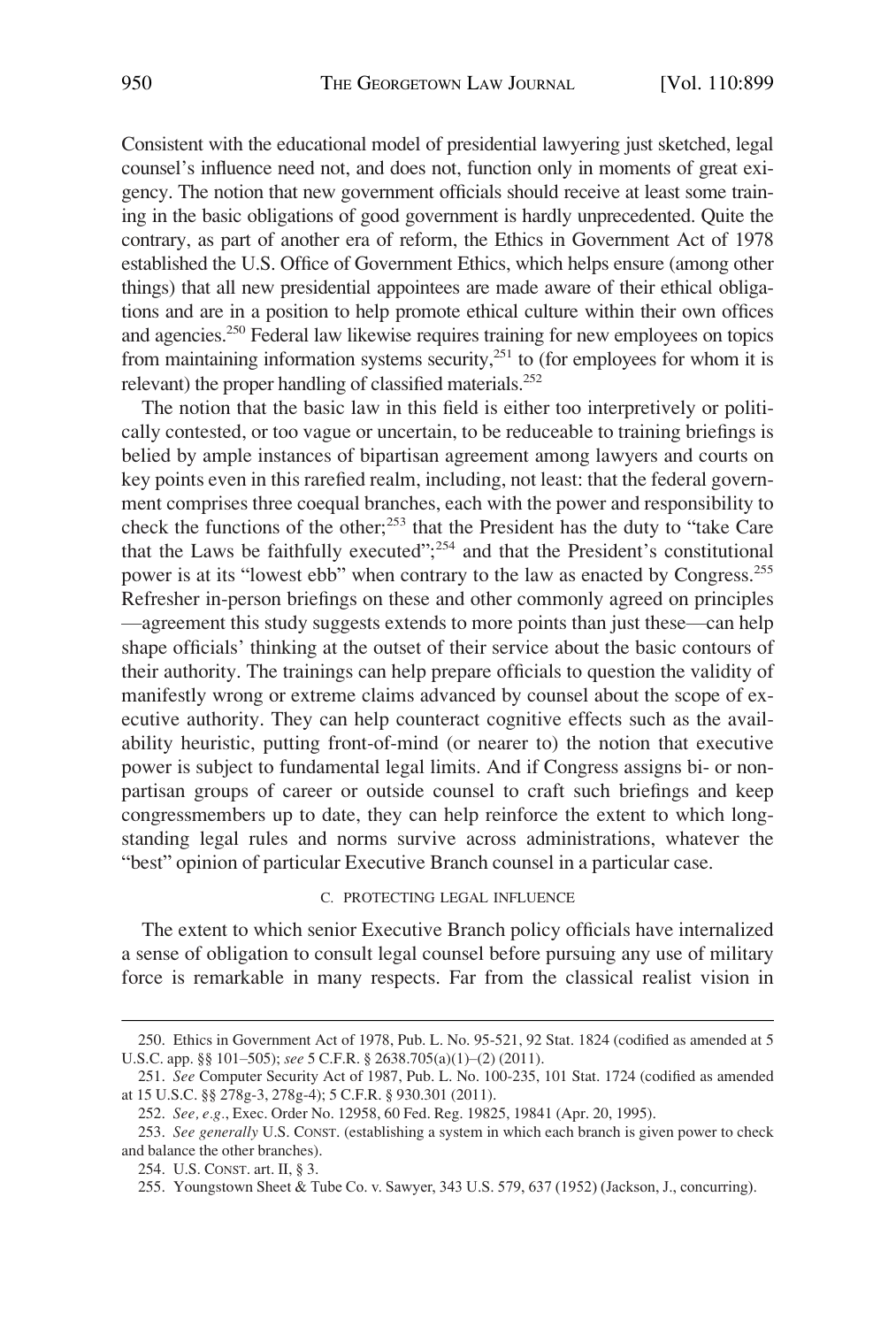<span id="page-52-0"></span>which legal rules not backed by some autonomous mechanism for enforcement could not rightly be considered "law" at all, $256$  the decidedly nonautonomous structure provided by Executive Branch counsel surely has at least the *capacity* to influence policy decisionmaking because of their status as counsel. Although there is little question that counsel's influence in this respect is explained in part by officials' desire to avoid negative political or personal consequences which they fear may flow from legally unsupported actions (whether or not such consequences are in fact likely), officials surveyed here commonly emphasized counsel's cultural integration and functional flexibility—"their" lawyers' approachability, their broad-ranging utility, their common purpose in advancing the administration's success—as they did counsel's deep knowledge and expertise. Whatever steps more formal advising bodies—whether OLC or an interagency lawyers' group—take to ensure the relative "independence" of advice, the advice is delivered to and consumed by clients who experience counsel as a colleague on their team.

If these characteristics are indeed critical to maintaining counsel's effective influence, then reformers take a risk by adopting changes that might jeopardize them. Thus, for example, proposals that would remove the bulk of White House Counsel staff from the White House (in favor of DOJ) may gain counsel some institutional independence, $257$  but may correspondingly leave that office with less influence over White House decisionmaking. Likewise, reforms that shift counsel's interpretive role toward more judge-like independence and away from the mission of facilitating official policy goals may make counsel more likely to highlight legal limits on what the President can do.<sup>258</sup> But it also risks undermining the sense of team loyalty that leads officials to seek out and trust their advice. And reforms that would limit particular counsel to overly rigid, highly structured forms of advice and channels of communication may reduce the likelihood that counsel will freelance or advance their own policy-independent agenda. But they also risk compromising officials' access to the informal guidance and rigorous analytical methods multiple officials cited as a key element of counsel's value.

# **CONCLUSION**

As scholars and policymakers alike grapple with the apparent fragility of many of the legal rules thought essential to guarding against an authoritarian executive, the post-Trump era has the potential to join past periods in U.S. history as a time of sweeping structural reforms aimed at better checking the exercise of presidential power. Yet just as with those previous eras of reform, the risk is real that changes intended to limit the scope of presidential power will have, however inadvertently, the effect of further entrenching those features of executive power that, along with challenges to other Madisonian institutions, have left America's

<sup>256.</sup> Stephen D. Krasner, *Structural Causes and Regime Consequences: Regimes as Intervening Variables*, 36 INT'L ORG. 185, 186 (1982).

<sup>257.</sup> *See* BAUER & GOLDSMITH, *supra* note 1, at 256–58; Berman, *supra* note 1, at 560.

<sup>258.</sup> *See* Berman, *supra* note 1, at 534.